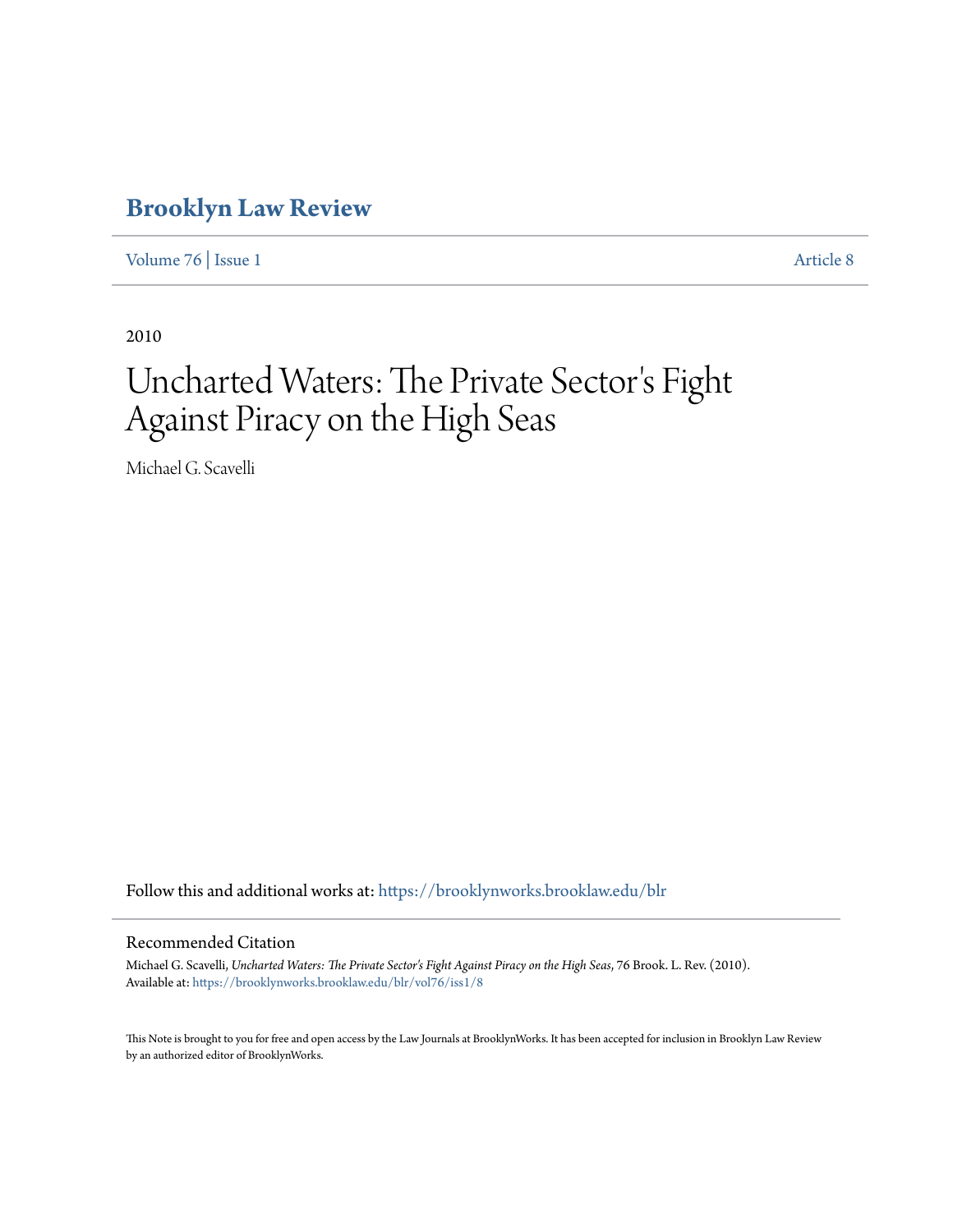# Uncharted Waters

# THE PRIVATE SECTOR'S FIGHT AGAINST PIRACY ON THE HIGH SEAS

In the early morning of June 27, 2005, Captain Sellathurai Mahalingam was at the helm of the MV *Semlow*, a fifty-eight-meter-long cargo ship owned by the Kenya-based Motaku Shipping Agency.1 The ship, chartered by the United Nations, was thirty nautical miles off the coast of Somalia and contained 850 tons of rice for the victims of the December 2004 tsunami.2 Suddenly, three small skiffs appeared, fired at the ship, and forced it to stop.<sup>3</sup> At that point, somewhere between fifteen and twenty emaciated Somalis armed with pistols, AK-47s, and rocket-propelled grenade launchers boarded the ship.<sup>4</sup> The pirates looted the captain's safe and the crewmembers' valuables and forced the ship to sail 100 miles northeast to the Somali capital of Mogadishu.<sup>5</sup> There, Captain Mahalingam was forced to call the ship's owner and demand a ransom of \$500,000. Two months later, the crew, still in captivity, witnessed the hijacking of an Egyptian ship before the crews of both ships were again forced to sail elsewhere.<sup>7</sup> Finally, the pirates were paid \$135,000 ransom, and all the hostages were released unharmed.<sup>8</sup>

This horrific scene of raiding, looting, and hostagetaking has become increasingly common across the globe, but especially in the Gulf of Aden, off the Somali coast.<sup>9</sup> The combination of a failed government in Somalia, a depleted  $\overline{a}$ 

<sup>1</sup> Peter Lehr & Hendrick Lehman, *Somalia—Pirates New Paradise*, *in* VIOLENCE AT SEA: PIRACY IN THE AGE OF GLOBAL TERRORISM 1, 1-3 (Peter Lehr ed., Routledge 2007); Edward Harris, *U.S. Navy Muscles In on Old Foe: Pirates; Operations Off Africa Reflect Growing Threat*, WASH. POST, Nov. 11, 2007, at A19.

<sup>&</sup>lt;sup>2</sup> Lehr & Lehman, *supra* note 1, at 2.

*Id.*

<sup>4</sup> *Id.*

<sup>5</sup> *Id.*

 $6$  *Id.* 

 $\int_{8}^{7}$  *Id.* at 3. *Id.*

<sup>9</sup> Abukar Albadri & Edmund Sanders, *Somalia's Pirate Problem Grows More Rampant*, L.A. TIMES, Oct. 31, 2008, at A1, *available at* http://articles.latimes.com/ 2008/oct/31/world/fg-pirates31.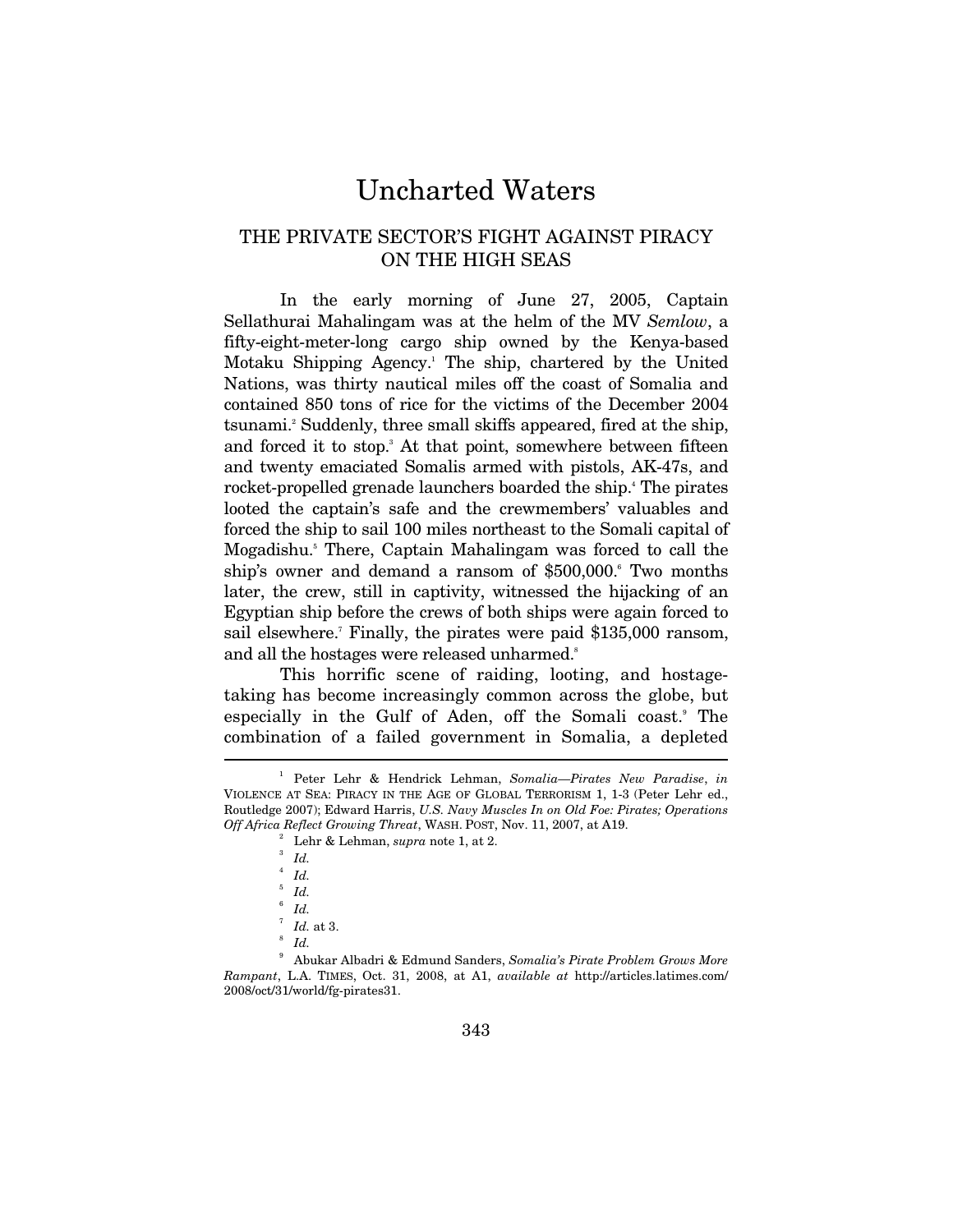regional fishing industry, and a close proximity to significant shipping lanes makes the Somali coast a hotbed for pirate activity.<sup>10</sup> Indeed, in a nation with a per-capita GDP of  $$600$ and an average male life expectancy of forty-seven, the \$150,000 payout for a single hijacking is a lucrative alternative to poverty.11 As one hijacker admitted, "[w]hen evil is the only solution[,] you do evil."<sup>12</sup> The result has been an explosion of pirate raids on commercial vessels.<sup>13</sup> While multinational naval forces in the Gulf of Aden thwarted some pirate attacks, there were a staggering 214 attacks and 74 hijackings in  $2009$ .<sup>14</sup> The number of reported pirate incidents has decreased slightly in 2010.15 Between January and June of 2010, there were 196 reported incidents, compared to 240 over the same period in 2009.16 At any rate, those 196 reported incidents included 31 hijackings, and resulted in 16 injuries, 1 death, and 597 crewmembers taken hostage.17

In addition to the substantial threat to human life, piracy has cost shipping companies between \$13 billion and \$16 billion.<sup>18</sup> In 2008 alone, insurance costs for shipping companies increased ten-fold.19 In December 2009, pirates claimed they received a \$4 million ransom payment from the Chinese government.<sup>20</sup> One maritime security firm explained that, if left unaddressed, the costs of piracy to shipping

 $\overline{a}$ 

40 J. MAR. L. & COM. 43, 44 (2009). 13 Albadri & Sanders, *supra* note 9. 14 Mark McDonald, *Record Number of Somali Pirate Attacks in 2009*, N.Y. TIMES, Dec. 30, 2009, at A9 (quoting statistics from the International Maritime Bureau's Piracy Reporting Center as of Dec. 29, 2009), *available at* http://www. nytimes.com/2009/12/30/world/africa/30piracy.html. 15 *Pirates Face New Resistance as Navies Strike Back, Says IMB*, ICC COM.

CRIME SERVICES (July 15, 2010), http://www.icc-ccs.org/index.php?option= com\_content&view=article&id=418:pirates-face-new-resistance-as-navies-strike-backsays-imb&catid=60:news&Itemid=51 [hereinafter *Pirates Face New Resistance*]. 16 *Id.*

<sup>19</sup> Jerry Seper, *Blackwater Joins Fight Against Sea Piracy*, WASH. TIMES, Dec. 4, 2008, at B1, *available at* http://washingtontimes.com/news/2008/dec/04/

<sup>10</sup> *Id.*

<sup>11</sup> Eugene Kontorovich, *International Legal Responses to Piracy off the Coast of Somalia*, 13 AM. SOC. INT'L L. INSIGHTS 2 (Feb. 6, 2009), *available at* http://www.asil.

 $^{12}$  James Kraska & Brian Wilson, *Piracy Repression, Partnering and the Law*,

<sup>&</sup>lt;sup>17</sup> *Id.*<br><sup>17</sup> *Id.*<br><sup>18</sup> Kraska & Wilson, *supra* note 12, at 45.

blackwater-joins-fight-against-sea-piracy. 20 Corey Flintoff, *A Record Year for Pirate Attacks*, NAT'L PUB. RADIO (Dec. 30, 2009), http://www.npr.org/templates/story/story.php?storyId=122066185. The Chinese government described the return of the ship as a "rescue." *Id.*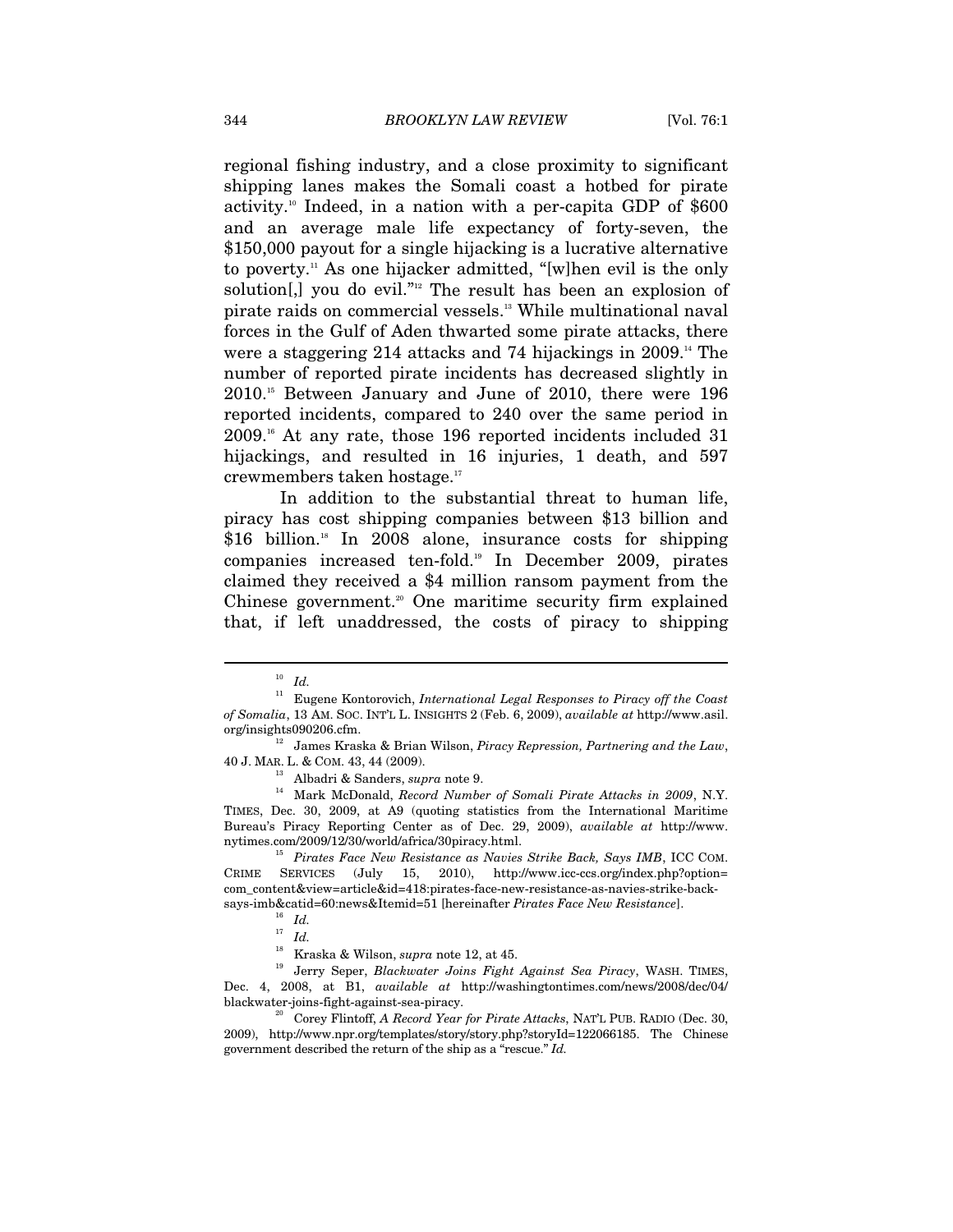companies will only increase.<sup>21</sup> These costs, including added danger payments for crew members, higher ransom payments, and prolonged negotiations for hijacked ships, will lead to increasing prices for consumers.<sup>22</sup> Although these costs are significant, maritime security commentators warn that pirate attacks remain too rare to generate meaningful attention from the governments of the world.<sup>23</sup> In fact, less than one percent of all ships traveling through the Gulf of Aden is attacked by pirates.24 As such, at least in the short term, it will be left up to private sector firms to protect their ships, their cargo, their crew, and their bottom line.

This note will examine two distinct contexts in which the private sector will have to combat the threat of piracy and the complex legal framework in which it must operate. Shipping companies should—and can—minimize the threat of piracy to commercial vessels while also taking adequate precautions to prevent both criminal and civil liability. States may also utilize private security companies to hunt down piracy without diverting important military resources.

Part I of this note addresses the shortcomings of state protection against pirates and the need for the private sector to take a more active role in securing the high seas. Part II examines the rights and responsibilities of shipping companies in fighting piracy. Finally, Part III considers the possibility of using private security contractors to hunt down pirates and the potential liabilities for these firms.

#### I. PUTTING THE BURDEN ON THE PRIVATE SECTOR

#### *A. Ancient Origins*

For centuries, combating piracy was substantially the prerogative of states.25 Since Ancient Roman times, pirates were deemed "common enemies of mankind" and were subject to universal jurisdiction.<sup>26</sup> Some of the earliest known legal references to pirate raids date back to *Justinian's Digest* in 529

 $\sum_{22}^{21}$  Seper, *supra* note 19.

<sup>&</sup>lt;sup>23</sup> See Dennis M. Zogg, Why the U.S. Navy Should Not Be Fighting Piracy off Somalia (May 1, 2009) (unpublished manuscript) (on file with Joint Military Operations Dep't, Naval War College). 24 *Id.*

 $^{25}$  Max Boot,  $Pirates, Then and Now, FOREIGN \, AFF., July/Aug. 2009, at 94, 99.$   $Id.$  at 99.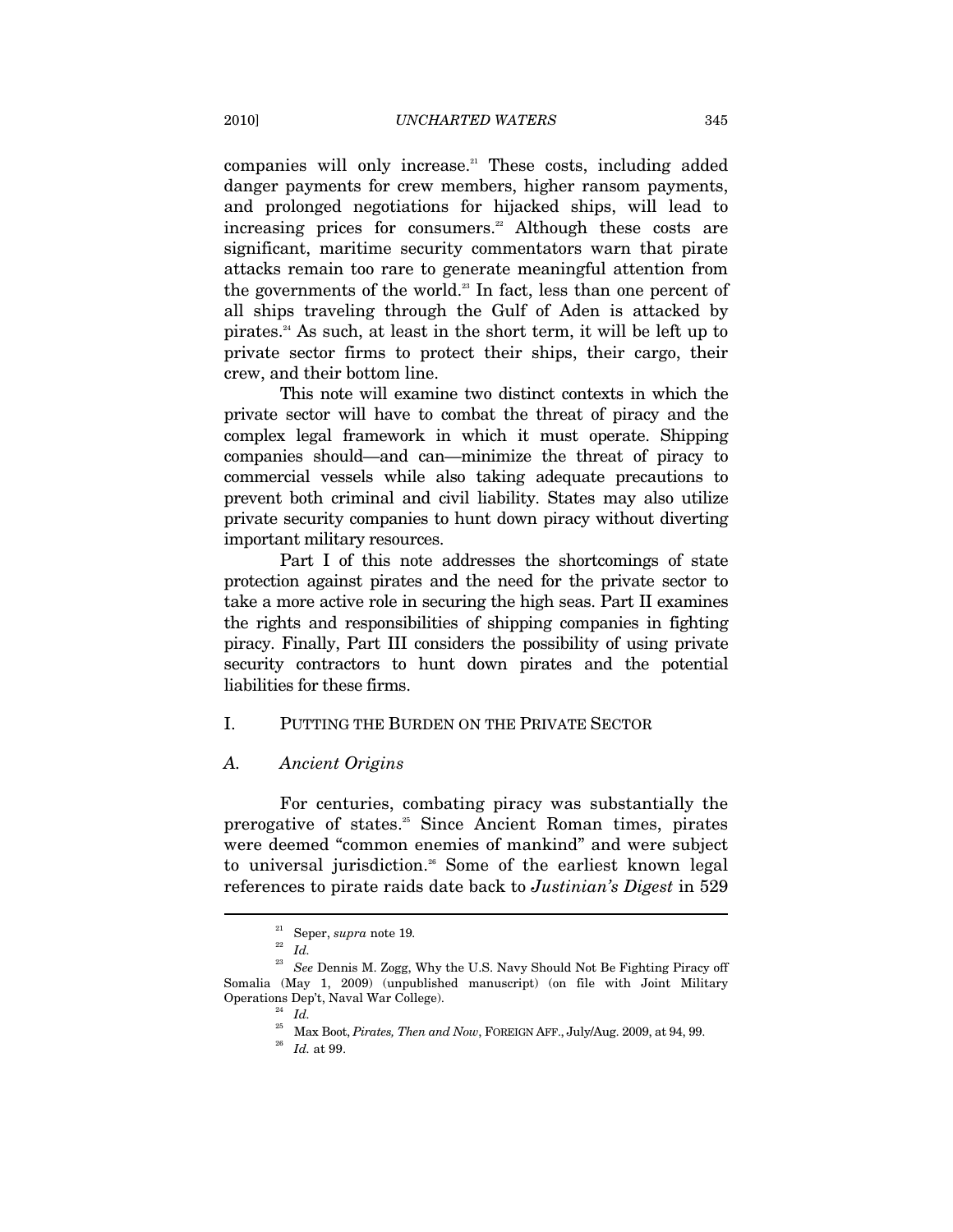AD.27 In 1698, Great Britain became the first nation to specifically criminalize piracy.<sup>28</sup> The rise of global commerce and exploration made piracy as relevant as ever.<sup>29</sup> As the Spanish explored and colonized the New World, they sent naval convoys across the Atlantic twice a year with their acquired treasures.30 Merchant ships not protected by the fleet sailed at their own risk.31 One of these ships, seized by Sir Francis Drake, was worth \$18 million in today's currency.<sup>32</sup>

The United States, most notably, dealt with piracy in the late eighteenth and early nineteenth centuries in the North African Barbary States.<sup>33</sup> The pirates, sanctioned by the Barbary States, posed such a threat to American merchant ships that the U.S. government entered into agreements to give ships safe passage in exchange for goods and cash.<sup>34</sup> For example, an agreement made in 1795 transferred \$1 million in goods and cash to the government of Algiers.<sup>35</sup>

By 1801, President Jefferson recognized that "nothing will stop the eternal increase of demands from these pirates but the presence of an armed force."36 The U.S. Navy fought the pirates until 1815, when the Barbary States finally agreed to stop attacking American ships—a concession that had been made to the British and French decades earlier.<sup>37</sup>

 $\frac{33}{10}$  *Id.* at 102.

[I]f war vessels or merchant vessels belonging to our friend the American ruler meet on the open sea with war vessels or merchant vessels belonging to Algiers, and they become known to each other, they shall not be allowed to search or to molest each other, and that none shall hinder the other from wending its own way with honor and respect. Also, that whatever kind of travelers there are on board, and wherever they go with their goods, their valuables, and other properties, they shall not molest each other or take anything from each other, nor take them to a certain place and hold them up, nor injure each other in any way.

*Id.* 

 $\overline{a}$ 

36 Boot, *supra* note 25, at 102. 37 *Id.*

<sup>&</sup>lt;sup>27</sup> Zou Keyuan, *New Developments in International Piracy Law*, 8 CHINESE J. INT'L L. 323, 323 (2009); *see also* 1 THE DIGEST OF JUSTINIAN, Book 13, para. 18 (Alan

Watson ed. 1998).<br><sup>28</sup> Keyuan, *supra* note 27, at 323.<br><sup>29</sup> *See* Douglass C. North, *Sources of Productivity Change in Ocean Shipping, 1600-1850*, 76 J. POL. ECON. 953 (1968). 30 Keyuan, *supra* note 27, at 323. 31 Boot, *supra* note 25, at 100.

<sup>32</sup> *Id.*

<sup>35</sup> Treaty of Peace and Amity, U.S.-Algiers, Sept. 5, 1795, 2 U.S.T. 275. The treaty stated in relevant part: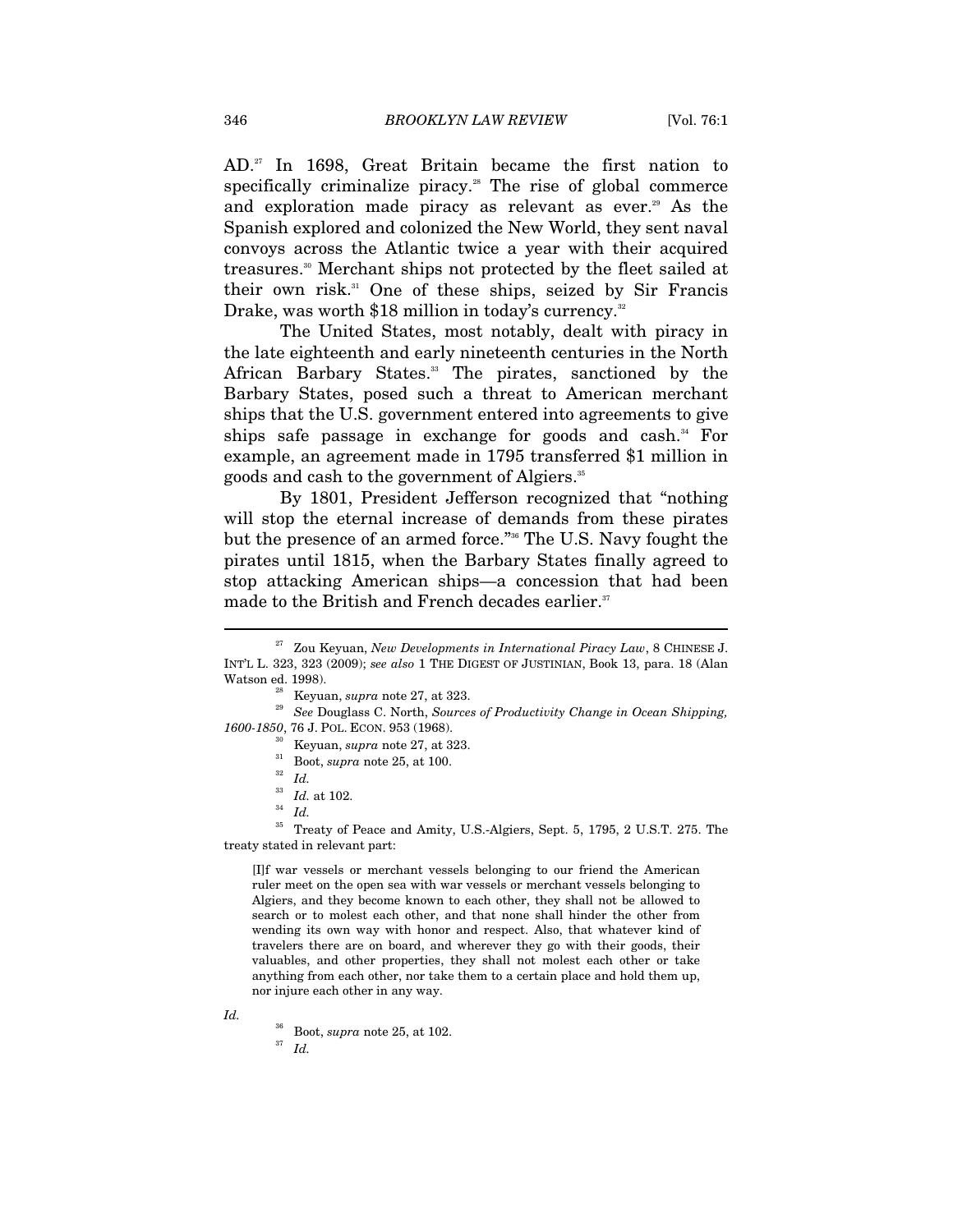#### *B. Lowering the Ship's Guard*

From the sixteenth to late eighteenth century, adequate ship defenses were a necessary cost for shipping companies.<sup>38</sup> Ships would be armed like warships, with extra personnel and weaponry to fend off pirate attacks.<sup>39</sup> In the early nineteenth century, these companies began to rethink arming their ships because of several factors.40 First, as competition among shipping companies increased during the Industrial Revolution, speed became a premium, and companies could not afford to weigh down their ships with ammunition and extra personnel.<sup>41</sup> Furthermore, busier shipping lanes patrolled by a strong British Navy led to a global decline in piracy.<sup>42</sup> As a result, ships began to disarm, carrying fewer personnel and armaments.<sup>43</sup> As Professor Douglass C. North, formerly of the University of Washington, observed, the increased security of shipping routes led to a steady decrease in maritime insurance rates, labor costs, and ammunition costs.<sup>44</sup> He further noted that, in areas such as the West Indies, lingering piracy threats continued to translate into higher costs to shipping companies.<sup>45</sup>

Shipping companies' decisions to disarm their ships in favor of lower costs and increased efficiency became the norm from the nineteenth century until recently.<sup>46</sup> Except during wartime, few ships carried armed guards or even ammunition.<sup>47</sup> The recent reemergence of pirates as a threat to merchant vessels has forced shipping companies to once again consider arming their ships.48 While shipping companies were initially hesitant, more and more have armed their ships because of the insufficient

<sup>38</sup> John W. Miller, *Loaded: Freighters Ready to Shoot Across Pirate Bow*, WALL ST. J., Jan. 6, 2010, at A9, *available at* http://online.wsj.com/article/ SB126265833983415885.html.<br><sup>39</sup> *Id.*; *see also* North, *supra* note 29, at 960.<br><sup>40</sup> *See* Miller, *supra* note 38.<br><sup>42</sup> *Id.* 

<sup>42</sup> Deepak Lal, *Will Terrorism Defeat Globalization?*, *in* NO MORE STATES? GLOBALIZATION, NATIONAL SELF-DETERMINATION, AND TERRORISM 36 (Richard N. Rosecrance & Arthur A. Stein eds., 2006).<br>
<sup>43</sup> North, *supra* note 29, at 960.<br>
<sup>44</sup> *Id.* 45 959-60.<br>
<sup>46</sup> Miller, *supra* note 38.<br>
<sup>47</sup> *Id.* 48 *Id.*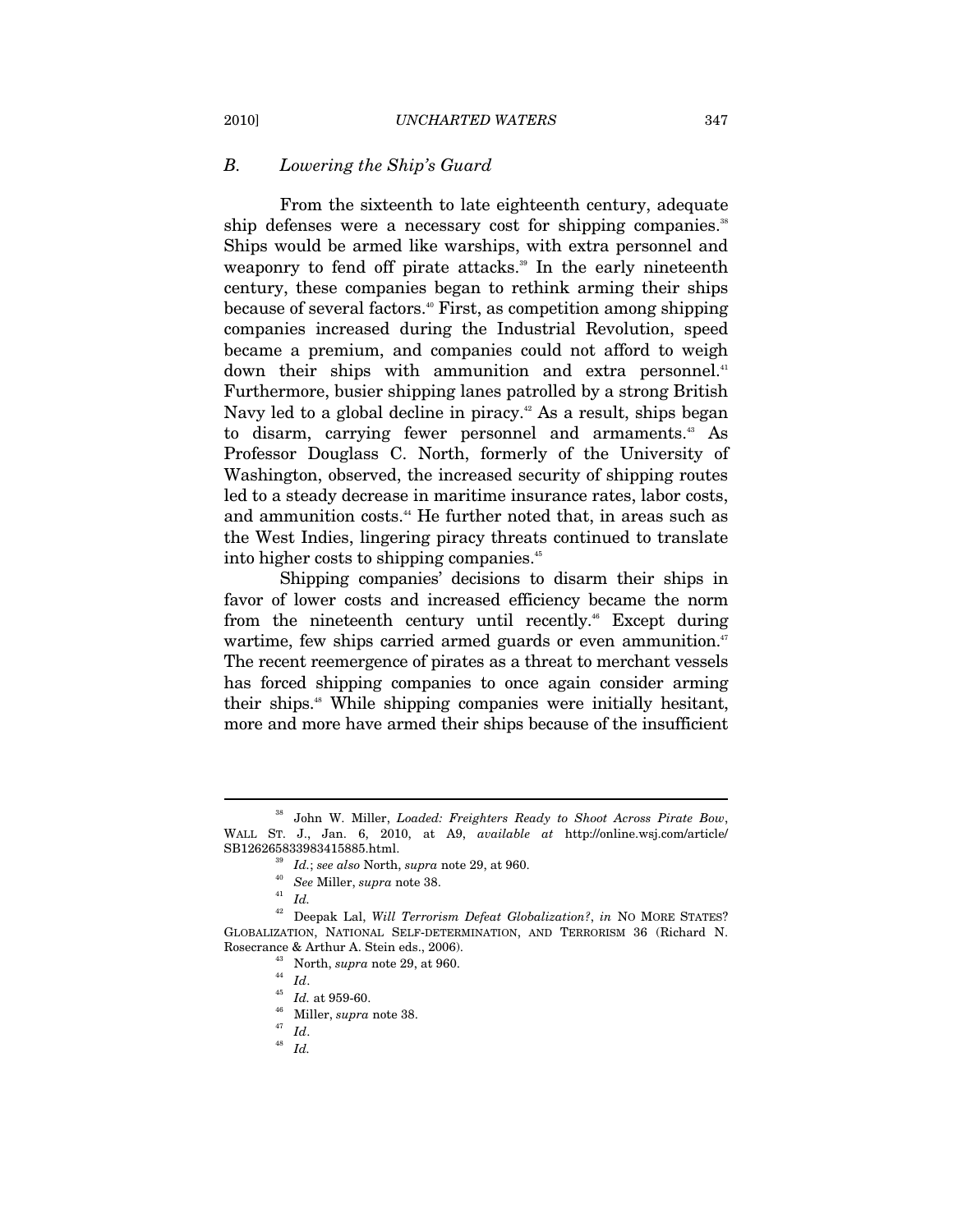international response to piracy and recent reductions in insurance premiums for ships that carry armed guards.<sup>49</sup>

#### *C. The International Response*

The reemergence of piracy, especially the high-profile taking of the U.S.-flagged MV *Maersk Alabama*, has drawn some response from the international community.<sup>50</sup> The United Nations, for example, has passed resolutions on the matter, and many of the world's navies have devoted resources to the Gulf of Aden.<sup>51</sup> Despite these measures, pirate attacks remain a considerable threat.<sup>52</sup> As such, shipping companies, particularly in the short term, must not rely on governmental entities to keep their ships safe.<sup>53</sup>

In the Gulf of Aden, warships from the United States, United Kingdom, Russia, China, India, South Korea, and several other nations have been deployed to fight piracy.54 For the most part, these multilateral efforts are controlled by the U.S. Combined Task Force 151 and the European Union's Operation *Atalanta*. 55 The U.S. Navy has established a "Maritime Security Patrol Area," a heavily patrolled area that merchant vessels are encouraged to navigate.<sup>56</sup> In addition to military collaboration, the United Nations has taken a leading role in coordinating global antipiracy policy through the International Maritime Organization (IMO).<sup>57</sup> The IMO is an United Nations entity with 168 member nations whose mission includes global coordination "for legal issues, technical co-operation, and maritime security including anti-piracy efforts."58

In 2008, the United Nations Security Council ("Security Council") passed four resolutions that were significant to nations fighting piracy.59 Most notably, these resolutions allowed states to enter the territorial waters of Somalia and

 $\overline{a}$ 

 $^{53}$  *Id.* at 1.  $^{54}$  *Id.* at 1.  $^{56}$  *Id.* at 8.  $^{56}$  *Id.* at 10.  $^{57}$  LAUREN PLOCH ET AL., CONG. RESEARCH SERV., R40528, PIRACY OFF THE HORN OF AFRICA 18 n.41 (2009).  $$^{58}$   $\:$   $\!Id.$ 

<sup>49</sup> *Id.*

<sup>50</sup> *See* Zogg, *supra* note 23, at 7-8. 51 *Id.*

 $\int_{53}^{52}$  *Id.* 

<sup>59</sup> Zogg, *supra* note 23, at 7.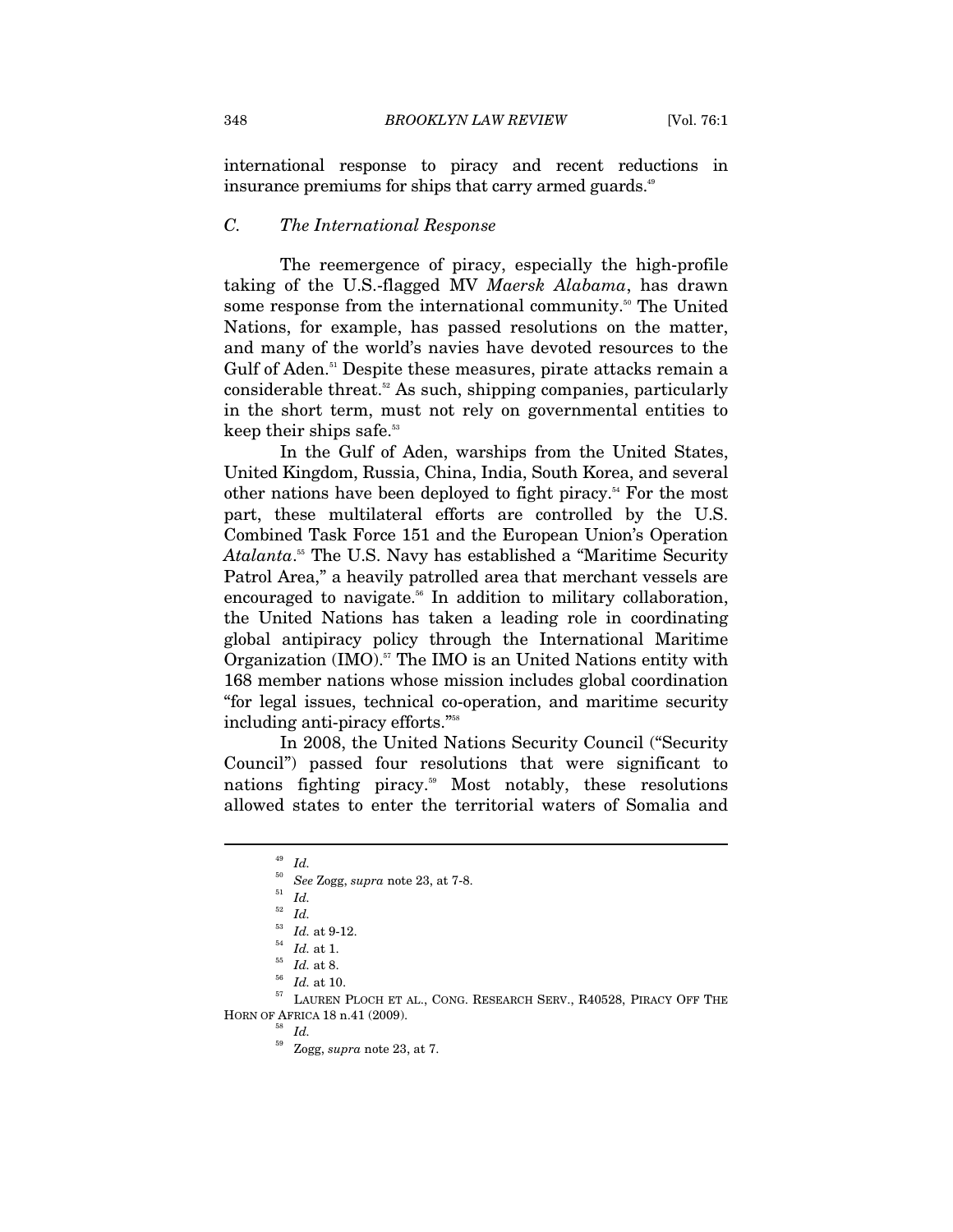urged states to commit naval vessels and aircraft to the Somali region.<sup>60</sup> The Security Council's resolutions certainly laid important groundwork for nations to combat piracy.<sup>61</sup> Still, the resolutions only "urged" nations to commit resources to the fight against piracy.<sup>62</sup> As Lieutenant Daniel Zogg of the U.S. Naval War College points out, there is presently little incentive for nations to do more to fight piracy.<sup>63</sup>

Lieutenant Zogg suggests that pirate attacks remain a very rare phenomenon and will not receive the requisite attention necessary to provide optimal security, especially without a connection to terrorist groups. $64$  Less than one percent of all ships traveling through the world's hot spot for piracy is attacked, and the \$16 billion lost annually is a drop in the multi-trillion-dollar bucket that is international shipping.<sup>65</sup> The overall effectiveness of naval patrols is a problem in itself.<sup>66</sup> Patrol ships must cover 1.1 million square miles of ocean and must be able to respond to a hijacking within fifteen minutes,

*Id.* (footnotes omitted)*.*

- 
- 
- $\begin{array}{c} 63 \ 64 \ \ \ \ \text{Id.} \ 65 \ \ \ \ \text{Id.} \ \ \ \text{at 2.} \end{array}$
- $^{\rm 66}$   $\,$   $Id.\;$  at 9.

 $^{60}$  *Id.* (quoting S.C. Res. 1816,  $\parallel$  7(a), U.N. Doc. S/RES/1838 (June 2, 2008); S.C. Res. 1838, ¶ 2, U.N. Doc. S/RES/1838 (Oct. 7, 2008); S.C. Res. 1846, ¶ 15, U.N. Doc. S/RES/1846 (Dec. 2, 2008); S.C. Res. 1851, ¶ 6, U.N. Doc. S/RES/ 1851 (Dec. 16, 2008)). Zogg summarized the resolutions as such:

UNSCR 1816 (June 2, 2008) authorized . . . [other states] to "enter the territorial waters of Somalia for the purpose of repressing acts of piracy and armed robbery at sea."

UNSCR 1838 (October 7, 2008) urged "states interested in the security of maritime activities to take part actively in the fight against piracy on the high seas off the coast of Somalia, in particular by deploying naval vessels and military aircraft."

UNSCR 1846 (December 2, 2008) extended by twelve months the authorization initially established under UNSCR 1816 for foreign countries to pursue pirates into Somalia's territorial waters. It also urged all "parties to the [1988] SUA [Suppression of Unlawful Acts Against the Safety of Maritime Navigation] Convention to fully implement their obligations under said Convention . . . to build judiciary capacity for the successful prosecution of persons suspected of piracy and armed robbery at sea off the coast of Somalia."

UNSCR 1851 (December 16, 2008) authorized for a period of twelve months states to "undertake all necessary measures that are appropriate in Somalia," essentially paving the way for attacks against piracy infrastructure ashore.

<sup>61</sup> *Id.*

<sup>62</sup> *Id.*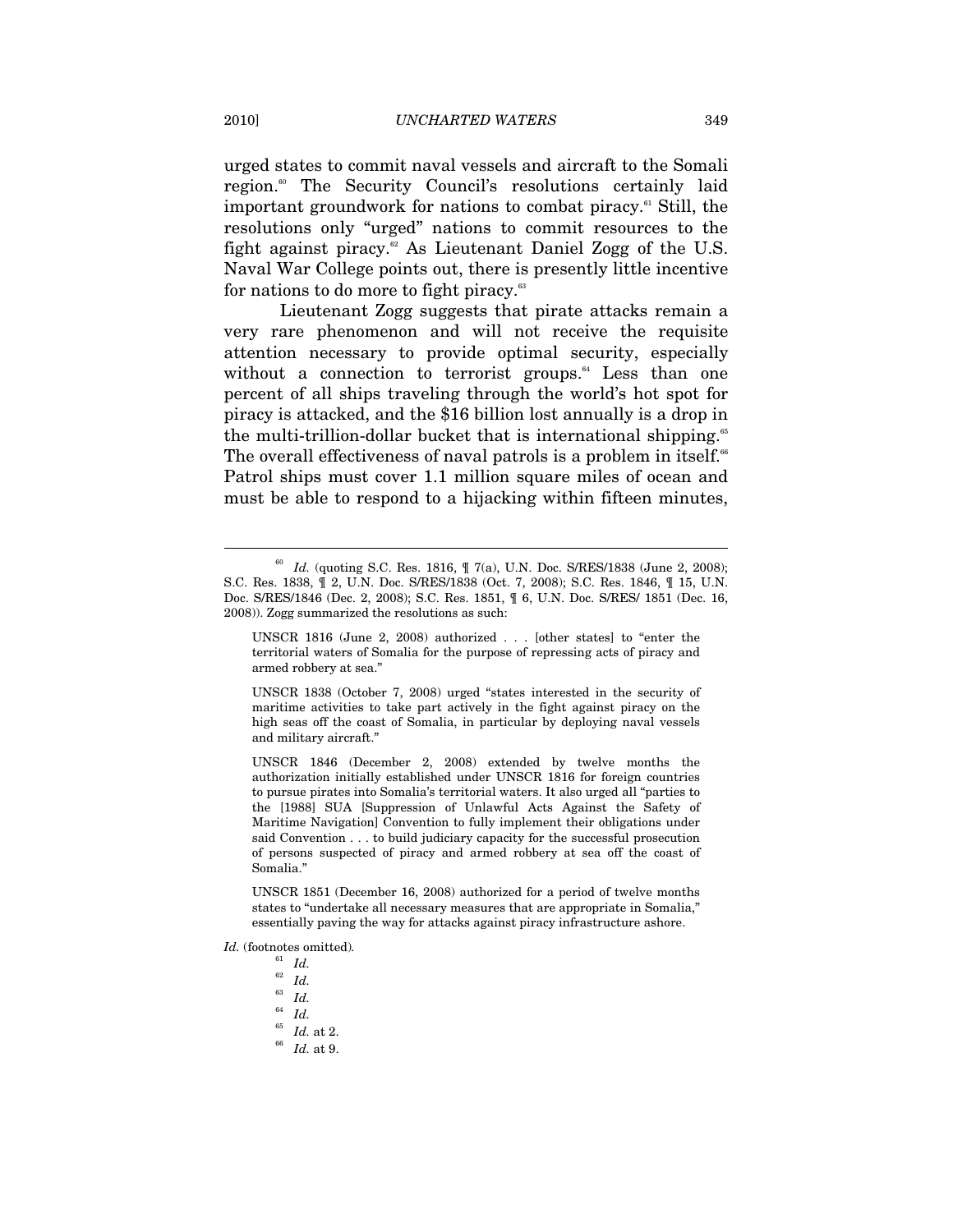the time it generally takes to hijack a ship. $\mathfrak{m}$  The Navy has projected that it would take sixty-one ships to adequately patrol a small corridor within the pirates' operational space—a dramatic increase from the twelve to sixteen ships that currently patrol the corridor.<sup>68</sup> While the current naval presence in the Gulf of Aden has lead to a slight decrease in pirate incidents, pirates have proven to increase their operational capabilities to up to 1000 nautical miles off the Somali coast, and their reach continues to grow.<sup>69</sup> In 2009, the International Maritime Bureau reported twenty-eight attacks off the coast of Nigeria,<sup> $\pi$ </sup> and in July 2010, pirates attacks were reported north of the naval patrols' reach in the Red Sea.<sup>71</sup>

In addition to encouraging nations to join the fight against piracy, the Security Council resolutions made one mention of shipping companies.<sup>72</sup> Resolution 1846 urges shipping companies, nations, and the International Maritime Organization to advise ships on "best practices" in dealing with pirate attacks.73 The International Maritime Bureau—a nonprofit organization not affiliated with the IMO—suggests that these practices include:

[R]eview of the ship's security plan (SSP), crew briefing and drills regarding emergency measures, an emergency communication plan, additional security watches, group transits, transits as far from territorial waters as possible, daytime transits through high-risk regions, as well as myriad practices in the event that an attack occurs.<sup>74</sup>

Still, these suggestions are merely guidelines and, like any Security Council resolution, they are not binding on the shipping private sector.<sup>75</sup> In short, absent a dramatic change in international policy, shipping companies will retain great

 $\overline{a}$ 

<sup>75</sup> *Id.*

<sup>67</sup> *Id.* Zogg's 1.1 million square mile figure refers to the area in which the Somali pirates have displayed operational success. *Id.*

<sup>68</sup> *Id.* at 11. 69 *Pirates Face New Resistance*, *supra* note 15. 70 Jon Gambrell, *Nigeria: 12 Foreign Sailors Kidnapped by Pirates*, ASSOCIATED PRESS (July 3, 2010), http://www.google.com/hostednews/ap/article/ ALeqM5jFgtdm4PvHOfaFjZnYMcaAmrfvgD9GNJRVG2. 71 Adam Schreck, *NATO Fears Somali Pirates Moving to South Red Sea*,

ASSOCIATED PRESS (July 21, 2010), http://www.google.com/hostednews/ap/article/  $\text{AleqM5gBTYMEDuCwwY9ncDOtPAkEI4-H2wD9H3I9884}.$ 

 $H^{72}$  Michelle Nakamura, Piracy off the Horn of Africa: What is the Most Effective Method of Repression? 9 (May 4, 2009) (unpublished manuscript) (on file with Joint Military Operations Dep't, Naval War College). 73 *Id.* at 9-10. 74 *Id.*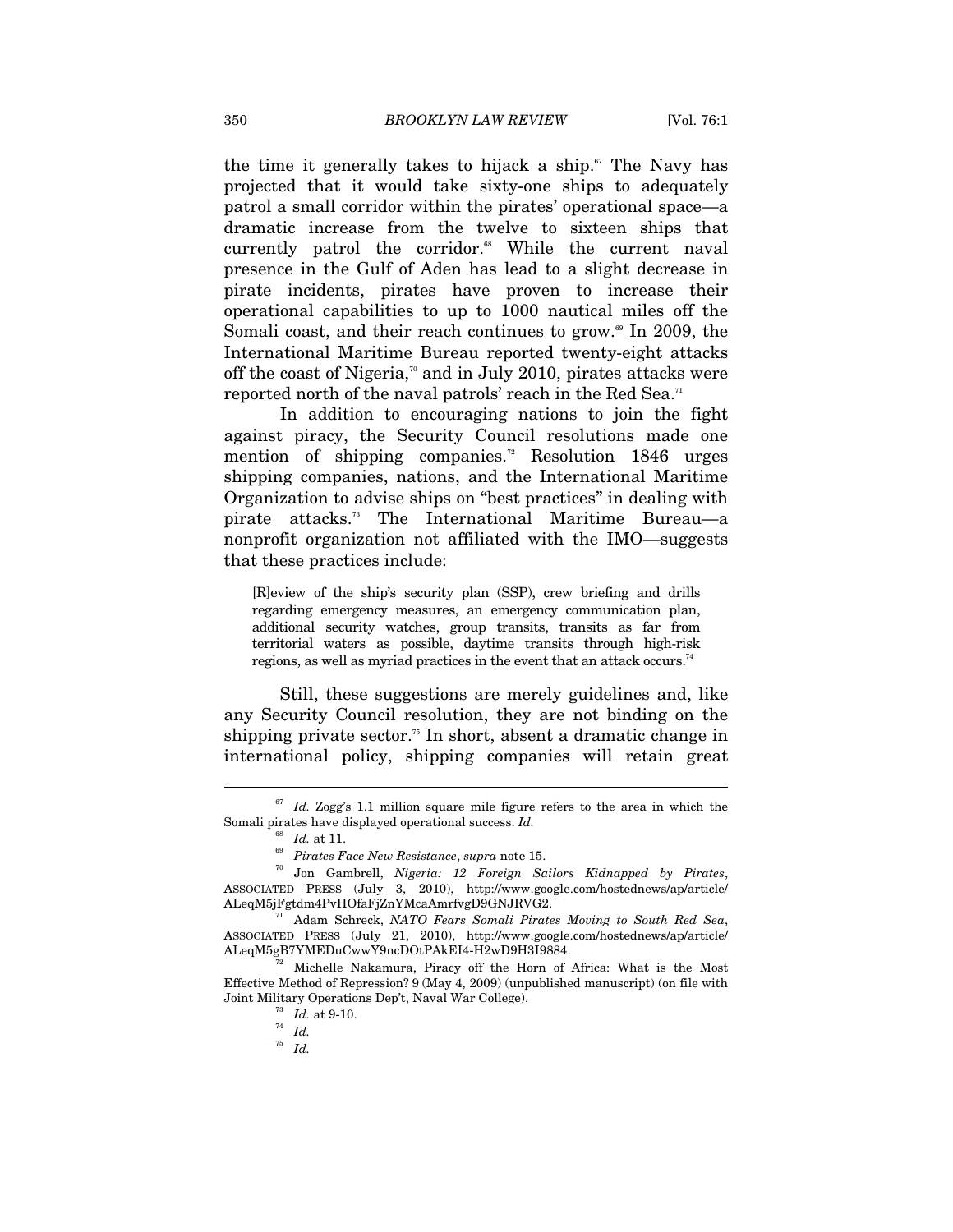responsibility and broad discretion in securing their ships against pirate attacks.

#### II. THE SHIPPING COMPANY

While the international community struggles to craft policies to stabilize Northern Africa and eradicate piracy, it is clear that shipping companies will primarily be responsible for keeping their ships safe. Piracy has cost shipping companies, cargo owners, and ship owners billions of dollars over the last decade.76 Pointing out the numerous costs and considerations facing shipping companies, practitioner D. Joshua Staub writes in the *Journal of Maritime Law and Commerce*,

If a shipping line must take a route around the Cape of Good Hope instead of through the Suez Canal, it will incur additional annual costs of \$89 million. War risk insurance premiums for vessels transiting the Gulf of Aden could reach as much as \$400 million per annum. A Saudi oil tanker forced to travel to the United States by way of the Cape of Good Hope will reduce its annual delivery capacity by 26% and expend an additional \$3.4 million per year to bring its payload to market. These examples do not include emotional damages to hostages and their families, or special damages from loss of use of impounded vessels, lost cargo, ransom payments, difficulty in retaining mariners or increased cost of goods for consumers.77

Shipping companies cannot ignore these observations. As pirates become stronger, bolder, and acquire more resources, shipping corporations will continue to pay a high cost of doing business. The decision to pay ransoms, the hiring of private security, and the adoption of increased safety precautions represent three complex legal issues that shipping companies must face in fighting piracy.

#### *A. Ransoms*

 $\overline{a}$ 

Unlike their predecessors, pirates of the twenty-first century do not have the capability or the desire to plunder the cargo of the hijacked ships.78 Their true capabilities lie not in

<sup>76</sup> *See supra* note 12 and accompanying text. 77 D. Joshua Staub, *Letters of Marque: A Short Term Solution to an Age Old* 

<sup>&</sup>lt;sup>78</sup> James W. Carbin, *Pirates: Hostis Humanis Generis*, 56 FED. L., Sept. 2009, at 50, 55.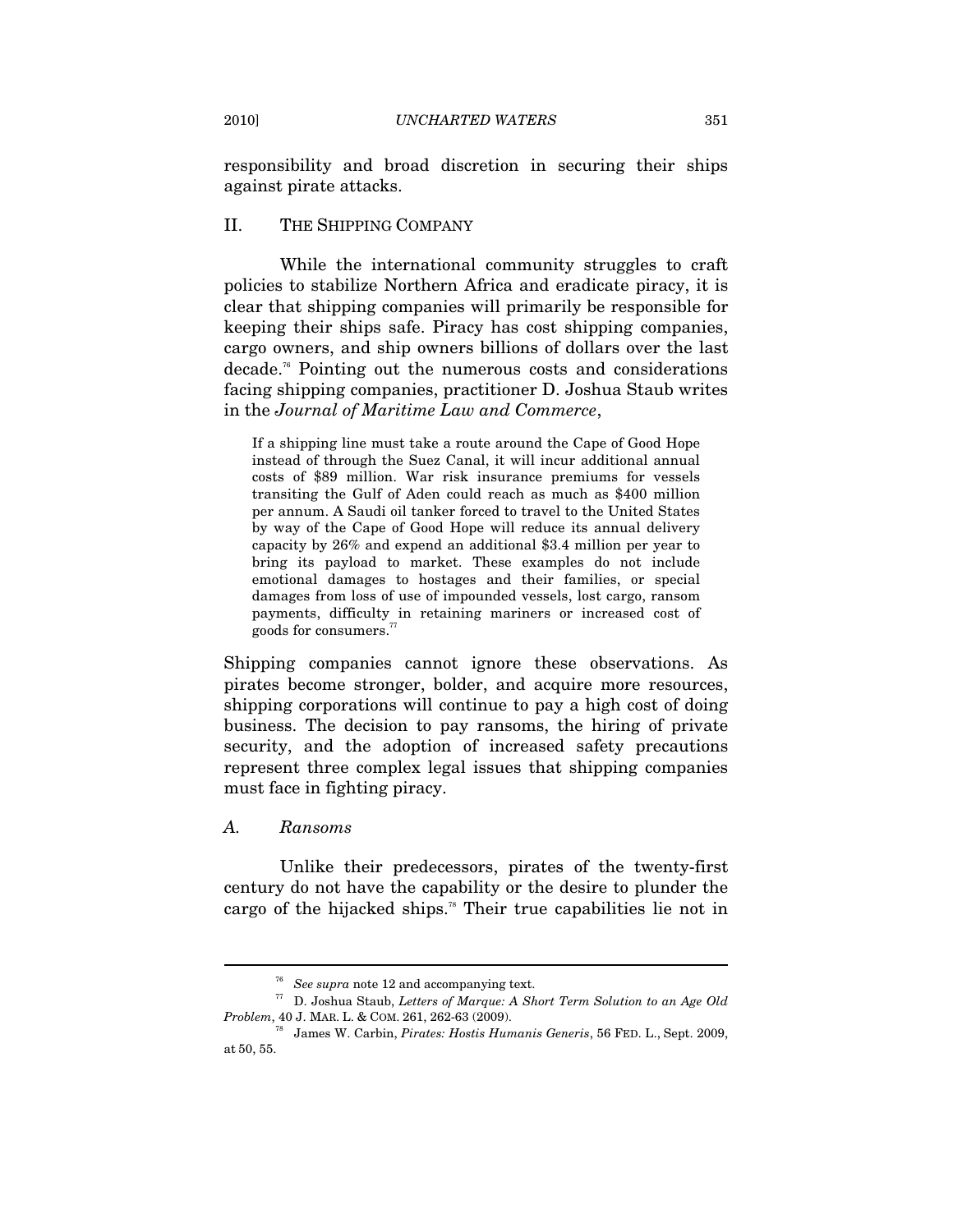the capture of ships but in the negotiations that follow.<sup>79</sup> In fact, by 2009, ransoms paid for the release of cargo and crew approached \$50 million.<sup>80</sup> These payments have become so commonplace that they are factored into the general calculation of a ship's liability.<sup>81</sup> Like other liabilities, ransom payments are paid from a ship's general average.<sup>82</sup> The recent spike in piracy has required some carriers, cargo owners, and others who contribute to a ship's general average to seek additional protection through insurance.<sup>83</sup> Kidnapping and ransom ("K&R") policies are now being extended to ships and their crew with rates increasing substantially.<sup>84</sup> The payment of ransoms has become not only a general practice for shipping companies, but also a business in itself.<sup>85</sup>

Ransom payments by private parties to pirates remains legal practice in countries such as the United States and Great Britain.<sup>86</sup> The British legal system acknowledged the payment of ransoms as early as 1590.87 In *Hicks v. Palington Moore's*, the court held that a ransom paid voluntarily by a master to ransom a ship and its cargo can and should be paid from the ship's general average.<sup>88</sup> Similarly, in the American legal tradition, James Carbin, a maritime law practitioner who advises shipping companies on paying pirate ransoms, points out, "The U.S. Supreme Court cited [*Hicks*] with approval in *Ralli v. Troop* . . . , and subsequent authorities have followed the analysis. Indeed, the *Digest of Justinian*, *Rhodian Law*, and *Consolado Del Mare*, which cover the sixth through the [fifteenth] centuries A.D., appear to endorse ransom as a General Average expense."<sup>89</sup>

 $\overline{a}$ 

<sup>89</sup> Carbin, *supra* note 78, at 54 (citation omitted).

<sup>79</sup> *Id.*

 $\begin{array}{c} 80 \ \text{81} \ \text{82} \ \text{74} \ \text{85} \end{array}$  *Id.* 

<sup>82</sup> Jonathan Spencer, *Hull Insurance and General Average—Some Current Issues*, 83 TUL. L. REV. 1227, 1261 (2009). The doctrine of General Average is defined as "a rule allowing a carrier to require cargo owners and the shipowner to contribute pro rata to the cost of protecting the ship and its cargo." BLACK'S LAW DICTIONARY 518

<sup>%%</sup> Spencer, *supra* note 82, at 1260.<br><sup>84</sup> *Id.* at 1259.<br><sup>85</sup> *Id.* at 1259-60.<br><sup>86</sup> *See* Fred C. Ikle & Stephen G. Rademaker, *Coddling Pirates Aids Terrorists*, WASH. TIMES (Jan. 11, 2009), http://www.washingtontimes.com/news/2009/ % jan/11/coddling-pirates-aids-terrorists.  $\frac{87}{17}$  Hicks v. Palington, (1590) 72 Eng. Rep. 590 (K.B.).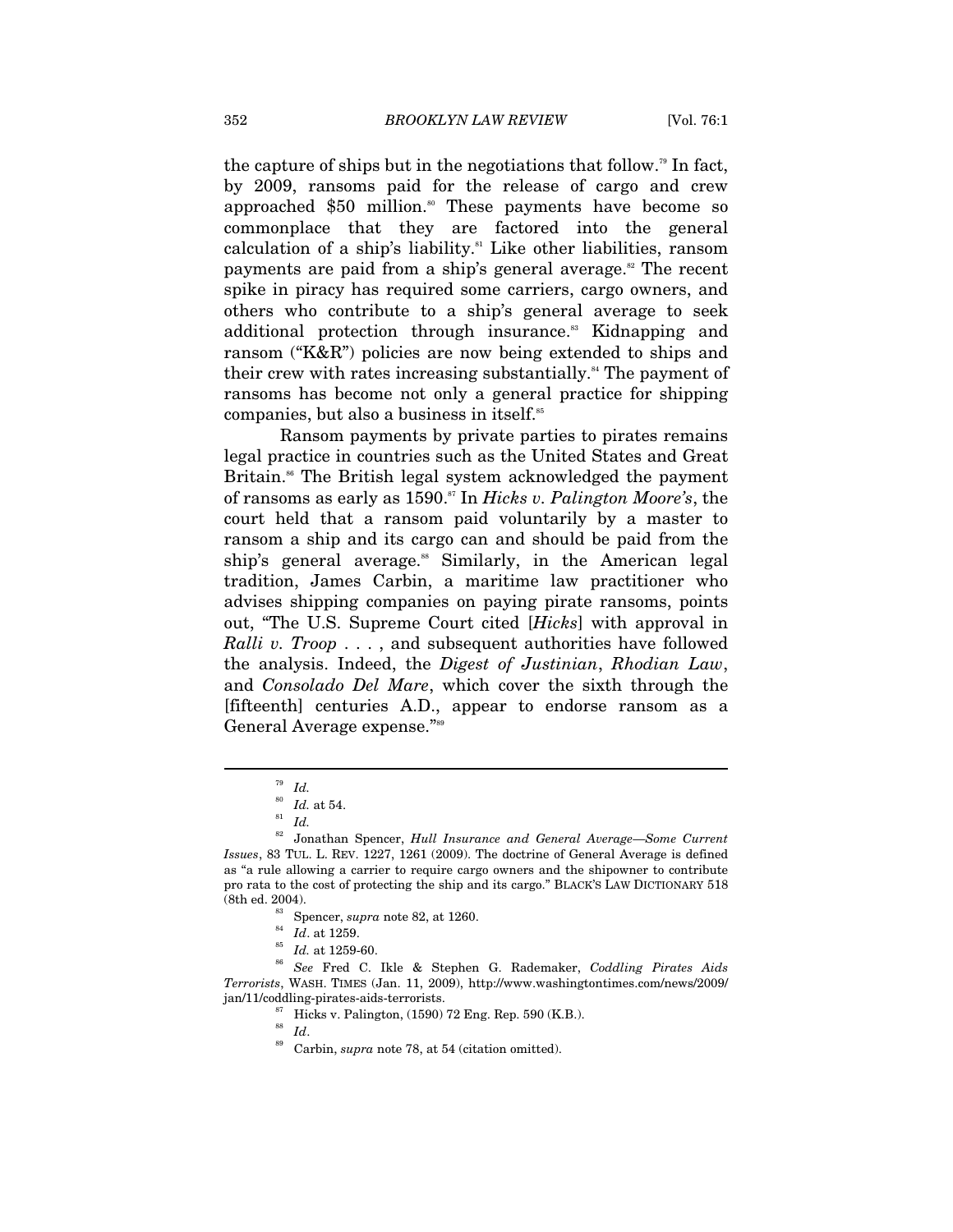While paying ransoms has become common practice, commentators have indicated that refraining from doing so could actually deter piracy.<sup>90</sup> Following the capture of a Saudi supertanker in November 2008, British Foreign Secretary David Miliband stated,

There is a strong view of the British Government, and actually the international community, that payments for hostage-taking are only an encouragement to further hostage-taking and we will be approaching this issue in a very delicate way, in a way that puts the security and safety of the hostages to the fore.<sup>9</sup>

Former American policymakers Fred C. Ikle and Stephen G. Rademaker suggest an international regime to prevent payment of pirate ransoms.<sup>92</sup> They point to United Nations Security Council Resolution 1373, which outlaws any financial support to terrorists and terrorist organizations.<sup>33</sup> Of course, this ban, along with the American policy of not negotiating with terrorists, applies only to state actors.<sup>94</sup> As the U.S. Department of State makes clear, "U.S. Government policy is to make no concessions to terrorist demands. However, such a decision on the part of private individuals or companies is a personal one and in some special circumstances may be made by the family or company of the victim."95 Thus, companies, as private actors, can choose whether to pay the ransoms.<sup>96</sup>

On its face, an international ban on paying pirate ransoms seems to be an important step in combating piracy.<sup>97</sup> Still, there are several problems with such a policy. Most strikingly, the payment of ransoms often makes good business

<sup>90</sup> *See, e.g*., Ikle & Rademaker, *supra* note 86; Michelle Caruso-Cabrera, *A Sure-Fire Cure for Pirate Hijackings*, CNBC NEWS (Apr. 8, 2009), http://www.

<sup>&</sup>lt;sup>91</sup> Xan Rice & Matthew Weaver, *Sirius Star Pirates Demand \$25m Ransom*, GUARDIAN (Nov. 20, 2008), http://www.guardian.co.uk/world/2008/nov/20/piracy-somalia; *see also* Brent Lang, *Gates: Stop Paying Ransom to Pirates*, CBS NEWS (Apr. 17, 2009), http://www.cbsnews.com/blogs/2009/04/17/politics/politicalhotsheet/entry4952864.shtml (reporting on United States Secretary of Defense Robert Gates' speech to the United States Naval War College in which he referred to corporations paying pirate ransoms as "part of the problem").<br><sup>92</sup> Ikle & Rademaker, *supra* note 86.<br><sup>93</sup> S.C. Res. 1373, U.N. Doc. S/RES/1373 (Sept. 28, 2001).

 $^\mathrm{94}$  The United States Department of State re-affirmed this posture in a report by its Overseas Security Advisory Council. U.S. DEP'T OF STATE OVERSEAS SEC. ADVISORY COUNCIL, SECURITY AWARENESS OVERSEAS: AN OVERVIEW (1991), *available*   $at$ http://www.state.gov/documents/organization/19792.pdf.<br>  $1d.$  at 13-14.<br>  $\frac{^{96}}{^{97}}$   $Id.$  at 14.<br>  $\frac{^{97}}{^{97}}$  *See* PLOCH ET AL., *supra* note 57, at 10-11.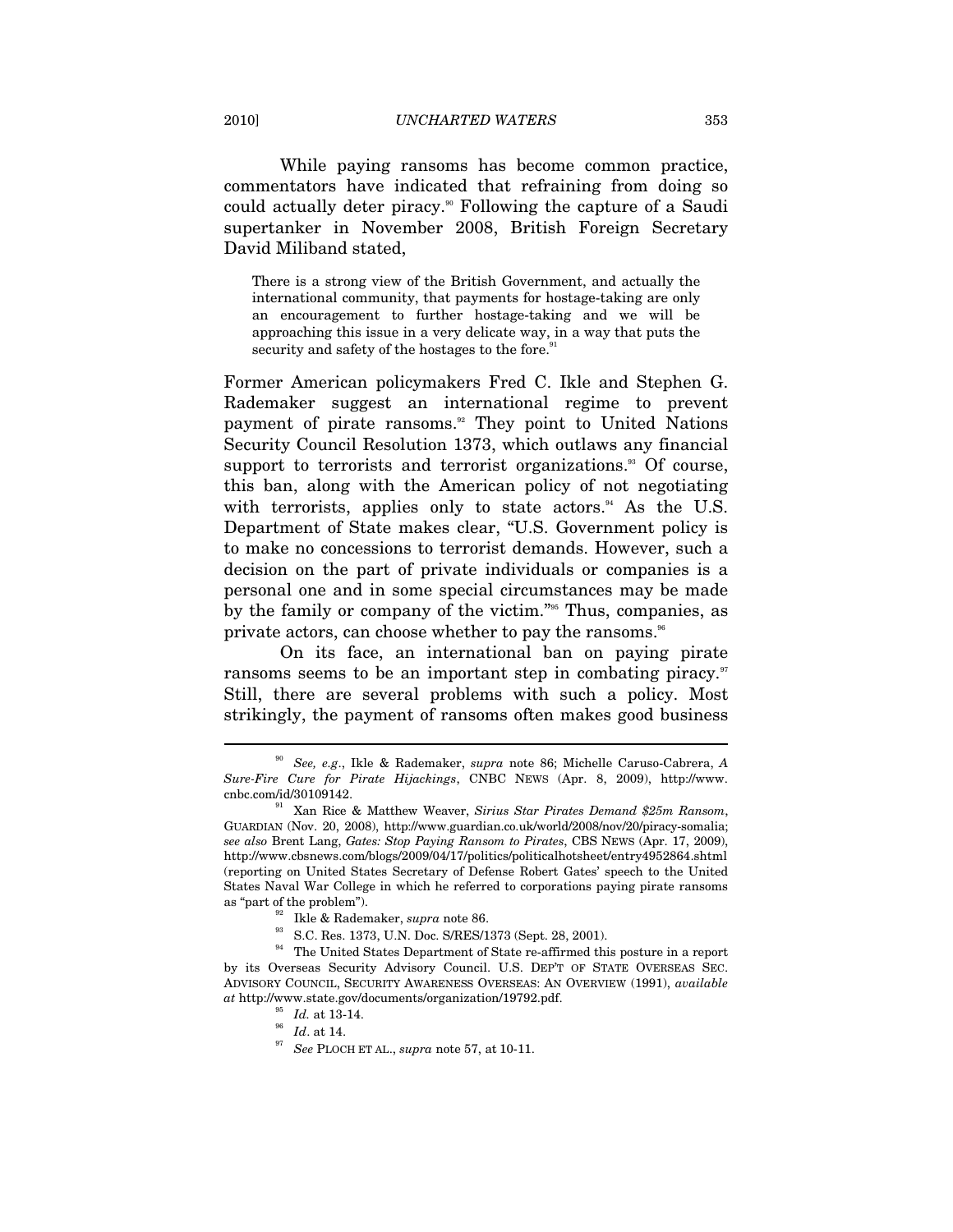sense for a corporation.<sup>98</sup> As the Congressional Research Service points out, shipping corporations today will often secure insurance policies that will cover ransom payments in the event of a hijacking.<sup>99</sup> As such, these costs may be considerably lower than the cost of securing a vessel against pirate attacks.<sup>100</sup> Such costs could include rerouting ships, arming the vessel, and hiring private security.<sup>101</sup> Defending the ship or counting on naval assistance also greatly increases the risk to the cargo and to human life.<sup>102</sup> However, to date, few pirate attacks in the Gulf of Aden have turned deadly.103 Among the most notable casualties was the owner of a French sailboat who was killed in a gunfight between pirates and the French Navy.<sup>104</sup> Furthermore, the negotiated ransom is often minute compared to the substantial value of a ship's cargo.105 The owners of the aforementioned supertanker, MV *Sirius Star* (carrying oil valued at \$100 million), agreed to pay a ransom of \$3 million to the pirates. $106$ 

As such, in the short term, many shipping companies will continue to consider paying pirate ransoms.<sup>107</sup> However, as the *Wall Street Journal* points out, increases in pirate attacks, ransom amounts, and insurance costs have forced many companies to reconsider defending their ships.108 More and more, companies are looking to private security and additional safety measures instead of acquiescing to the pirates.<sup>109</sup>

#### *B. Hiring Private Security*

1. A Growing Industry

Though the threat of piracy is a danger, it has not escalated to a point that would dramatically increase naval

<sup>&</sup>lt;sup>98</sup> *Id.* at 11.<br>
<sup>99</sup> *Id.* at 10-11.<br> *Id.* at 11.<br>
<sup>101</sup> *Id.* at 10-11.<br>
<sup>102</sup> *Id.* at 11.<br>
<sup>103</sup> *Id.* at 11.<br> *Id.* at 8.<br>
<sup>104</sup> *Id.* at 9.<br>
<sup>104</sup> *Id.* at 11; Miller, *supra* note 38.<br> *See supra* note 78 and ac *Somali*,*'* BBC NEWS (Jan. 9, 2009), http://news.bbc.co.uk/2/hi/africa/7820311.stm. 107 Miller, *supra* note 38. 108 *Id.*

 $109$   $\,$   $Id.$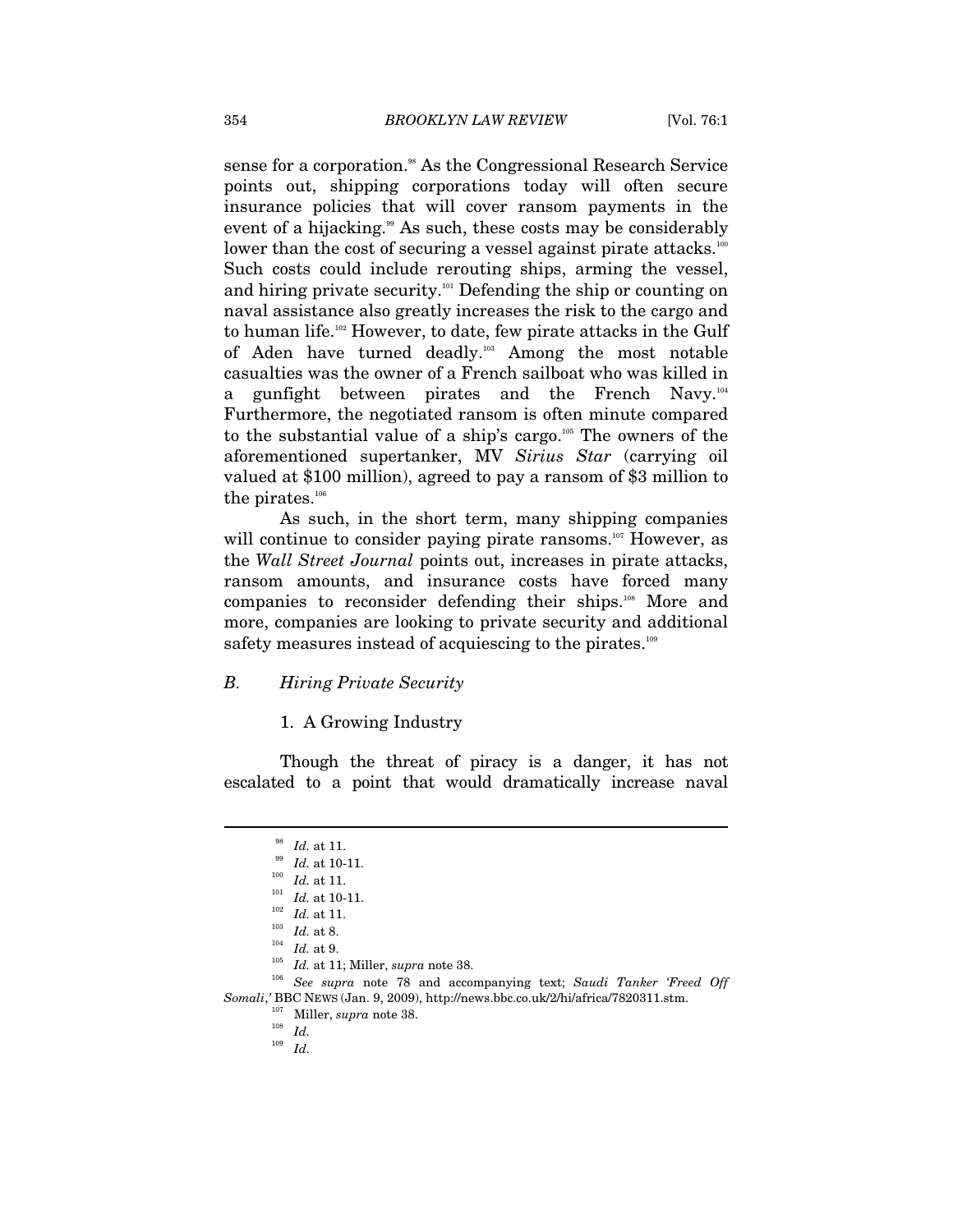presence in the Gulf of Aden.110 As such, shipping companies have increasingly relied on private contractors to provide security for their ships and cargo.111 The U.S. State Department observed that "[i]n appropriate circumstances, onboard armed security, private or military, can provide an effective deterrent to pirates in the Horn of Africa region for certain vessels deemed to be at high risk."112 Professor Claude Berube of the U.S. Naval Academy theorizes that private contractors may be used in two distinct contexts.113 First, private contractors can be hired by shipping companies to provide security on board their ships.<sup>114</sup> Second, private contractors can be commissioned by the government to hunt down pirates.<sup>115</sup> The former is quickly becoming a common practice for pirate-plagued shipping companies.<sup>116</sup>

While some states have resorted to placing naval personnel on private ships, most shipping companies have turned to private security contractors.<sup>117</sup> This practice is far from new.118 In the days of the British Empire, the British East India Company regularly subcontracted the protection and transport of goods to armed merchant ships.119 In the twentyfirst century, an entire industry is devoted to maritime security.<sup>120</sup> Among the companies in this growing industry is

 $\overline{a}$ 

113 Claude Berube, *Blackwaters for the Blue Waters: The Promise of Private* 

<sup>114</sup> *Id.* at 609.<br><sup>115</sup> *Id.* at 608. See *infra* Part III for a discussion of private pirate hunters.<br><sup>116</sup> Miller, *supra* note 38. Many shipping companies have been advocating the use of private contractors only if the United States Government is unable to provide armed military escorts for its ships. Currently, the Department of Defense has declined to provide individual escorts for American-flagged ships. *See Piracy Against United States-Flag Vessels: Lessons Learned: Hearing Before the Subcomm. on Coast Guard & Mar. Transp. of the H. Comm. on Transp. & Infrastructure*, 111th Cong. 2 (2009) (statement of the American Maritime Officers; International Organization of Masters, Mates, & Pilots; Marine Engineers' Beneficial Association; and Seafarers International Union), *available at* http://transportation.house.gov/Media/file/Coast%20Guard/2009 0520/industry%20testimony.pdf; *Id.* (statement of Arthur J. Volkle, Jr., Vice President of American Cargo Transport, Inc.), *available at* http://www.marad.dot.gov/documents/ Testimony-Arthur\_Volkle,Jr-American\_Cargo\_Transport.pdf [hereinafter Volkle Statement] ("Historically, the primary mission of the Navy has been the protection of U.S. merchant shipping, and we believe that that mission is as important today as it was when the Navy responded to the last major threat of piracy against our ships 200 years ago.").<br>
<sup>117</sup> See Splashing, and Clashing, supra note 111.<br>
<sup>118</sup> Berube, *supra* note 113, at 611.<br>
<sup>119</sup> Id.<br> *Splashing, and Clashing, supra* no

<sup>&</sup>lt;sup>110</sup> See supra notes 23-24 and accompanying text.<br><sup>111</sup> Splashing, and Clashing, in Murky Waters: Piracy and Private Enterprise, ECONOMIST, Aug. 22, 2009, at 53. [hereinafter *Splashing, and Clashing*]. 112 *Id.*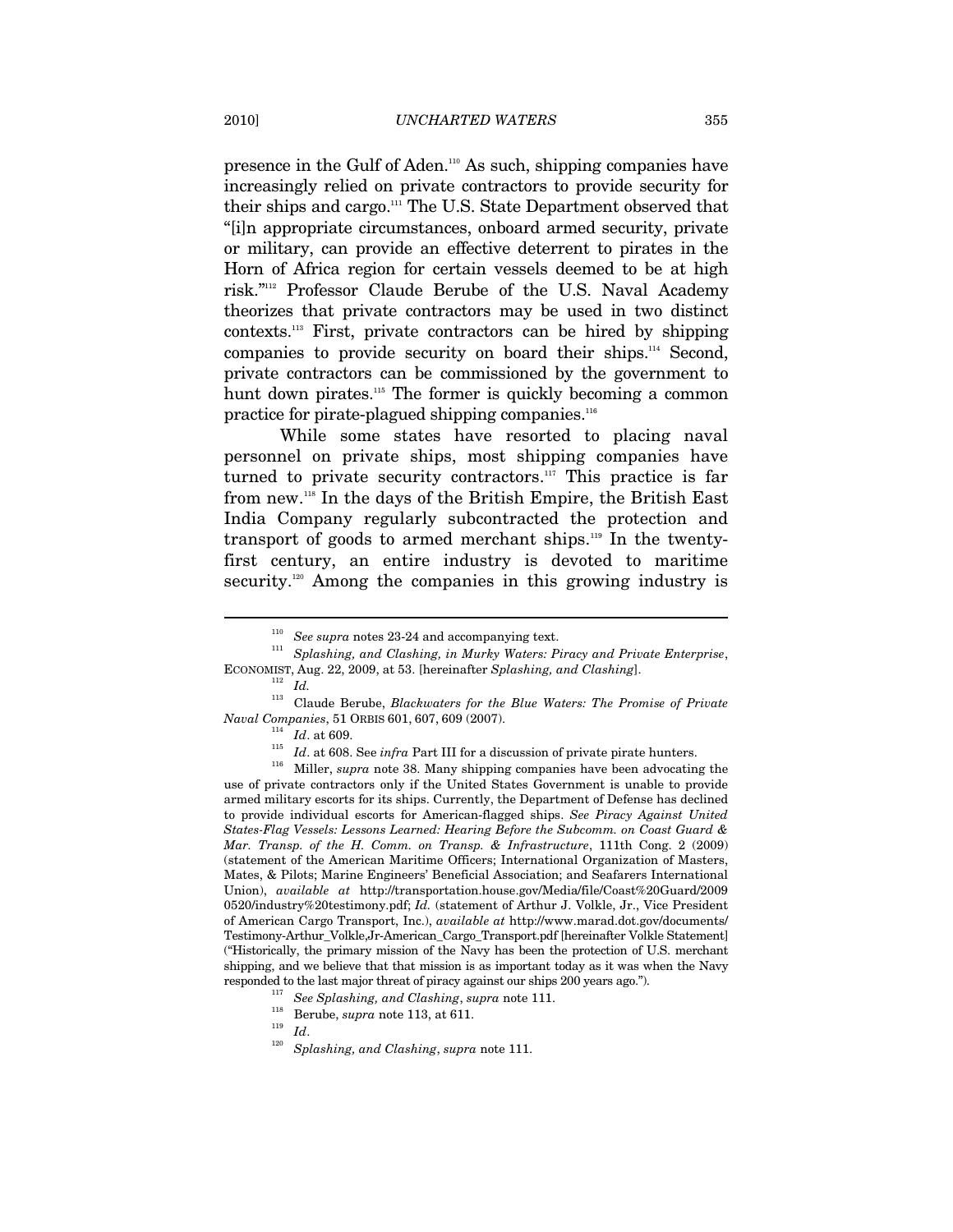British-based Eos Risk Management, which claims to have fended off fifteen attacks between January and August of  $2009$ <sup>121</sup> Eos, like most private contractors, employs ex-military personnel, often with strong naval experience.122 Their personnel is instructed to use non-lethal defenses, such as earpiercing acoustic weaponry and high-pressured water hoses, to repel pirate attackers.123 Security companies are hesitant to use lethal force, because it could cause pirates to better arm themselves and thus escalate hostilities.124 Moreover, as the United Kingdom-based Olive Group explained, pirate contacts in African ports can warn their comrades of which ships have security and should be avoided.<sup>125</sup> Many firms share the view of Virginia-based Securewest International that the mere presence of contractors can scare away pirates.126 While this view has been the norm, more companies are considering the presence of armed guards.<sup>127</sup>

Following its high-jacking in April 2009, the MV *Maersk*  Alabama turned to an armed security team.<sup>128</sup> Only seven months later, the ship was again attacked 300 miles off the Somali coast.<sup>129</sup> This time, the contractors were able to successfully repel the attack.<sup>130</sup> Slow, bulky ships, like the MV *Maersk Alabama*, are coming to realize that armed guards are an effective option.<sup>131</sup> Insurance companies are providing further incentive.132 Companies such as Hiscox, Ltd. are offering fifty-percent reductions in shipping-company insurance rates to those that contract for armed security.<sup>133</sup> In fact, these trends have led to new strategic partnerships between insurance brokers and maritime security firms. One of the world's largest

 $\overline{a}$ 

<sup>133</sup> *Id.*

 $121 \;$   $Id.$   $122 \;$   $Id.$  France-based Secoplex and California-based RSB International are also providing security on ships in East Africa and Southeast Asia. *Id.*

<sup>123</sup> *Id*. 124 Miller, *supra* note 38. 125 *Case Study #3: Dealing with Piracy at Sea*, SECUREWEST INT'L, http://www.securewest.com/pg/case\_study\_3.ikml (last visited Oct. 3, 2010); *Private Security Firms Join Battle Against Somali Pirates*, FOX NEWS *(*Oct. 26, 2008), http://www.foxnews.com/story/0,2933,444103,00.html. 126 *See* sources cited *supra* note 125*.*

<sup>127</sup> Miller, *supra* note 38. 128 *Id.*

 $\frac{129}{130}$  *Id.* 

 $\frac{130}{131}$  *Id.* 

<sup>131</sup> *Id.*

<sup>132</sup> *Id.*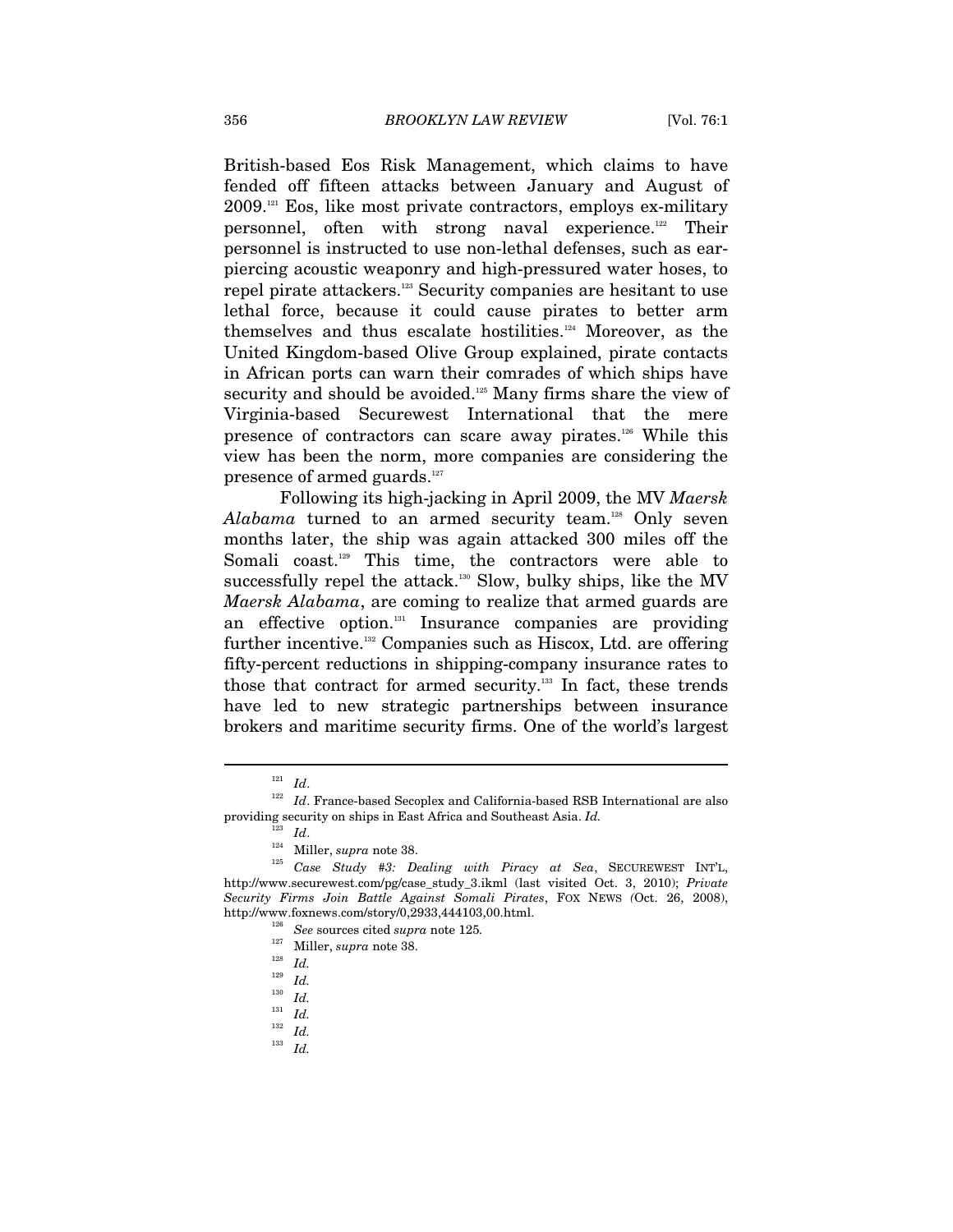insurance brokers, Marsh, has partnered with maritime security firm, REDfour, offering clients discounts in both insurance coverage and security services, when purchased together.134

Blackwater Worldwide,<sup>135</sup> which came to prominence for its controversial role in providing security services for the United States in Iraq, has also found opportunity in armed security.<sup>136</sup> Rather than provide armed guards on merchant vessels, the company purchased and retro-fitted an 183-foot research vessel with "state-of-the-art navigation systems," advanced communication systems, helicopters, a hospital, and a highly trained crew of forty-five.137 The ship, named the *MacArthur*, will offer patrols and security for its clients in lieu of armed guards aboard the merchant vessel.<sup>138</sup>

The U.S. Maritime Administration, within the Department of Transportation, recently released an advisory that makes several recommendations when considering the use of private security forces.139 Most significantly, shipping companies must consider the legality of having armed security forces aboard and bringing them into foreign ports.140 Under American law, shipping companies are permitted to employ armed guards on ships. Section 383 of title 33 of the United States Code, titled "Resistance of Pirates by Merchant Vessels," states,

The commander and crew of any merchant vessel of the United States, owned wholly, or in part, by a citizen thereof, may oppose

<sup>&</sup>lt;sup>134</sup> Press Release, Marsh and REDfour Team to Help Shipowners Address Risks Associated With Piracy Attacks in Gulf of Aden (Oct. 9, 2009), *available at* http://global.marsh.com/news/press/pr20091009.php. Eos Risk Management has also partnered with kidnap and ransom insurance firms and has launched a "High Risk Premium Discount Programme." The program similarly purports to give shipping companies a 50% discount on insurance premiums. Press Release, Leading Insurer Reduces High Risk Transit Premiums for Eos Clients (Jan. 10, 2009), *available at* http://www.eosrisk.com/news.php?Leading-Insurer-Reduces-High-Risk-Transit-Premiums-

for-Eos-Clients&news\_id=1254348236. 135 In 2009, Blackwater Worldwide changed its name to "Xe" in an effort to shift its business focus. Dana Heddgpeth, *Blackwater Sheds Name, Shifts Focus*, WASH. POST (Feb. 14, 2009), http://www.washingtonpost.com/wp-dyn/content/article/ 2009/02/13/AR2009021303149\_pf.html. For ease of reference, the company and its subsidiaries will be referred to as "Blackwater" henceforth. 136 Seper, *supra* note 19*.*

<sup>137</sup> *Id.*

<sup>138</sup> *Id.* 

 $^{139}~$  Advisory, U.S. Maritime Admin., Maritime Advisory 2009-07 (Sept. 9, 2009), *available at* http://www.marad.dot.gov/new\_room\_landing\_page/maritime\_advisories/ advisory/advisory2009-07.htm.<br><sup>140</sup> *Id.* In the United States, there is no express ban on armed personnel

aboard a ship. In fact, the advisory suggests that ship owners consider using armed and unarmed guards. *Id.* ¶ 7(d).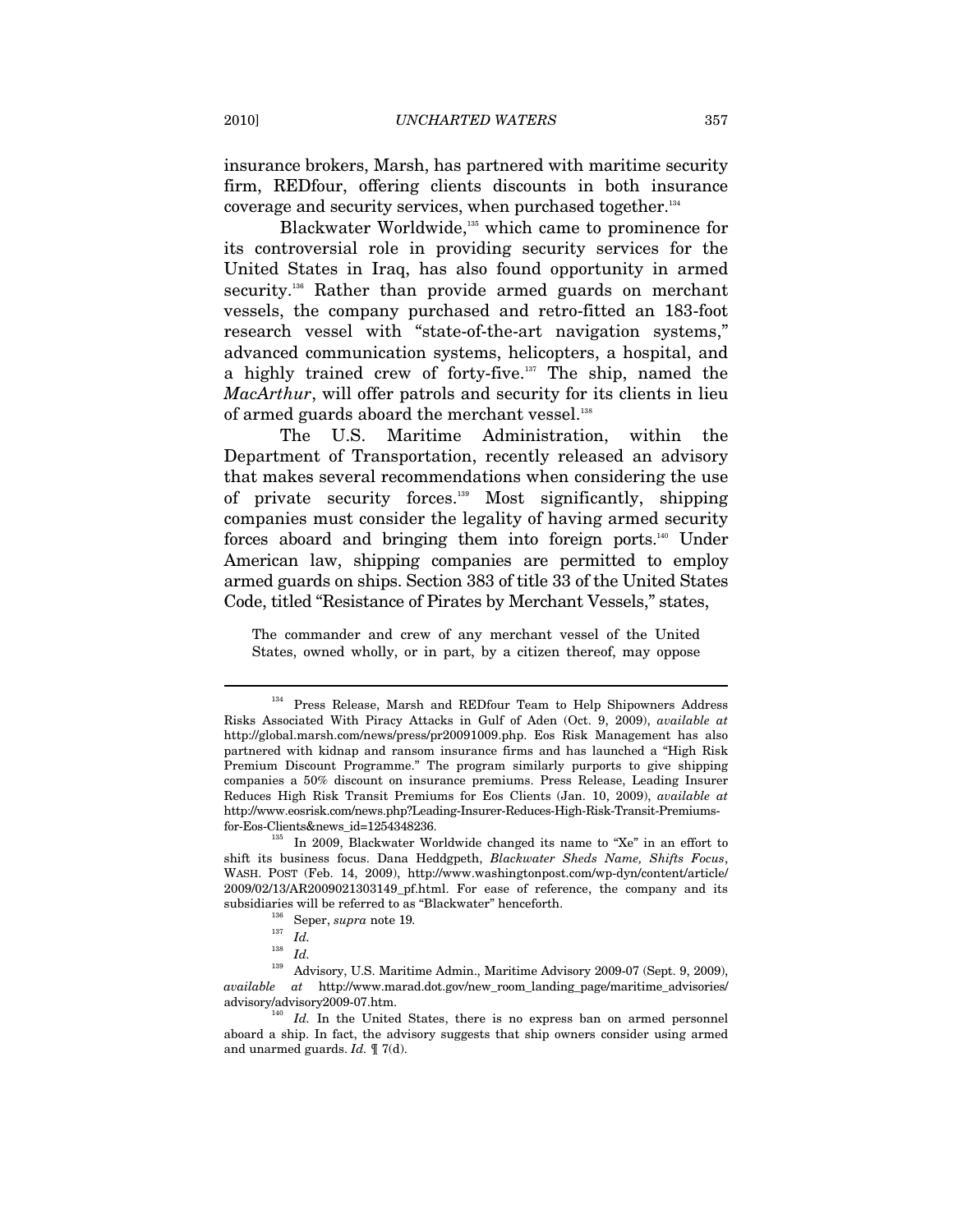and defend against any aggression, search, restraint, depredation, or seizure, which shall be attempted upon such vessel, or upon any other vessel so owned, by the commander or crew of any armed vessel whatsoever, not being a public armed vessel of some nation in amity with the United States, and may subdue and capture the same; and may also retake any vessel so owned which may have been captured by the commander or crew of any such armed vessel, and send the same into any port of the United States.<sup>141</sup>

The U.S. Supreme Court examined this statute in the classic piracy case, *The Marianna Flora*. 142 Writing for the Court, Justice Story held that "[p]irates may, without doubt, be lawfully captured on the ocean by the *public or private* ships of every nation; for they are, in truth, the common enemies of all mankind, and, as such, are liable to the extreme rights of war."<sup>143</sup> Other nations, including Spain, have also passed laws that explicitly allow ships to carry armed guards.<sup>144</sup> Meanwhile, nations such as Malaysia and Indonesia have outlawed the use of armed guards and have stated that these guards would be subject to arrest if found in territorial waters.<sup>145</sup> Armed guards traveling through the territorial waters of Singapore are required to disassemble and lock their weapons.146 While hiring armed guards is becoming a more accepted practice, shipping companies face three legal hurdles in employing armed guards—weapons exportation laws, command and control issues, and potential liability for defending the ship.

## 2. Regulation of Armed Guards

### *a. "Weapons Trafficking"*

While their cargo might not be weaponry, ships carrying armed guards are subject to both international and domestic weapons-trafficking laws.<sup>147</sup> Because shipping companies have increasingly turned toward private contractors, the U.S. Coast  $\overline{a}$ 

<sup>141 33</sup> U.S.C. § 383 (2006). 142 24 U.S. (11 Wheat.) 1 (1826). 143 *Id*. at 19 (emphasis added). 144 Martin Roberts, *Spain Allows Armed Guards on Ships in Danger Zones*, REUTERS (Oct. 30, 2009), http://www.reuters.com/article/idUSLU707043.

<sup>145</sup> Carolin Liss, *Private Security Companies in the Fights Against Piracy in Asia* 6-7 (Asia Research Ctr., Working Paper No. 120, 2005), *available at* http:// wwwarc.murdoch.edu.au/wp/wp120.pdf.  $Id.$  at 7. <br><sup>146</sup> *Id.* at 7. <br>Port Security Advisory (4-09)(rev 2), United States Coast Guard, Restrictions

for U.S.-Flagged Vessels (Nov. 4, 2009), *available at* http://www.simsl.com/Loss-Prevention/ USCGPSA409Rev2.pdf [hereinafter Nov. 4, 2009 Port Security Advisory].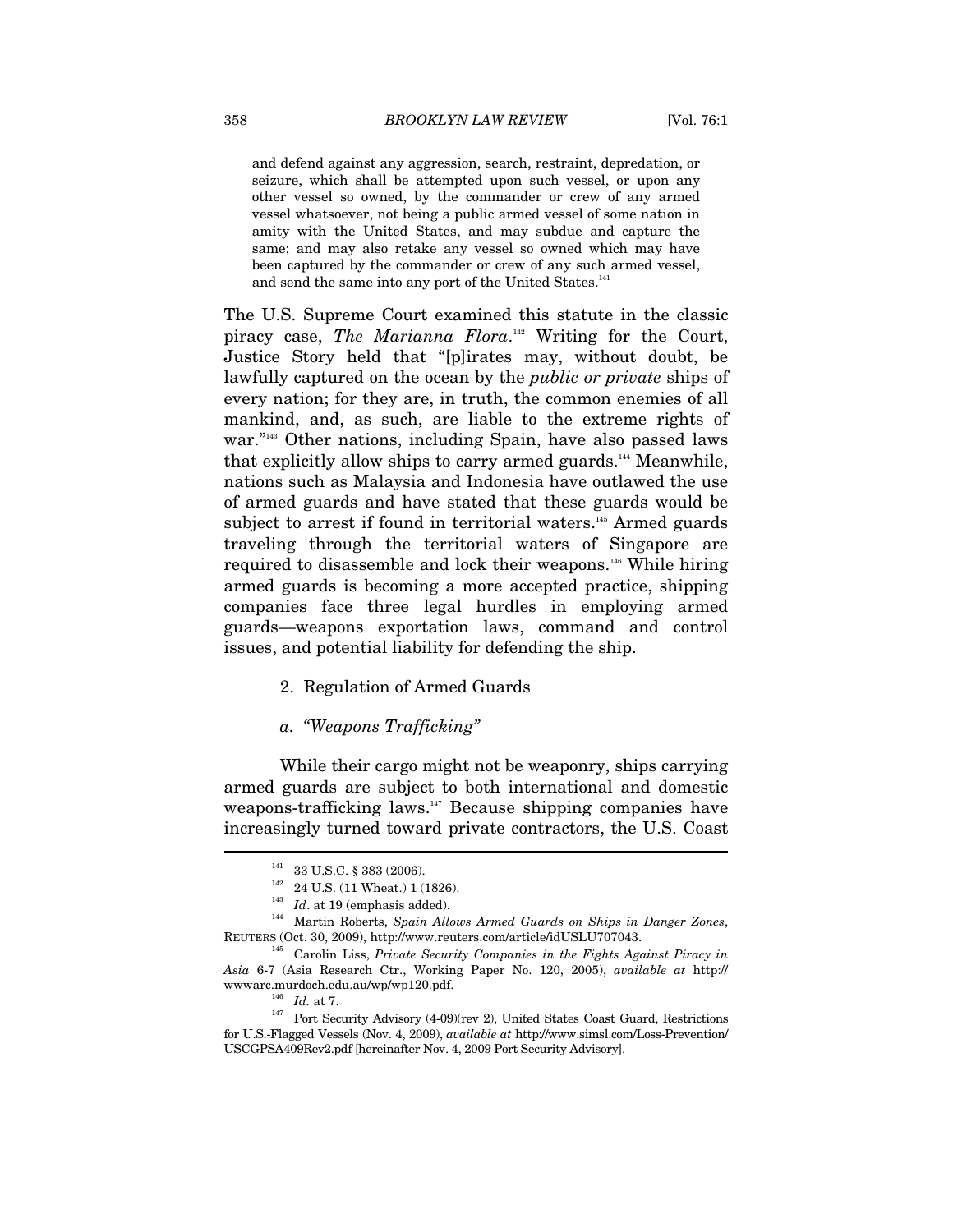Guard ("Coast Guard") has issued an advisory about compliance with American firearms laws.<sup>148</sup> While armed guards are not "importing" and "exporting" their firearms to be sold in port, American flagged vessels must comply with American domestic law, including the Gun Control Act of  $1968^{149}$  and the National Firearms Act,<sup>150</sup> as well as the International Traffic in Arms Regulations (ITAR) set forth by the Departments of State and Justice.151 Shipping companies can comply by applying for a temporary export license, which allows the ship to import and export approved weapons for a four-year period and does not permit the transfer of weapons to other individuals.152 Armed guards could also carry their weapons under a personal-use exception of ITAR; however, this alternative severely limits the quantity of guns and ammunition that could be carried, and the exception would need to be reissued upon each entry.<sup>153</sup>

Still, as the Coast Guard admits, this is far from the only obstacle to importing weapons.154 In addition to American law, shipping companies must comply with state and local laws as well as the laws of foreign ports.155 In testifying before the House Subcommittee on the Coast Guard and Maritime Transportation, Arthur J. Volkle, Jr., Vice President of America Cargo Transport, Inc.,<sup>156</sup> explained that varying restrictions and prohibitions in domestic and foreign ports creates a significant burden on shipping companies.<sup>157</sup> Domestically, Volkle points out that temporary export permits are "impossible" to get, as they require authorization from all of the ports to which the ship will be traveling.158 As a result, vessels have the burden of constantly applying for personal effects exemptions for each of their armed guards.159 Internationally, the lack of uniformity in the rules and

 $\frac{148}{149}$  *Id.* 

<sup>1&</sup>lt;sup>49</sup> 18 U.S.C. §§ 921-931 (2006).<br>
<sup>150</sup> 26 U.S.C. §§ 5801-5822 (2006).<br>
<sup>151</sup> Nov. 4, 2009 Port Security Advisory, *supra* note 147.<br>
<sup>152</sup> *Id.*<br>
<sup>152</sup> *Id.* 

<sup>153</sup> *Id.*; *see also* 22 C.F.R. § 123.17 (2009) (the ITAR personal use exception).<br>
154 Nov. 4, 2009 Port Security Advisory, *supra* note 147.<br>
155 *Id.*<br>
155 America Carga Transport Carp is a United States based shipping

<sup>&</sup>lt;sup>156</sup> America Cargo Transport Corp. is a United States-based shipping company.<br><sup>157</sup> Volkle Statement, *supra* note 116, at 2-5.<br><sup>158</sup> *Id.* at 3.<br>*Id*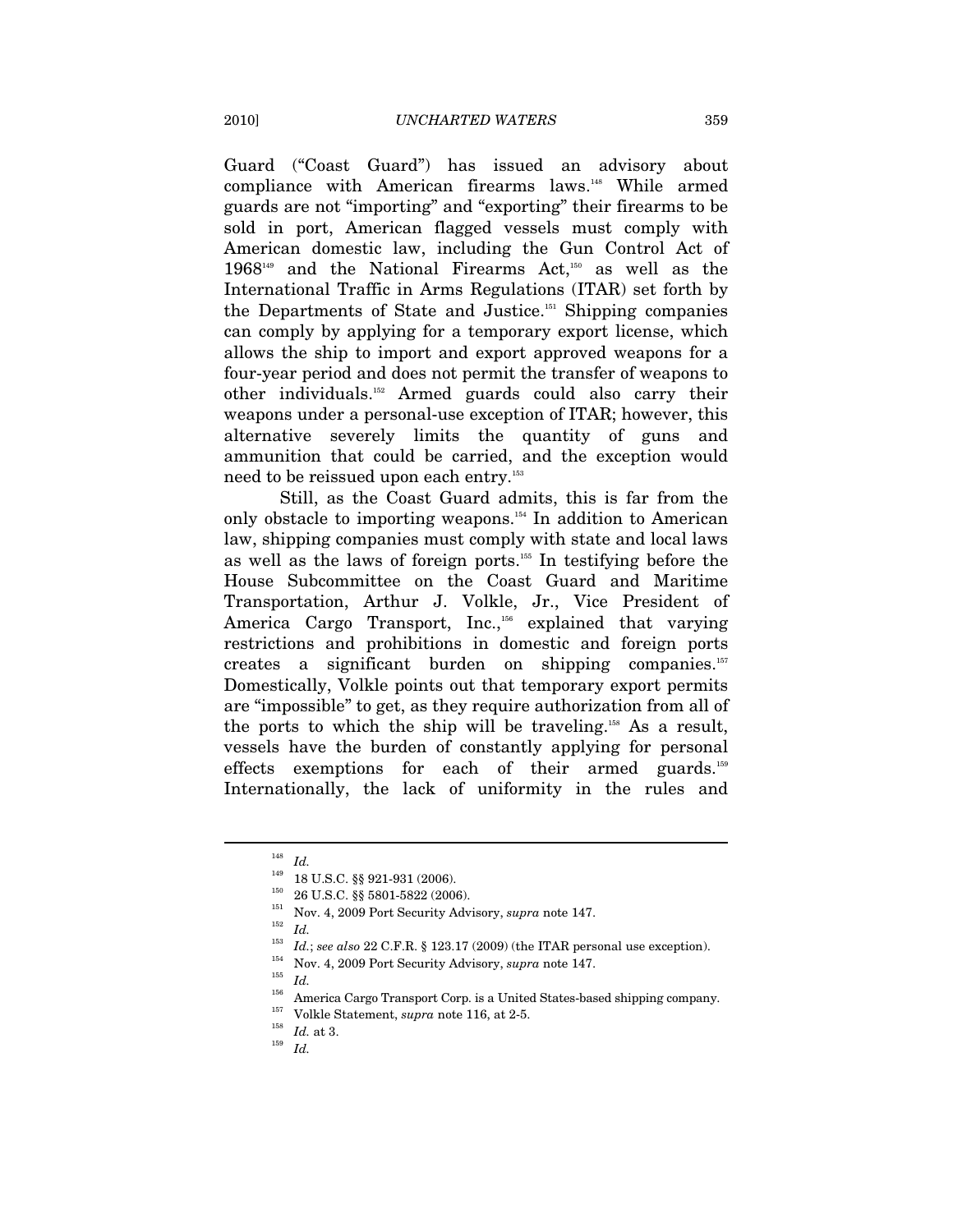regulations of foreign ports overburdens the companies, and regulatory violations can delay the unloading of a vessel. $160$ 

To address these problems, Volkle advocates several policy recommendations. Most notably, the United States, according to Volkle, should broker agreements with foreign governments that set forth uniform rules for the entry of ships with armed guards.<sup>161</sup> In the interim, the United States should provide a clear list of the various requirements of foreign states for the entry of arms.<sup>162</sup> Finally, Volkle asserts that there should be new regulations and procedures for licensing private security contractors and allowing them to carry firearms on board.163 These are worthwhile recommendations that would better equip the private sector to combat piracy while not requiring further commitment of military assets.

#### *b. Command and Control*

Once the private contractors are on the vessel, for whom do they work? As most advocates for arming merchant ships would agree, shipping companies do not want to arm their own crews, but instead hire a private, third party to defend their ships.<sup>164</sup> As such, there is currently some ambiguity in exactly who is in control of the private contractors once the vessel is at sea.165 In choosing to deploy their weapons, contracts with private security firms often only require the security force to consult the ship's captain "if there is time."166 Otherwise, the decision when to deploy and use weapons lies with the contractors.167 This outcome directly conflicts with the longstanding tradition of the supremacy of the captain while a ship is at sea.<sup>168</sup> The International Convention for the Safety of Life at Sea (SOLAS), Regulation 34-1 states,

 $\overline{a}$ 

<sup>167</sup> *Id*. 168 *Id.*

<sup>160</sup> *Id.* at 2-5. 161 *Id.* at 2-3. 162 *Id.* at 3. 163 *Id.* at 4. 164 *Id.* at 2-3; *see also Confronting Piracy off the Coast of Somalia: Hearing Before S. Comm. on Foreign Relations*, 111th Cong. 5-6 (2009) (statement of Richard

Phillips, Captain of the MV *Maersk Alabama*). 165 *Piracy: Issues Arising from the Use of Armed Guards*, INCELAW.COM (Sept. 2009), http://www.incelaw.com/documents/pdf/Strands/Shipping/Article/Piracy-issues-arising-fromthe-use-of-armed-guards.<br>  $\begin{array}{cc} 166 & Id. \\ 167 & Id. \end{array}$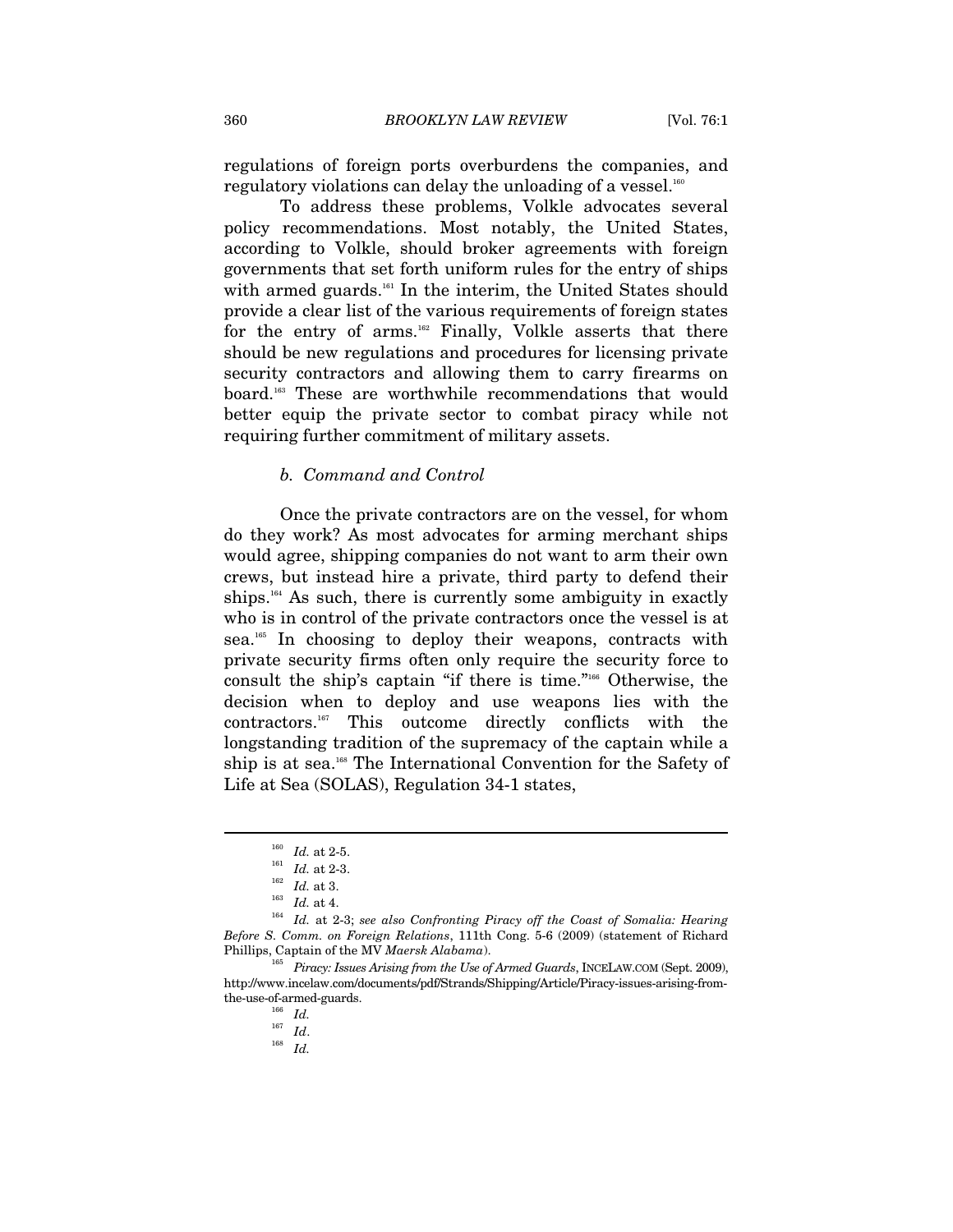The owner, the charterer, the company operating the ship as defined in Regulation 1X/1, or any other person shall not prevent or restrict the master of the ship from taking or executing any decision which, in the master's professional judgment, is necessary for the safety of life at sea and protection of the marine environment.<sup>16</sup>

Testifying before the Senate Foreign Relations Committee, Richard Phillips, captain of the hijacked MV *Maersk Alabama* expressed concern with this conflict. He observed,

[V]ery clear protocols would have to be established and followed. For example, as a captain, I am responsible for the vessel, cargo and crew at all times, but I am not comfortable giving up command authority to others, including the commander of a protection force. In the heat of an attack, there can be only one final decision maker. $170^\circ$ 

Indeed, issues of command and control are crucial and without Congressional regulations, shipping companies must be careful in contractually ceding control from their captains to security contractors.

#### *c. Limiting Liability for Defending the Ship*

Related to command and control, shipping companies and individual private contractors' liability can stem from defending a ship. The U.S. House of Representatives is currently considering a bill that would limit liability for owners, captains, and mariners for their actions during a pirate attack. Introduced by Representative Lobiondo in July 2009, the bill currently states,

An owner, operator, time charterer, master, or mariner who uses force, or authorizes the use of force, to defend a vessel of the United States against an act of piracy shall not be liable for any injury or death caused by such force to any person participating in the act of piracy.<sup>171</sup>

While it is perhaps unlikely for pirates to sue ships for the injuries, this bill is clear evidence that Congress recognizes that it can be good policy for ships to employ private security. Indeed, the deterrent provided by private contractors not only lessens the burden on the U.S. Navy, but it also keeps insurance costs down, protects mariners, and decreases the  $\overline{a}$ 

<sup>169</sup> M.S.C. Res. 153(78), Annex 3, Rep. of the Int'l Mar. Org., May 20, 2004, *available at http://www.unhcr.org/refworld/pdfid/432aca724.pdf.* 

<sup>&</sup>lt;sup>170</sup> Confronting Piracy off the Coast of Somalia: Hearing Before S. Comm. on *Foreign Relations*, 111th Cong. 5-6 (2009).

 $^{\rm I71}$  United States Mariner and Vessel Protection Act of 2009, H.R. Res. 3376, 111th Cong. § 2 (2009).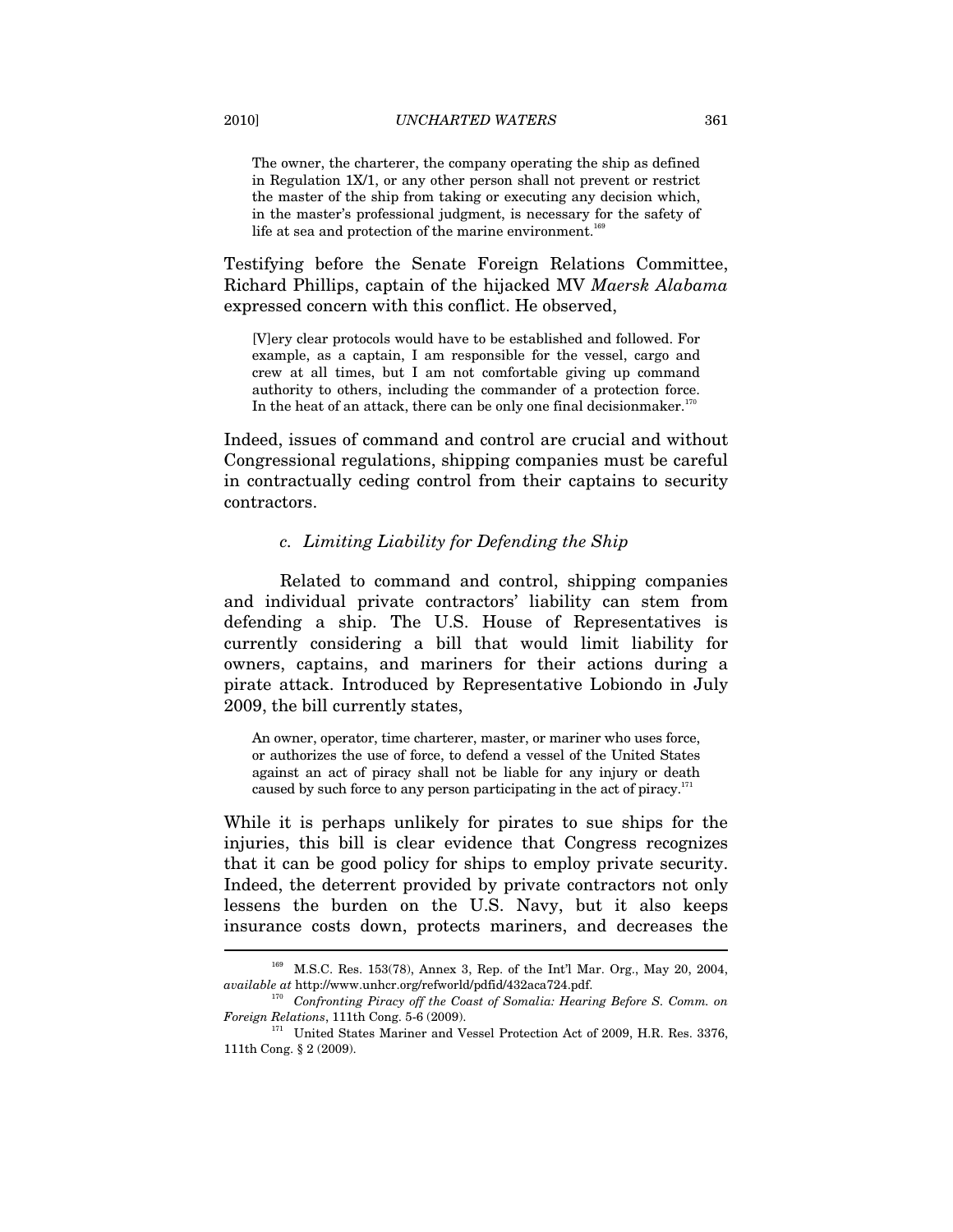likelihood of paying ransoms. Of course, this bill does not relate to injuries sustained by shipping company employees as a  $result of$  pirate attacks. $172$ 

#### *C. Potential Civil Liability for Shipping Companies*

Traveling through pirate-infested waters can also mean substantial civil liability for a corporation. Following the hijacking of the MV *Maersk Alabama*, the ship's cook, Richard E. Hicks, brought suit against the ship's owner, Maersk Line Ltd., and his employer, Waterman Steamship Corporation.<sup>173</sup> Claiming that the defendants failed to take adequate precautions when sending the ship through the Gulf of Aden, Hicks sought \$75,000 for his injuries and his apprehension about returning to work.174 Hicks sued for negligence under the Maritime Transportation Security Act of 2002,<sup>175</sup> the Jones Act, $176$  as well as general maritime and common law.<sup>177</sup> Hicks' broad spectrum of claims is clear evidence that shipping companies must be aware that potential liability—and limits in liability—for a pirate attack can come from several sources of law. Three notable statutes of which shipping companies should be aware are (1) the Maritime Transportation Security Act of 2002 and (2) the Jones Act—both of which were pleaded in the Hicks case—and (3) the Shipowner's Limited Liability Act.

#### 1. Maritime Transportation Security Act of 2002

The Maritime Transportation Security Act (MTSA) is a comprehensive piece of legislation that sets forth a host of responsibilities not only for ship owners and mariners, but also for the Coast Guard and U.S. Department of Homeland

 $^{172}\;$   $Id.$ 

<sup>173</sup> *Sailor Sues Owner of Pirated U.S. Ship*, MSNBC.COM (Apr. 27, 2009), http://www.msnbc.msn.com/id/30438990/wid/17621070. Waterman is a contracting company which provides crewmembers for shipping companies. *Id.*  $Id$ .  $I75$  46 U.S.C. §§ 70101-70121 (2006).

 $176$  46 U.S.C. §§ 12101-12152 (2006) (formerly cited as 46 U.S.C. § 688; also referred to as The Merchant Marine Act of 1920). 177 Plaintiff's Original Petition and Jury Demand at 1-2, Hicks v. Waterman

Steamship Corp. (Dist. Harris Cnty. Tex., Apr. 27, 2009), No. 2009-26129. Hicks originally brought suit in this court, but the case was removed to the United States District Court for the Southern District of Texas by defense motion. Hicks moved for remand back to Harris County, which was granted on September 16, 2009. Notice of Removal, Hicks v. Waterman Steamship Corp. (S.D. Tex. Sept. 16, 2009), No. H-09- 1601.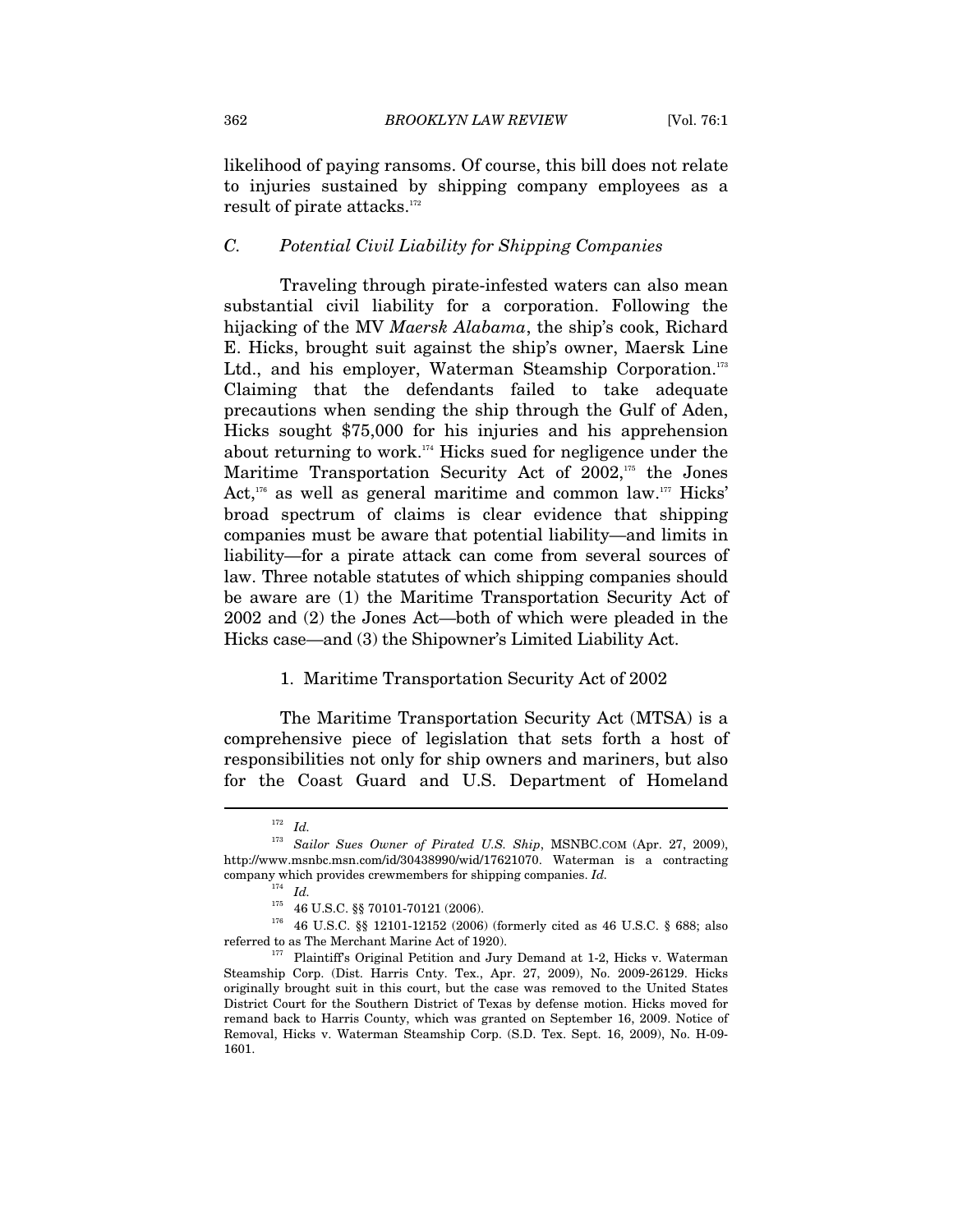Security.<sup>178</sup> Ship owners are required to take certain measures, including: designating security officers for the vessel and company; overseeing proper personnel training; and ensuring vessel records are kept.179 They must also conduct a Vessel Security Assessment (VSA) and make a Vessel Security Plan (VSP) that must be approved by the Coast Guard.<sup>180</sup> Approved vessels are certified with an International Ship Security Certificate.181 Finally, the MTSA holds owners responsible for compliance with Coast Guard directives relating to incident reporting as well as safety and security checks.<sup>182</sup>

Noncompliance with these regulations can carry a \$25,000 per day civil penalty and can also leave a corporation vulnerable to negligence claims, as seen in *Hicks*.<sup>183</sup> Maritime negligence claims are similar to those on land. A plaintiff has the burden of showing four elements: (1) "[t]he existence of a duty" that imposes a legal obligation on a person "to protect others from unreasonable risks"; (2) a "breach of that duty by engaging in conduct that falls below the applicable standard or norm"; (3) a "reasonably close causal connection between the offending conduct and the resulting injury," i.e., proximate causation; and  $(4)$  injury to the plaintiff.<sup>184</sup>

Antonio J. Rodriguez, a former U.S. Naval captain and a current maritime law practitioner, observed that violations of the MTSA could be considered a breach of the standard to "protect others from unreasonable risks" and lead to liability.185 Judge Learned Hand's opinion in *The TJ Hooper* is a seminal case in maritime negligence law and is the leading authority on the widely accepted negligence rules relating to industry safety practices.186 In *The TJ Hooper*, two tug boats were deemed

<sup>178</sup> Antonio J. Rodriguez, *When Your Ship Is in The Bull's Eye: The Maritime Transportation Security Act and Potential Vessel Owner Liability to Third Parties Resulting from a Terrorist Attack*, 17 U.S.F. MAR. L.J. 241, 251-52 (2005). From the corporate perspective, the act incorporates a number of principles already set forth by the International Maritime Organization in its International Ship and Port Facility Security Code. *Id.*

<sup>179</sup> *Id.* (citing 33 C.F.R. § 104 (2003) (implementing regulations for the  $\begin{array}{ll} \hbox{Maritin} & \mbox{Transportation and Safety Act of 2002, 46 U.S.C. $§ 70101-70121).\\ \vspace{0.1cm} \begin{array}{ll} \hbox{^{180}} & \hbox{Id. at 252.}\\ \hbox{^{181}} & \hbox{Id.} \end{array} \end{array}$ 

<sup>182</sup> *Id.*

<sup>&</sup>lt;sup>183</sup> Hicks v. Waterman Steamship Corp. (Dist. Harris Cnty. Tex., Apr. 27, 2009), No. 2009-26129; 46 U.S.C. § 70103(a).

 $^{184}$  See Rodriguez,  $supra$  note 178, at 256.  $^{185}$   $^{16}$ 

 $^{186}$  JOHN C.P. GOLDBERG ET AL., TORT LAW: RESPONSIBILITIES AND REDRESS 184 (2d ed. 2008).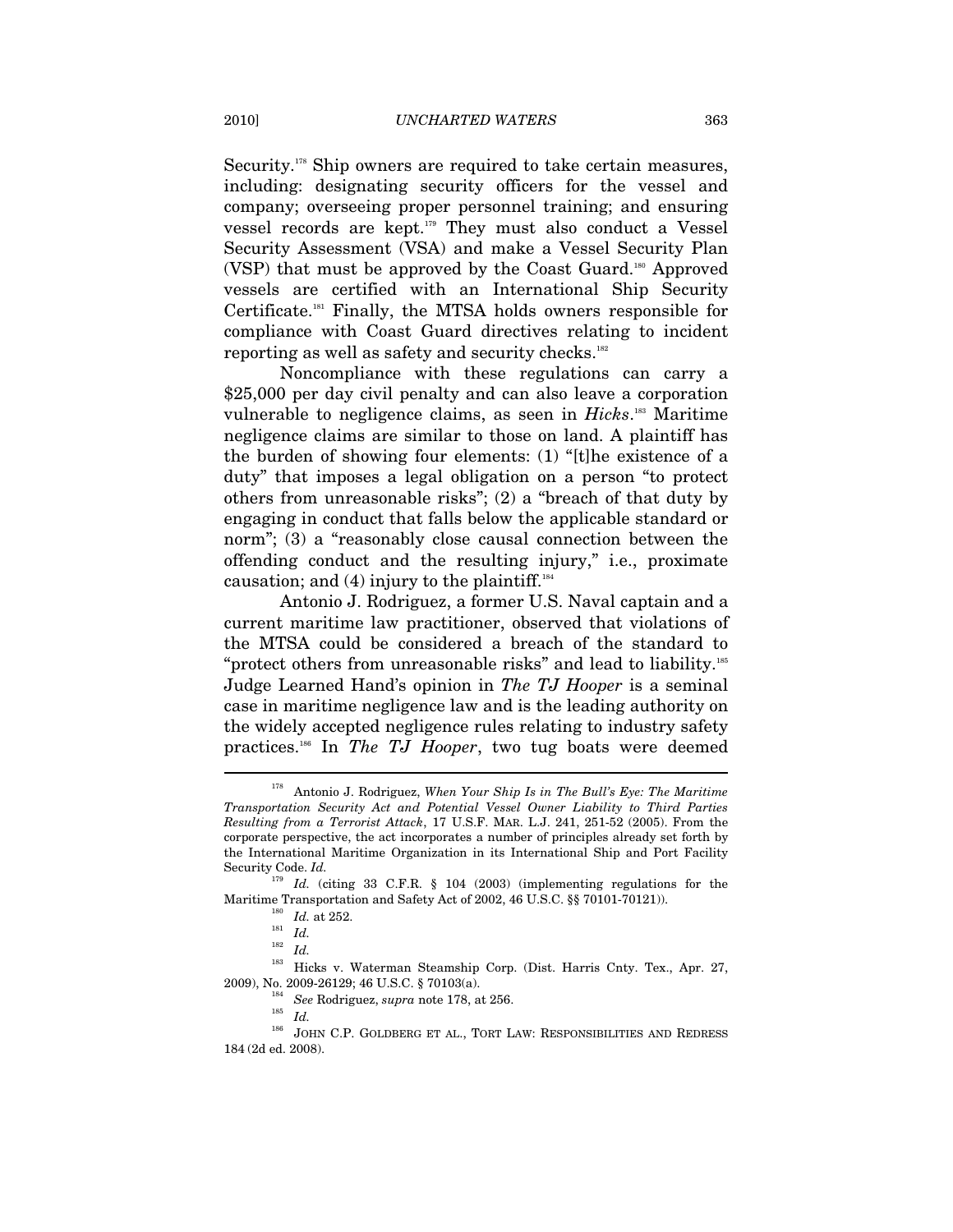negligent and responsible for the loss of two barges when the tugs traveled into a storm without radios, which would have warned them of the storm.<sup>187</sup> While having radios on board was not an accepted industry custom at the time, Judge Hand held that "proper diligence" would have led the tugs to equip their ships with the proper safety precautions (i.e., radios).<sup>188</sup> He noted further that regardless of how persuasive an industry usage, an industry may not establish its own tests for proper diligence.189 Instead, courts are required to make an objective determination of reasonable diligence.<sup>190</sup>

In addition to negligence claims, Rodriguez also notes that violations of MTSA regulations could create grounds for negligence per se claims.191 As explained by the Third Restatement of Torts, a defendant is negligent per se when he "violates a statute that is designed to protect against the type of accident [his] conduct causes, and if the accident victim is within the class of persons the statute is designed to protect."<sup>192</sup> As such, a seaman's injury that stems from a shipping company's violation of the MTSA would likely meet this definition, and the company could be deemed negligent even if it was acting reasonably.<sup>193</sup> Conversely, full compliance with MTSA regulations and possession of a valid International Ship Security Certificate could be considered prima facie evidence that the vessel fulfilled its duty of care.<sup>194</sup>

In the context of claims arising from pirate attacks, as seen in the *Hicks* case, the MTSA regulations in question will focus on shipping companies' adequate safety precautions.195 As the MTSA includes several provisions for ship security, a plaintiff—likely a shipping company employee—could make a substantial case for per se negligence.<sup>196</sup> Even if the ship has a valid International Ship Certificate, a plaintiff can look for a

<sup>187 60</sup> F.2d 737, 740 (2d Cir. 1932). 188 *Id.*

<sup>189</sup> *Id.*

<sup>190</sup> *Id.*

 $^{191}$   $\,$   $Id.$  ;  $see\ also$  RESTATEMENT (THIRD) OF TORTS § 14 (Proposed Final Draft No. 1, 2005) (defining per se negligence, "An actor is negligent if, without excuse, the actor violates a statute that is designed to protect against the type of accident the actor's conduct causes, and if the accident victim is within the class of persons the statute is designed to protect.").<br>
<sup>192</sup> RESTATEMENT (THIRD) OF TORTS § 14.<br>
<sup>193</sup> *See* Rodriguez, *supra* note 178, at 261.<br>
<sup>194</sup> *Id.* at 261.<br>
<sup>196</sup> *Id.* 1*d.*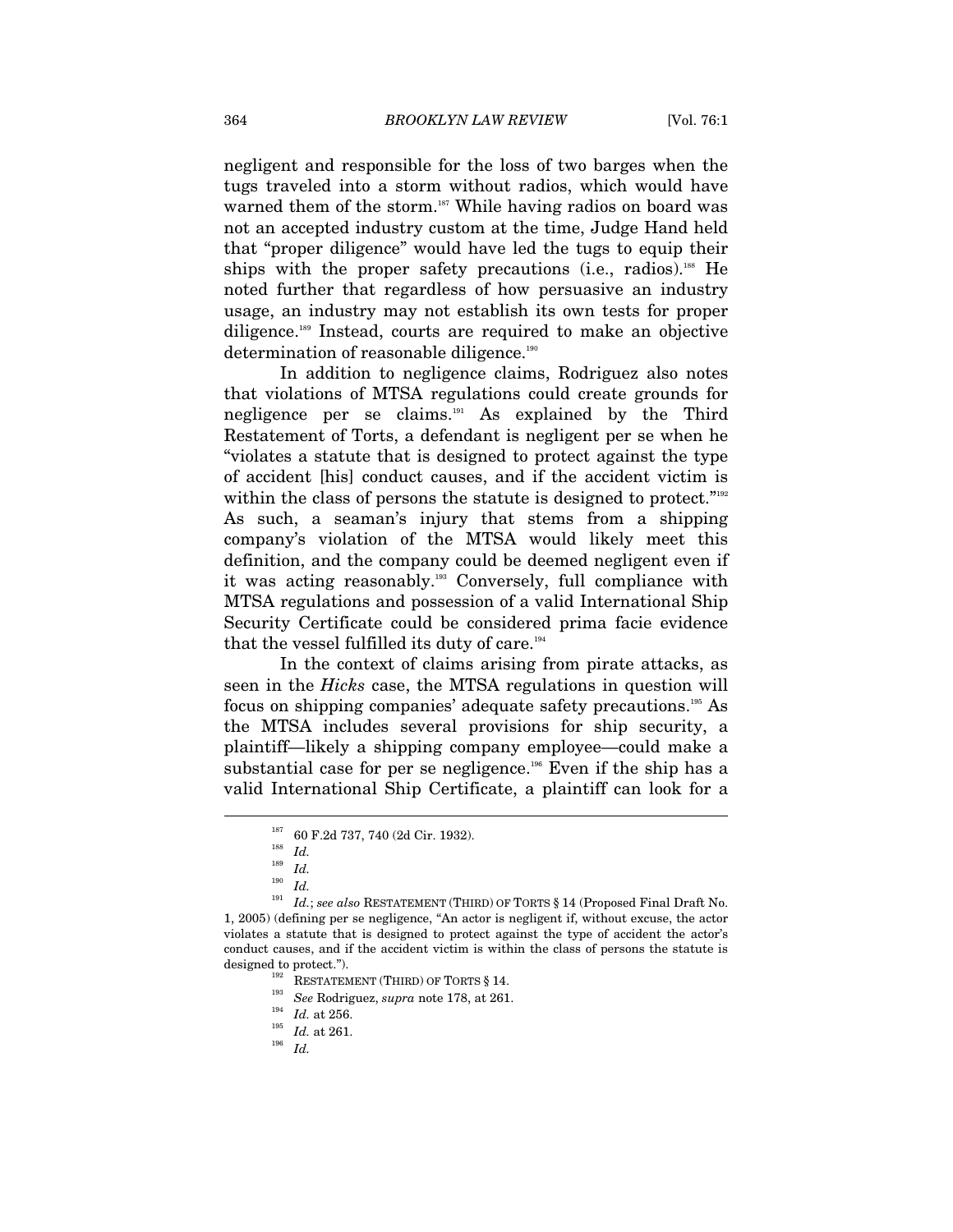shipping company's noncompliance with Coast Guard directives relating specifically to ships traveling in high-risk waters.<sup>197</sup> As mentioned above, violations of Coast Guard directives are deemed violations of the MTSA.<sup>198</sup> Among these directives is MARSEC<sup>199</sup> Directive 104-6 (Rev. 2), which was issued following the capture of the MV *Maersk Alabama*. This directive requires ship owners that travel in high-risk waters to undertake specific planning to deter and repel pirate attacks.200 A shipowner's plan must include:

- a. Hardening the vessel against intrusions.
- b. Non-lethal methods of repulsing intruders.
- c. Ship operations & maneuvers to evade attack.
- d. Communications procedures: Internal protocol for internal shipboard communications & external communications before, during and after the incident.
- e. Protection of the crew.
- f. Procedures to take if the ship's security is compromised.
- g. Procedures for crew in hostage situations.
- h. Company policy/procedures for confronting intruders.
- i. Training program establishing frequency for drills and exercises. $201$

Ships must also travel within certain protected corridors of the Gulf of Aden and provide voyage plans to regional Coast Guard liaisons.202 While not required, ships are also advised to establish "safe havens" in which the crew can take refuge during an attack.203 Also, a ship may rig its hull with nets, soap, or barbed wire to make it difficult to scale.<sup>204</sup>

In the case of the MV *Maersk Alabama*, a Vessel Safety Plan was submitted by Maersk to the Coast Guard that included many antipiracy procedures and was ultimately approved.205 While *Hicks* has yet to be decided, this certainly

<sup>&</sup>lt;sup>197</sup> *Id.*<br><sup>198</sup> *See supra* note 179.

<sup>&</sup>lt;sup>199</sup> "MARSEC" refers to the Coast Guard's Maritime Security Levels and relate to pre-planning based on increased threat levels. *U.S. Coast Guard Maritime Security (MARSEC) Levels*, U.S. COAST GUARD, http://www.uscg.mil/safetylevels/

<sup>&</sup>lt;sup>200</sup> Port Security Advisory (2-09), United States Coast Guard (May 22, 2009) [hereinafter May 22, 2009 Port Security Advisory]. The text of MARSEC Directive 104- 6 (Rev. 2) is not readily available to the public. Port Security Advisory (2-09) was released to the public to supplement the directive and gives an overview of the more  $\begin{array}{c} \text{detailed document.} \\\\ \frac{201}{202} \ \ \text{Id.} \\\\ \frac{1}{202} \ \ \text{Id.} \end{array}$ 

<sup>&</sup>lt;sup>203</sup> *Id.*<br><sup>204</sup> *Id. Id.* 205 Memorandum and Order, Hicks v. Waterman Steamship Corp. (S.D. Tex. Sept. 16, 2009), No. H-09-1601.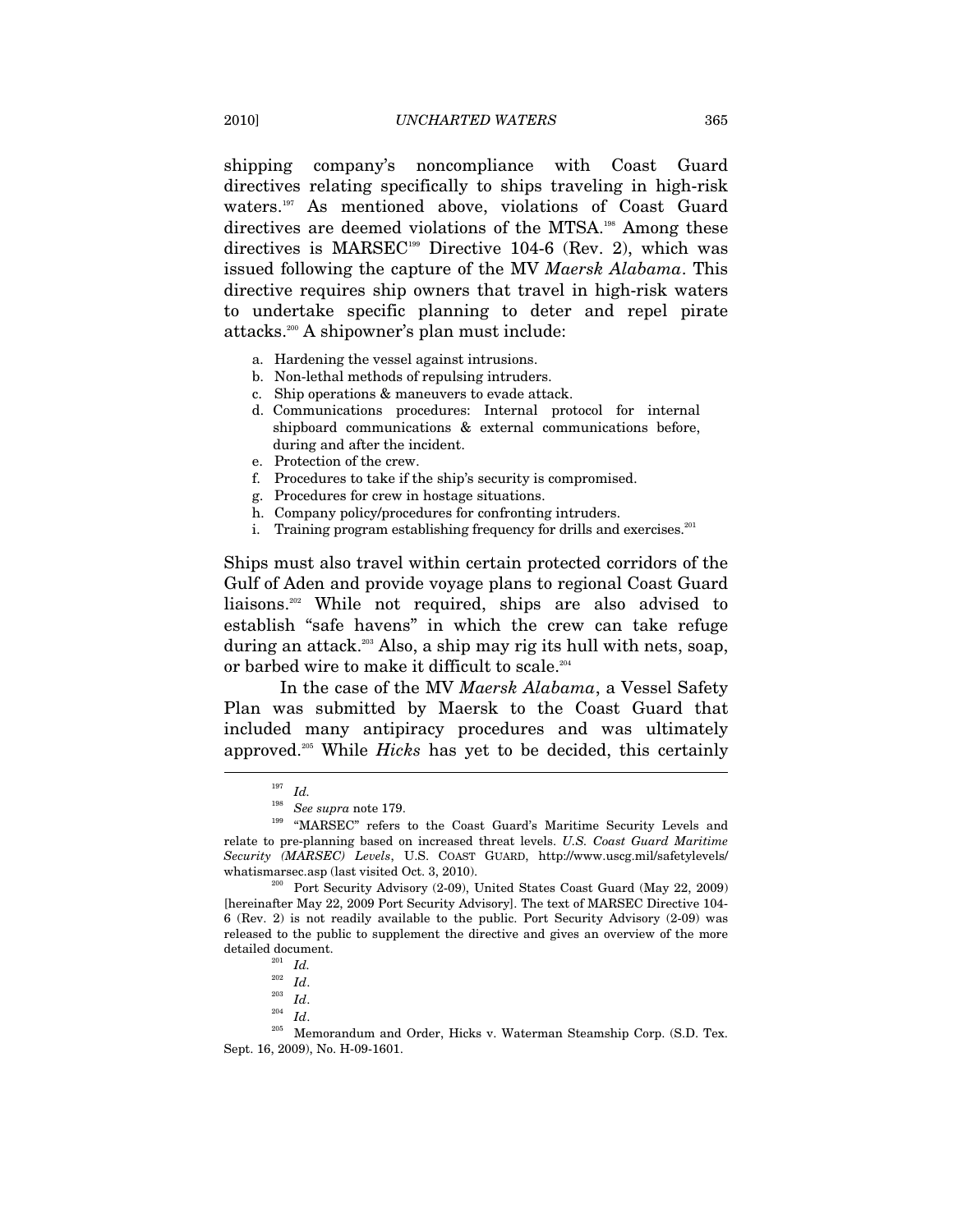would make a showing of per se negligence based on a violation of the MTSA less likely. Still, Hicks can prevail under a "standard" negligence formulation, as Judge Hand applied in The TJ Hooper.<sup>206</sup> This requires the plaintiff to convince a jury that the ship owner knew or should have known that the security measures, approved by the Coast Guard, were insufficient to prevent his injury.<sup>207</sup>

2. The Jones Act

While the MTSA provides a host of rules and regulations intended to protect the ship, crew, and cargo, the Jones Act was intended specifically to ensure shipping companies provide safe working conditions for seamen.208 Under the Act, "a seaman injured in the course of employment" can bring a civil claim against his employer. Specifically,

A seaman injured in the course of employment or, if the seaman dies from the injury, the personal representative of the seaman may elect to bring a civil action at law, with the right of trial by jury, against the employer. Laws of the United States regulating recovery for personal injury to, or death of, a railway employee apply to an action under this section.<sup>209</sup>

The Fifth Circuit in *Myles v. Quinn Menhaden Fisheries, Inc.*  held that an action under the Jones Act requires "a finding both of negligent breach of duty and proximate cause."<sup>210</sup> While this ruling might sound like a standard common law formulation of negligence, the Supreme Court has made clear that, in passing the Jones Act, "Congress did not mean that the standards of legal duty must be the same by land and sea."<sup>211</sup> In fact, the employer's duty will be construed liberally under the Jones Act.<sup>212</sup>

In the context of piracy, the Jones Act puts a heavy burden on the seaman's employer to provide a safe working environment.<sup>213</sup> The adequacy of the safety precautions in place

<sup>206</sup> *See* The TJ Hooper, 60 F.2d 737, 739 (2d Cir. 1932). 207 *Id.* at 740. 208 Bertrand v. Int'l Mooring & Marine, 700 F.2d 240, 245 (5th Cir. 1983), *cert.* 

denied, 464 U.S. 1069 (1984).<br>
<sup>209</sup> 46 U.S.C. § 30104 (2006).<br>
<sup>210</sup> 302 F.2d 146, 150 (5th Cir. 1962).<br>
<sup>211</sup> Cortes v. Baltimore Insular Line, 287 U.S. 367, 377-78 (1932).<br>
<sup>212</sup> Koehler v. Presque-Isle Transp. Co., 14 against the seaman's *employer* and not necessarily the ship owner. In the *Hicks* case,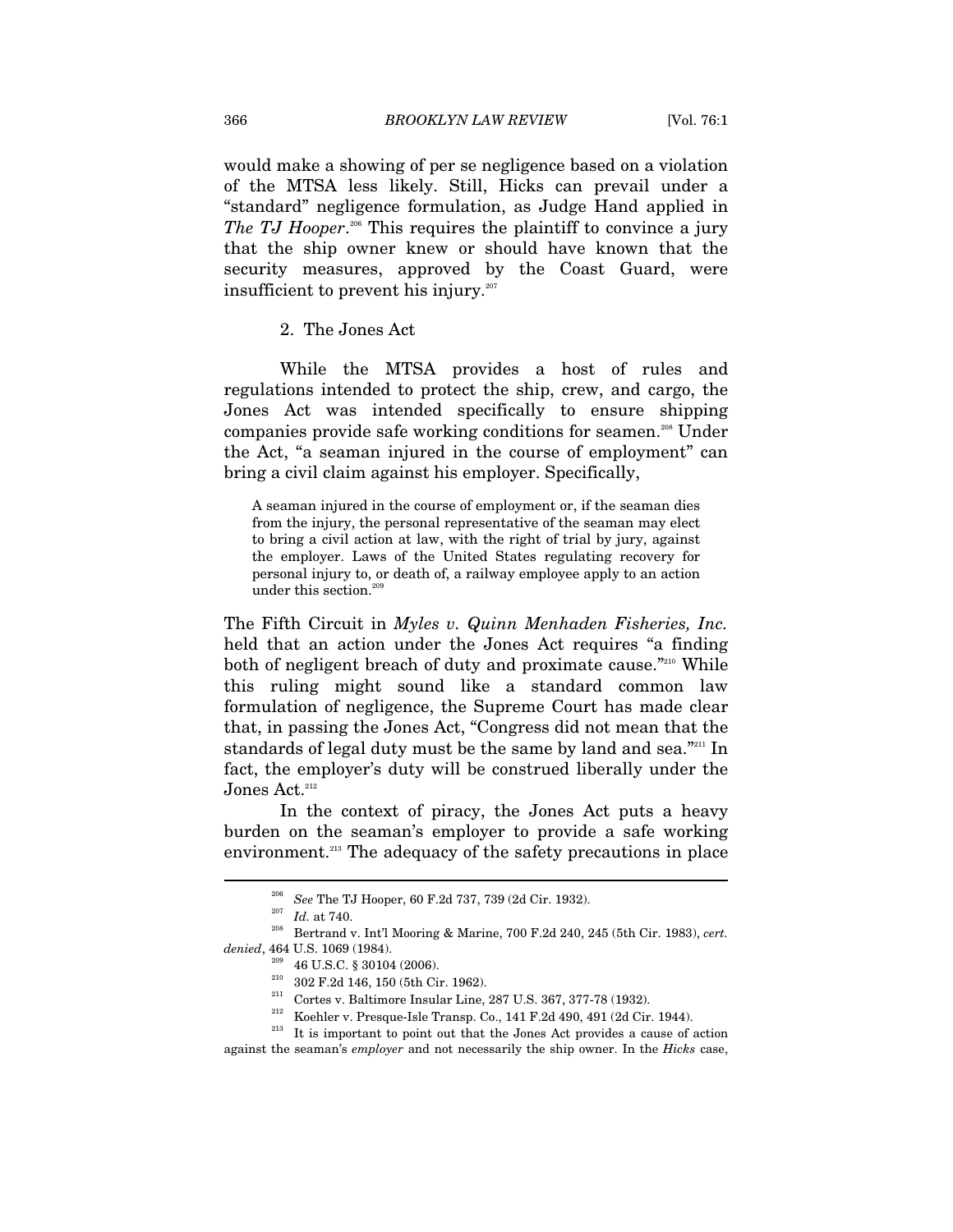will likely determine whether the burden is met. It is likely that the satisfaction of MTSA standards will provide at least a framework for the reasonableness of the precautions. Beyond protecting the physical well-being of the crew, the Jones Act also opens the door for lawsuits relating to emotional distress. As the complaint in *Hicks* stated, "[p]laintiff sustained and suffered physical pain, *mental anguish*."<sup>214</sup>

Emotional distress stemming from raids on the high seas is a fairly unexplored area of the law.215 In 1975, when the SS *Mayaguez* was hijacked by the Khmer Rouge off the coast of Cambodia, members of the crew sued their employer, the ship's owner, for negligent infliction of emotional distress.216 The crew claimed that the ship was negligently piloted too close to the Cambodian coast.<sup>217</sup> The ship's insurance carrier agreed to pay the crew without litigating.<sup>218</sup> While the case of the SS *Mayaguez* was never litigated, recent developments in negligence law would likely have given the crew a cause of action. In *Consolidated Rail Corp. v. Gottshall*, the Supreme Court determined the standard for evaluating claims for negligent infliction of emotional distress under the Federal Employer's Liability Act (FELA).<sup>219</sup> The court rejected the "physical impact" test, which only allowed collection of emotional damages for negligence when it was accompanied by bodily injury.<sup>220</sup> Instead, the court adopted the "zone of danger" test, which imposes liability not only if there is bodily injury, but also when the defendant's conduct puts the plaintiff in "immediate risk of physical harm."<sup>221</sup>

The Ninth Circuit, in *Chan v. Society Expeditions, Inc.*, addressed claims of negligent infliction of emotional distress in

the Jones Act claim was only against employer Watermen Steamship Corp. and not against ship owner Maersk Lines Ltd. *See* Memorandum and Order, *supra* note 205, at 5 ("The Jones Act provides for negligence remedies in cases where an employeremployee relationship exists, while other maritime causes of action, such as

seaworthiness, create alternative and additional theories of liability."). 214 Plaintiff's Original Petition and Jury Demand, *supra* note 177, at 3-4

<sup>(</sup>emphasis added). 215 Eric Danoff, *Marine Insurance for Loss or Damage Caused by Terrorism or* 

*Political Violence*, 16 U.S.F. MAR. L.J. 61, 73 (2004). <sup>216</sup> *Id.* at 73, 80.  $Id.$  at 80.  $Id.$  at 80.  $Id.$  45 U.S.C. §§ 51-60 (2006). "FELA" imposes liability to railroads when their workers are injured on the job. Consolidated Rail Corp. v. Gottshall, 512 U.S. 532, 541- 42 (1994). 220 *Gottshall*, 512 U.S. at 547. 221 *Id.*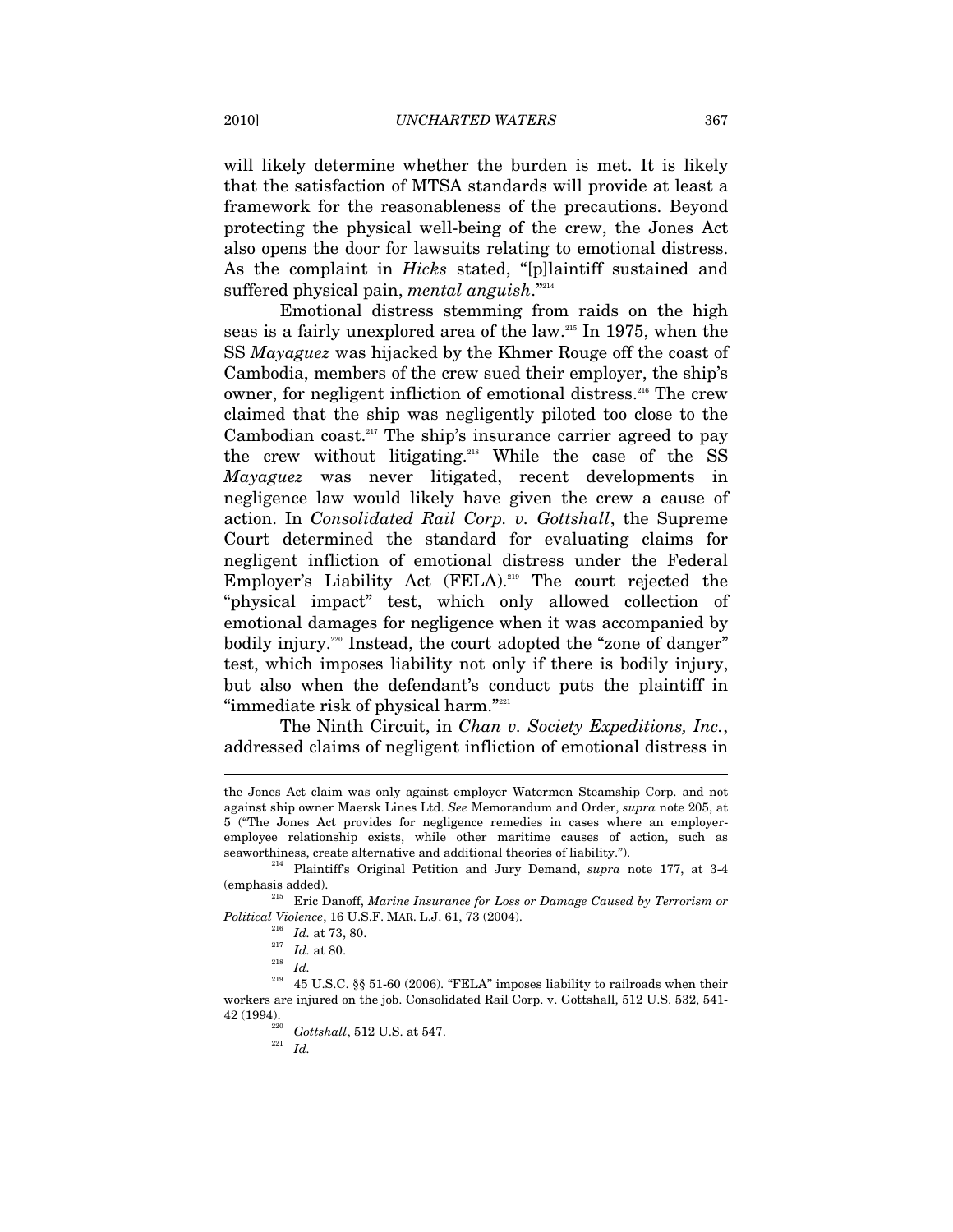general maritime law.222 In *Chan*, a young girl, the daughter of an employee of the defendant, was on an inflatable raft that capsized after leaving a cruise ship. She was swept off the raft but watched two employees perish.<sup>223</sup> The court first observed that, since the Jones Act incorporates FELA, the same common-law principles that endorse the "zone of danger" test should apply.<sup>224</sup> The court then used the principles of the Jones Act to determine that the general maritime law also supports actions for negligent infliction of emotional distress.225 While the court declined to identify the precise test it used, $226$  two important principles were established in *Chan*. First, the girl's witnessing of the two crewmembers dying after being swept off the raft was sufficient to put her in a zone of danger.<sup>227</sup> Second, the court made particularly clear that the "zone of danger" test established in *Gottshall* should also apply to Jones Act cases.<sup>228</sup>

While the law of emotional damages for hijackings on the high seas is unclear, emotional damages have been litigated in the context of airline hijackings.<sup>229</sup> These cases followed a different liability scheme that departed from the *Gottshall* standards and might be considered an alternate framework for ship hijackings by pirates.<sup>230</sup> Following the hijacking of Transworld Airlines Flight 741 in 1970, passengers brought suit for emotional damages against the airline.<sup>231</sup> The court allowed plaintiffs whose emotional damages stemmed from bodily injury to collect damages.<sup>332</sup> The court's holding was not solely based on common law torts; it was also based on the Warsaw Convention, which regulates liability for the international carriage of passengers and cargo by commercial airlines.233 The court observed that the Warsaw Convention provides a presumption of liability for commercial carriers while also imposing a cap on damages.<sup>234</sup> In a case related to the

- 
- <sup>222</sup> 39 F.3d 1398 (9th Cir. 1994).<br><sup>223</sup> *Id.* at 1402.<br><sup>224</sup> *Id.* at 1408.<br><sup>225</sup> *Id.* at 1410.<br><sup>226</sup> *Id.* at 1410.<br><sup>226</sup> *Id.* at 1410.<br>*Id.* at 1410.<br>*Id.* at 1408.<br>*See* Burnett v. Transworld Airlines Corp., 368 F.

- HANDBOOK (2000). 231 *See Burnett*, 368 F. Supp. at 1153. 232 *Id.* at 1158. 233 *See* GOLDHIRSCH, *supra* note 230. 234 *Burnett*, 368 F. Supp. at 1158.
	-
	-
	-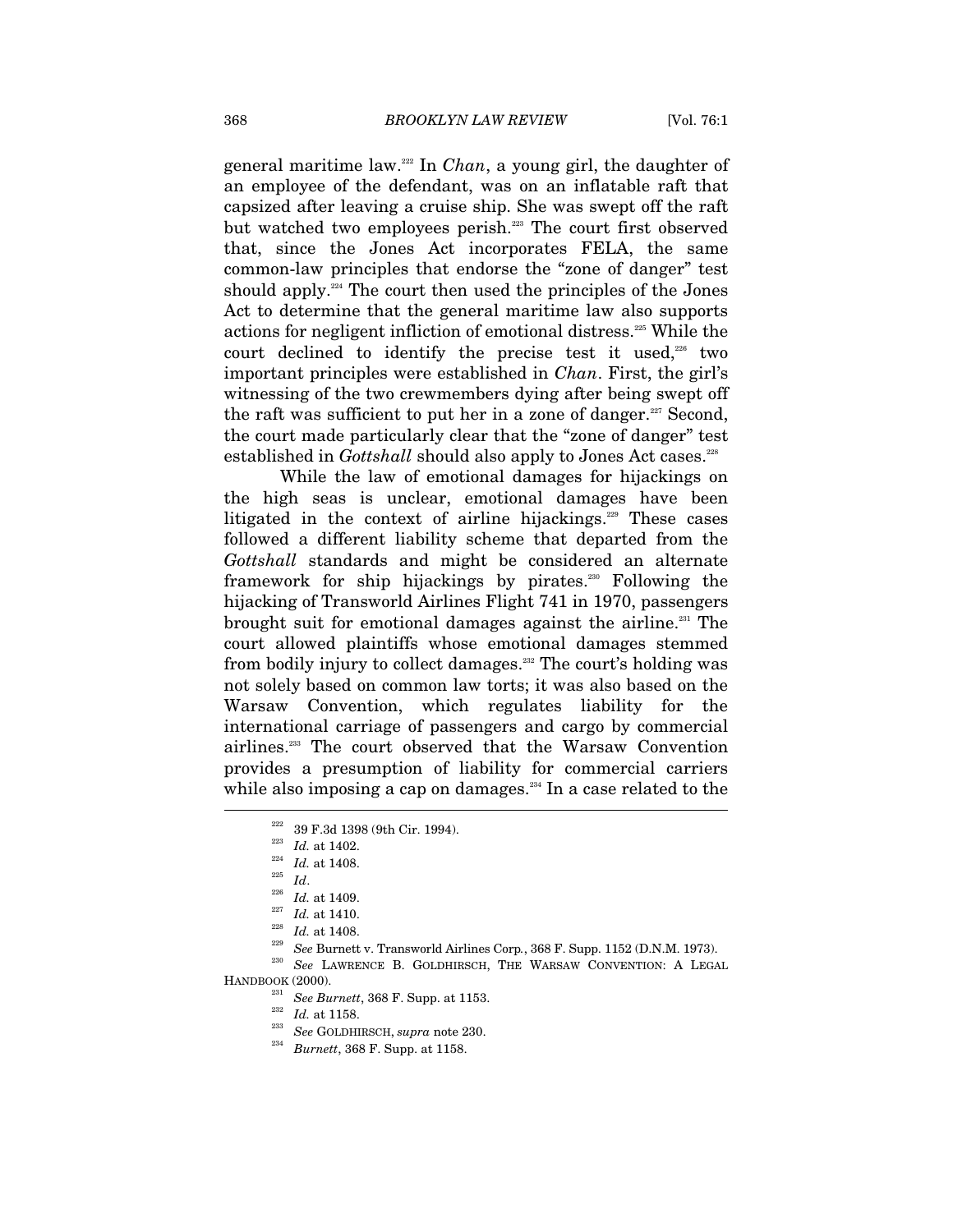same 1970 hijackings, the court pointed out that the liability regulations set forth by the Convention, originally in 1920, were to "nurture" the newly developing airline industry by capping damages to prevent devastating liability.235 To avoid prejudicing the travelers, who were also taking a risk, the airline companies were given the presumption of liability.236 The court noted that, while this scheme may be obsolete, it is still considered good law.<sup>237</sup>

There are three key differences between the Jones Act and the Warsaw Convention's imposition of liability for negligent infliction of emotional distress. First, the Jones Act requires a more liberal "zone of danger" test, while the Warsaw Convention, as interpreted by American courts, requires bodily injury.238 Second, the Warsaw Convention imposes a presumption of liability on the carrier, while the Jones Act still requires a showing of negligence.<sup>239</sup> Finally, the Warsaw Convention, and not the Jones Act, greatly caps damages. $240$ These differences expose shipping companies to greater potential liability for emotional damages following a hijacking. Unlike the airlines, shipping companies do not have the benefit of a liability regime designed to foster growth and decrease risk to fledgling companies. $241$  Instead, shipping companies must rely on careful compliance with federal safety regulations to avoid negligence and therefore minimize their exposure to emotional damages.<sup>242</sup> Compliance can translate into a presumption against liability. Still, like the airlines, there were legal principles established in shipping's infancy that shipping companies can use to further limit liability.

#### 3. The Shipowner's Limited Liability Act

Limiting a ship owner's liability for acts of the crew beyond the owner's contemplation is a longstanding tradition of  $\overline{a}$ 

<sup>&</sup>lt;sup>235</sup> Husserl v. Swiss Air Transp. Co., 388 F. Supp. 1238, 1244 (S.D.N.Y. 1975).<br><sup>236</sup> *Id* 

<sup>237</sup> *Id.*

<sup>238</sup> Israeli, German, and Argentinean courts have allowed for liability under the Convention for non-bodily injuries. However, Germany requires a showing of willful misconduct. GOLDHIRSCH, *supra* note 230, at 79 (citations omitted). 239 *Burnett*, 368 F. Supp. at 1158. 240 *Id.*<sup>241</sup> *Burnett*, 368 F. Supp. at 1154; Andreas F. Lowenfeld & Allan I.

Mendelsohn, *The United States and the Warsaw Convention*, 80 HARV. L. REV. 497, 499-500 (1967). 242 *See supra* notes 222-28 and accompanying text.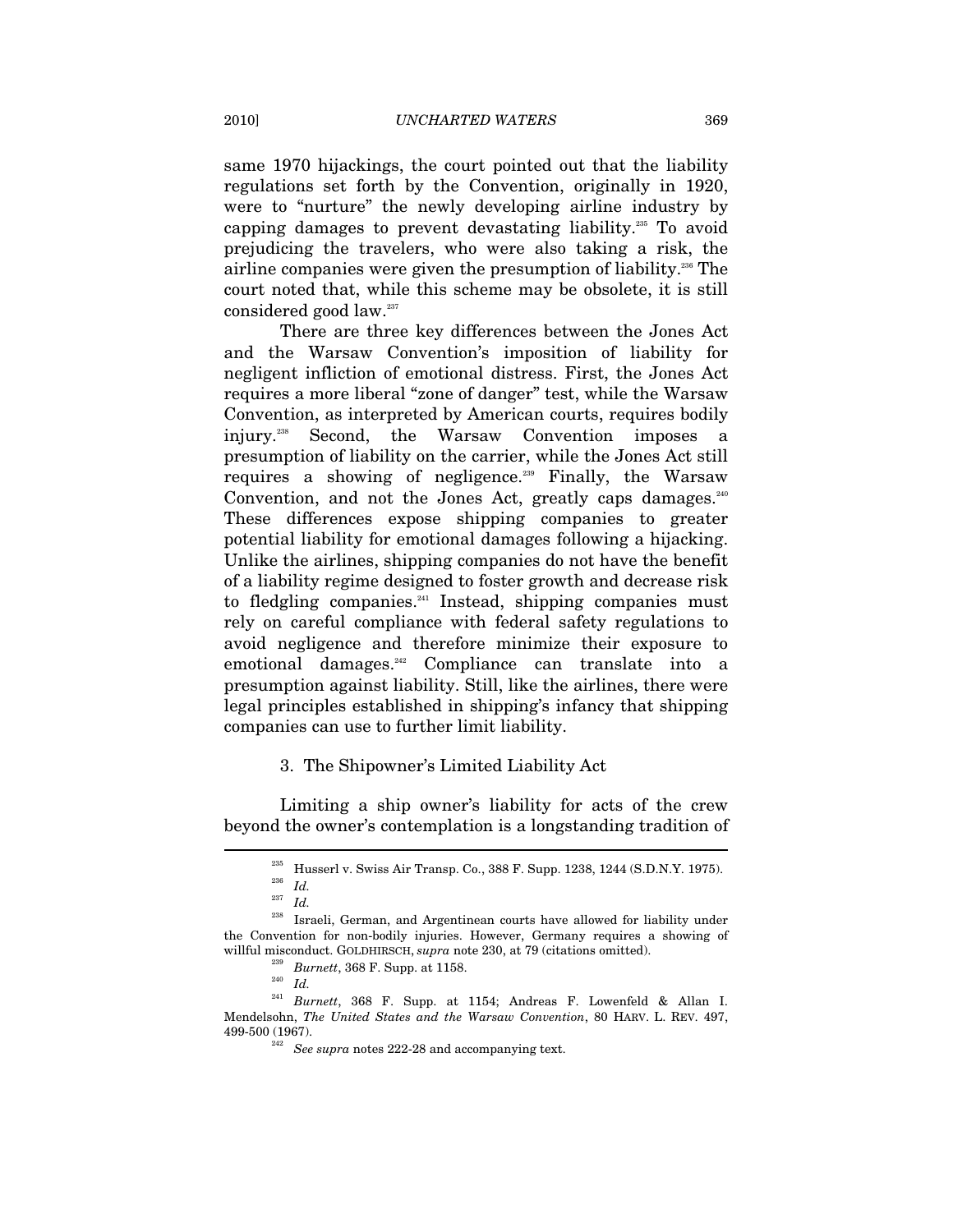common law.243 Following a decision holding a shipping company liable for smuggling by the ship's master, several London merchants petitioned the House of Commons.<sup>244</sup> In response, the House of Commons, in 1734, passed legislation that aimed "to promote the increase of the number of ships and vessels" and to prevent "the prejudice of the trade and navigation of [Great Britain]." The statute required the "knowledge or privity of the owner" to bring a claim.245

These very same principles were accepted by the U.S. Congress in the Shipowner's Limited Liability Act of 1851.<sup>246</sup> The Act limits ship owners' liability for losses arising from "embezzlement, loss, or destruction of any property, goods, or merchandise shipped or put on board the vessel, any loss, damage, or injury by collision, or any act, matter, or thing, loss, damage, or forfeiture, done, occasioned, or incurred" without the knowledge or privity of the owner.<sup>247</sup> As the House of Commons and the American judiciary have observed, this statute is crucial to maintaining and encouraging investment in the shipping industry by limiting an owner's risk.<sup>248</sup>

Most notably, the provisions of the Shipowner's Limited Liability Act prevent the owner from assuming liability for the negligent actions of the crew.249 In *Northern Fishing & Trading Co., Inc. v. Grabowski*, the captain of a vessel, which was seaworthy at the commencement of its voyage, unreasonably

 $\overline{a}$ 

*Id.* (quoting Responsibility of Shipowners Act, 7 Geo. 2, c. 15 (1734)).<br><sup>246</sup> 46 U.S.C. § 30505 (2006).<br><sup>247</sup> *Id* 

 $^{248}$  Liability Limited,  ${supra}$  note 243; Petition of Tracy, 92 F. Supp. 706, 711  $\rm (S.D.N.Y.$  1950).

Liability Limited, N.Y. TIMES, Oct. 13, 1912, at XXII. This article examined English common law as well as The Shipowner's Limited Liability Act of 1851 for potential liability for owners of the Titanic, which had sunk six months earlier.  $^{244}$   $\,$   $Id$ 

 $^{245}$   $\,$   $Id.$  The act stated in relevant part:

Whereas it is of the greatest consequence and importance to this kingdom to promote the increase of the number of ships and vessels and to prevent any discouragement to merchants and others from being interested and concerned therein: and it has been held that in many cases owners of ships or vessels are answerable for goods and merchandise shipped or put on board the same, although the said goods and merchandise, after the same have been on board, should be made away with by the maters or mariners of the said ships or vessels without the knowledge or privity of the owner or owners, by means whereof merchants and others are greatly discouraged from adventuring their fortunes as owners of ships or vessels, which will necessarily tend to the prejudice of the trade and navigation of this kingdom.

<sup>&</sup>lt;sup>249</sup> *See* N. Fishing & Trading Co. v. Grabowski, 477 F.2d 1267, 1272 (9th Cir. 1973).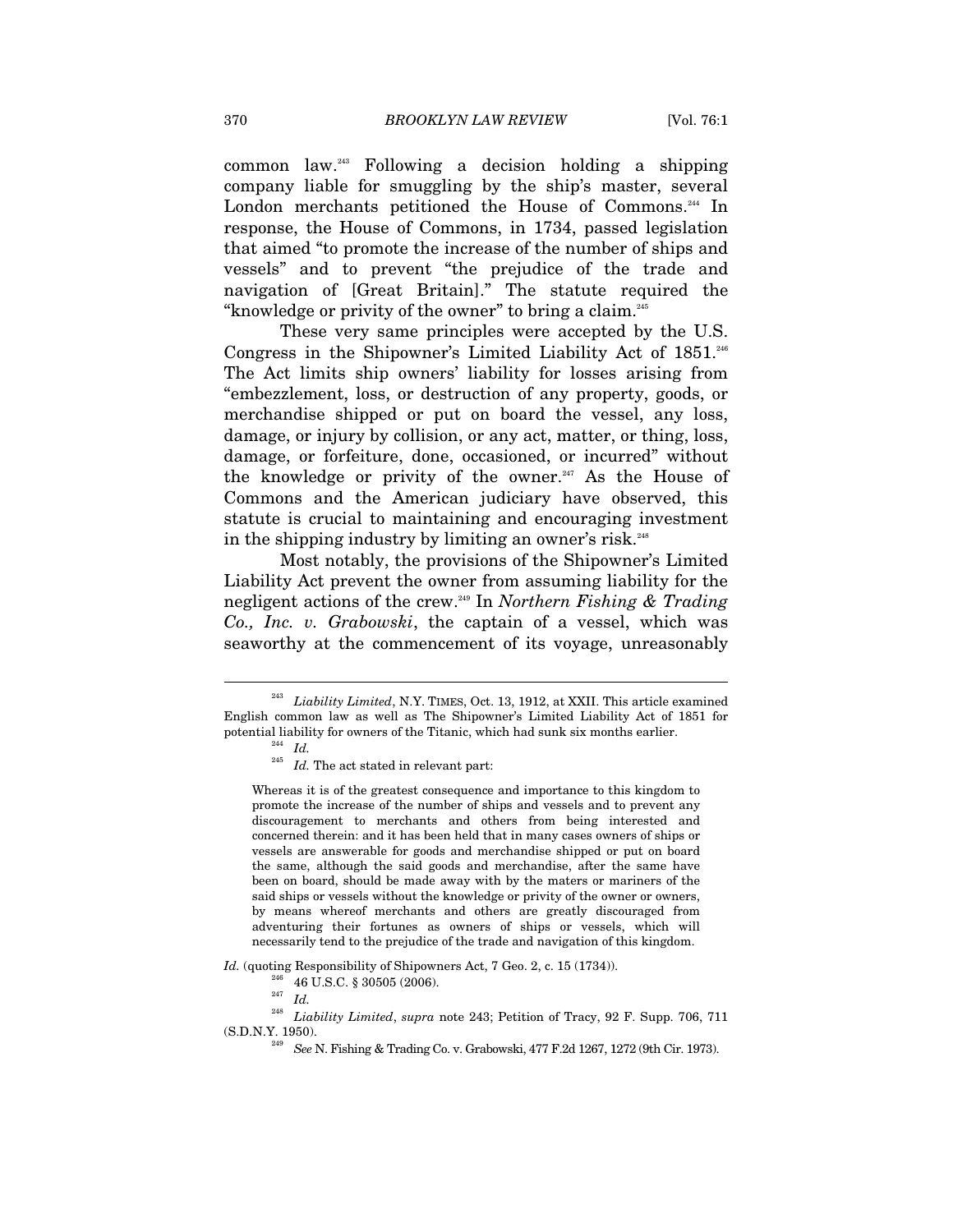decided not to take shelter from extreme weather conditions.<sup>250</sup> The Ninth Circuit held that a ship owner could limit its liability because the injury resulted from unreasonable conduct by the captain, and the injury was not proximately caused by the vessel's unseaworthiness.251 Relying on the Second Circuit's opinion in *The 84-H*, 252 the court reasoned that if no liability is traceable to the owner and the ship seemed seaworthy at embarkment,<sup>253</sup> then the owner should be completely exonerated.<sup>254</sup> If liability is found but the damage was incurred without the "privity or knowledge" of the owner, liability should at least be limited. While it is the plaintiff's burden to show the owner's negligence, if the defendant can show "seaworthiness at commencement of the voyage," he is prima facie entitled to limited liability. $^{255}$ 

Similarly, in *United States v. MV Big Sam*, the pilot of the tanker MV *Big Sam* negligently collided with another tanker.256 Noting that the negligent conduct was beyond the knowledge and privity of the ship owner, the court released the owners of the MV *Big Sam* of any liability.257 Inherent in these cases is the important limitation that an owner's failure to inspect the safety of the vessel and ensure its seaworthiness will prevent him from limiting liability. In the case of *The Republic*, the Second Circuit, drawing on English common law, held that a ship owner could not invoke the Shipowner's Limited Liability Act when he had failed to discover a safety defect that later caused the accident.<sup>258</sup>

In addition to the Shipowner's Limited Liability Act, ship owners can use martime security regulations and Coast Guard antipiracy directives as guidance of how to limit their liability. Even if a shipping company cannot completely immunize itself against legal accountability, it can use the certifications and safety plans required by the MTSA to at least

<sup>250</sup> *Id.*

<sup>251</sup> *Id.*

 $^{252}$  296 F. 427, 431 (2d Cir. 1923),  $cert.\,\,denied\,\,sub\,\,nom.,$  Randolph v. Bouker Contracting Co., 264 U.S. 596 (1924). The *Grabowski* court referred to *The 84-H* as the "leading" case for this proposition.  $477$  F.2d at 1272.<br><sup>253</sup> "Seaworthy" is defined as a vessel that is "properly equipped and

sufficiently strong and tight to resist the perils reasonably incident to the voyage for which the vessel is insured." BLACK'S LAW DICTIONARY 1380 (8th ed. 2004).<br>
<sup>254</sup> Grabowski, 477 F.2d at 1272.<br>
The Suduffco, 33 F.2d 775, 776 (S.D.N.Y. 1929).<br>
<sup>256</sup> 681 F.2d 432, 434 (5th Cir. 1982).<br>
<sup>257</sup> *Id.* at 443-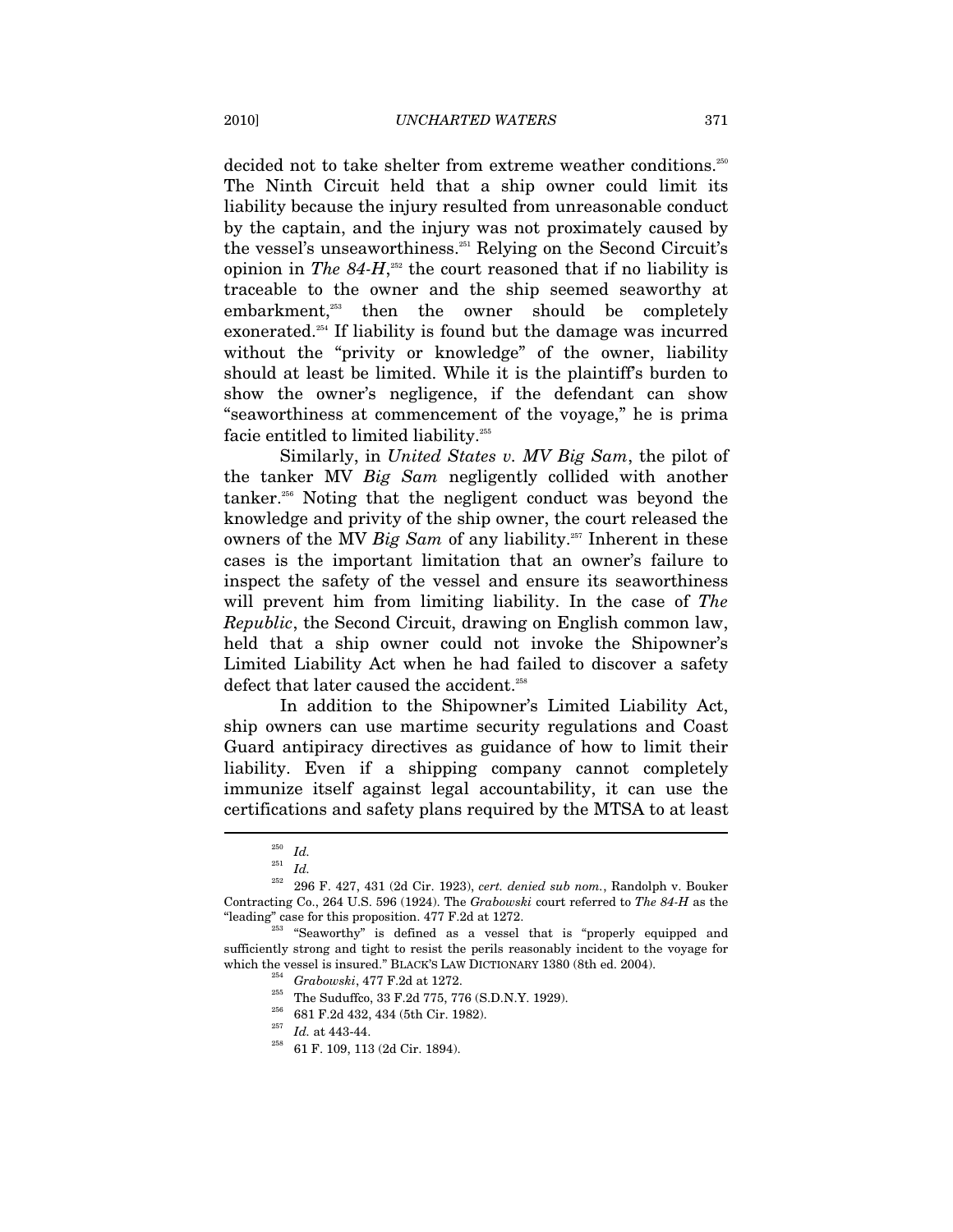limit its liability. A shipping company that properly files a VSA and VSP259 and is granted an International Shipping Security Certificate likely has a strong argument that the ship was safe and seaworthy at the commencement of its voyage. Similarly, a shipping company that follows Coast Guard directives and has implemented safety precautions in the event of pirate attack would be able to argue that an employee's deviation from these plans would be beyond its "privity and knowledge."260 For example, if a pilot negligently veers from the protected passageways and encounters a pirate attack, ship owners would likely be able to limit liability. Also, if a crewmember departs from the ship's procedure of meeting in its established safe haven, a shipping company might also be able to limit liability.

Generally, the current liability regime for shipping companies sets forth an effective "carrot-and-stick" approach. If shipping companies follow the provisions of the MTSA and the directives of the Coast Guard, they are given substantial presumptions against liability that would exonerate them under the MTSA, the Jones Act, and maritime negligence—or at least limit their liability. If shipping companies do not follow these provisions, however, they are subject not only to substantial presumptions of liability, but also to civil penalties.

As a matter of policy, this approach will have three important benefits in combating Somali piracy. First, the refusal to pay ransoms combined with increased security on ships could help deter acts of piracy without any further support from states. Second, it promotes stability in shipping markets. While implementing defensive measures on ships can be costly up front, shipping companies will be less likely to have to sporadically pay large ransom payments. Furthermore, the successful deterrence of pirate attacks could lead to a longterm decrease in costs for shipping companies due to lower insurance premiums and decreased need to reroute ships. Third, the current approach emphasizes the safety of the captain and the crew. Without a strict regime that regulates the payment and ransoms and ship security measures, the safety of those aboard would be left to the business judgment of the ship owner. By imposing substantial penalties and a

 $^{259}$  "VSA" stands for Vessel Security Assessment, and "VSP" stands for Vessel Security Plan. See *supra* text accompanying note 180 for further discussion of those terms. 260 *See supra* notes 252-54 and accompanying text.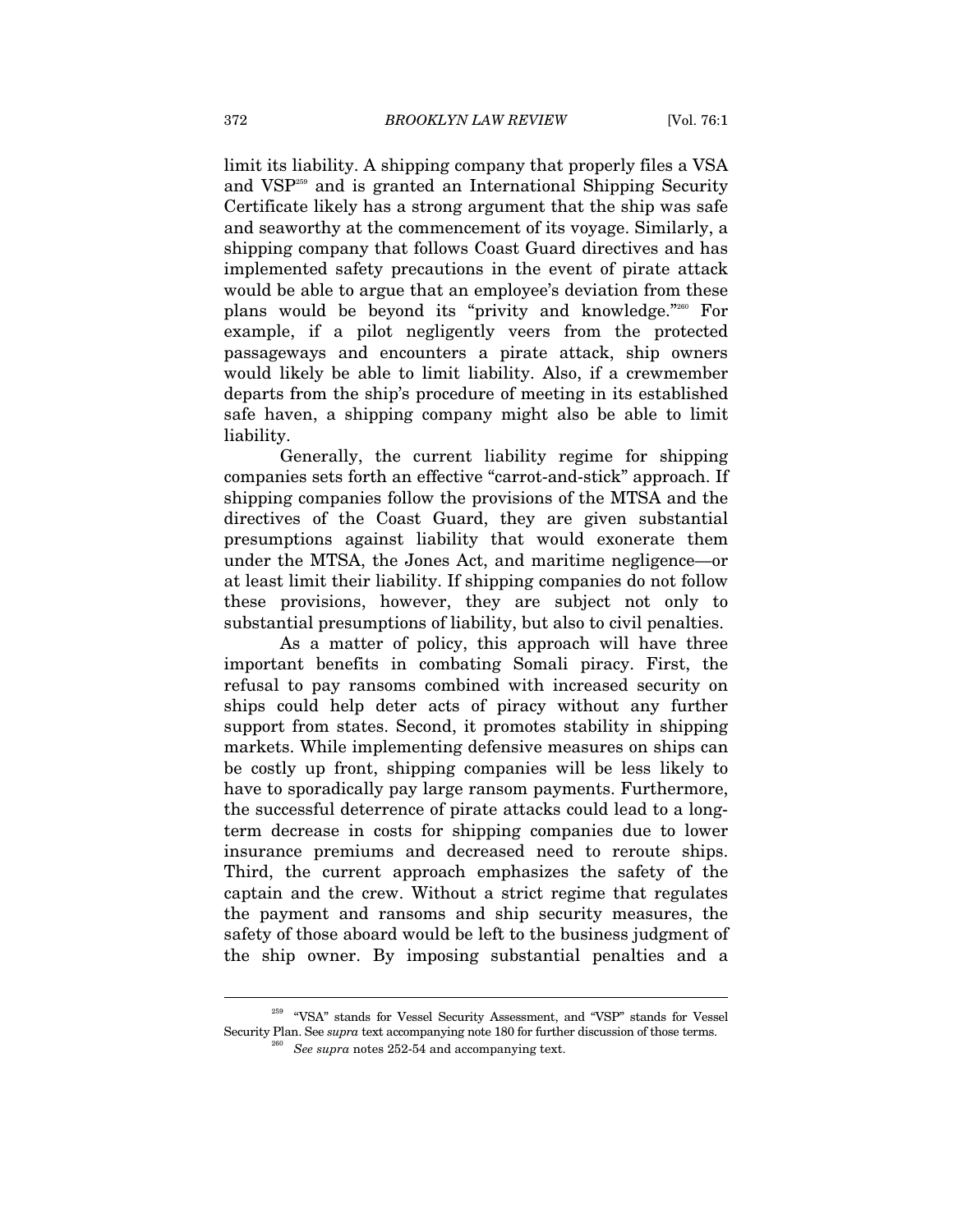considerable liability regime, ship owners effectively must chose safety.

While this is perhaps an economically inefficient rationale, the risk of death, injury, and psychological suffering that comes from a ship's hijacking is too substantial to justify this approach. While shipping companies are increasingly doing their share to combat piracy, another industry stands ready to profit in eradicating pirates from the Gulf of Aden.

#### III. PIRATE HUNTERS

Shipping companies are not the only players in the fight against piracy. The reemergence of piracy in the Gulf of Aden has sparked an industry of private contractors who stand ready to not only protect ships from pirate raids, but also to hunt down pirates.<sup>261</sup> As the United States is caught fighting wars against terrorism and drugs, the military does not have the assets to adequately protect commercial shipping from pirates. Commentators suggest the U.S. government should turn to the private security industry.262 In doing so, however, these private companies face a host of legal challenges.263 Among the most notable are the legal authorization to hunt pirates and the potential criminal and civil liability that these companies could face.

#### *A. Historical Context*

Reliance on the private sector to hunt down pirates is not a new concept. Prior to the development of large-scale navies, countries would commission merchant vessels using instruments known as "letters of marque and reprisal" to attack enemy ships.264 These private sailors would come to be known as "privateers" and the practice of "privateering" became increasingly commonplace.265 At that time, Algiers alone had over one hundred ships and thousands of sailors engaged in privateering.266 Of course, as privateering became more

<sup>261</sup> Berube, *supra* note 113. 262 *See id*. 263 *See, e.g.*, *id.* at 612. 264 Boot, *supra* note 25, at 98. "Privateering" is "[t]he practice of arming privately owned merchant ships for the purpose of attacking enemy trading ships.' BLACK'S LAW DICTIONARY 1233 (8th ed. 2004).<br><sup>265</sup> Boot, *supra* note 25, at 96.<br>*<sup>266</sup> Id.*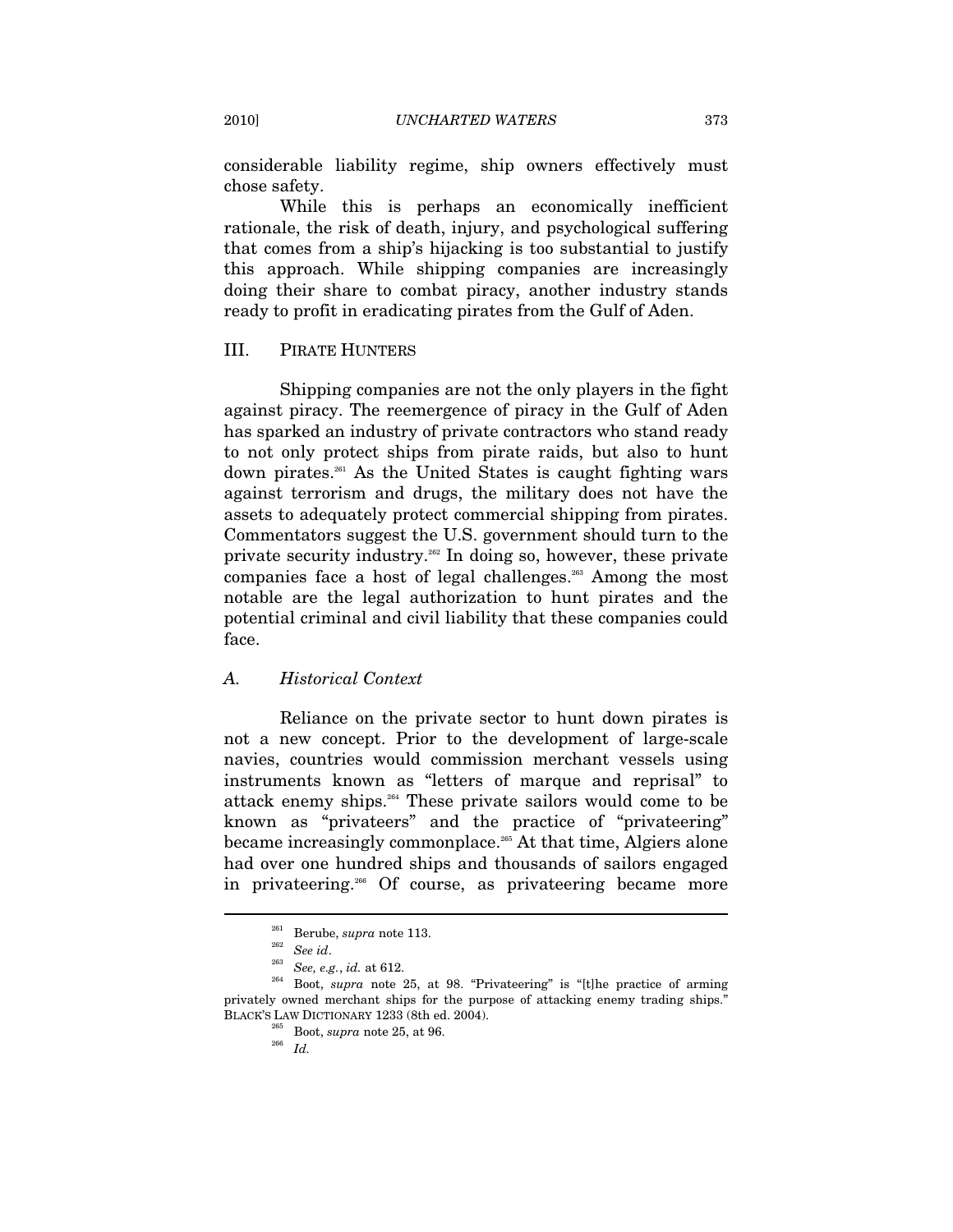commonplace, government attitudes changed toward the practice, and rather than attack enemy ships, privateers were hired by countries including Great Britain and the United States to hunt down pirates.<sup>267</sup> Among these privateers was Captain William Kidd, who, in 1696, received a royal commission to apprehend specific pirates wanted by King William III, as well as "all other Pirates, Free-booters, and Sea Rovers of what Nature soever."268

## *B. Legal Basis for the Letter of Marque*

The practice of privateering continued until it was outlawed by many nations through the 1856 Treaty of Paris and the 1907 Hague Convention.<sup>269</sup> The United States was not among the signatories of either, and thus has not foreclosed the possibility of using privateers.<sup>270</sup> Still, over the last century, the letter of marque has fallen out of use, largely due to the modernization and centralization of war efforts in the industrialized world.271 This, of course, does not mean that Congress has lost its power to grant them. As former naval officer David Douglas Winters observed, "Much like our Revolutionary War forefathers, we do not have the assets we need to protect ourselves. They found an answer, and fortunately they preserved it for us: privateers."<sup>272</sup>

Indeed, letters of marque were an important part of American life at the founding.<sup>273</sup> During the Constitutional Convention, the inclusion of a Congressional power to grant letters of marque was among the few powers on which the federalists and antifederalists could agree.<sup> $274$ </sup> Article I, Section 8 states in relevant part that "[t]he Congress shall have power . . . [t]o declare War, *grant Letters of Marque and Reprisal*, and make Rules concerning Captures on Land and Water."275 Exercising this power, Congress passed 33 U.S.C. § 386:

 $^{267}$   $\,$   $Id.$  at 98.  $^{268}$  Philip Goose,  $Captain$  William Kidd,  $in$  THE PIRATES' WHO'S WHO 153-54, (2007); *see also* Boot, *supra* note 25, at 99. 269 David Douglas Winters, *Bring Back the Privateer*, 128 U.S. NAVAL INST.

PROC. 112, 112 (2002). 270 *Id.* 

<sup>271</sup> Theodore M. Cooperstein, *Letters of Marque and Reprisal: The Constitutional Law and Practice of Privateering*, 40 J. MAR. L. & COM. 221, 251 (2009).<br><sup>272</sup> Winters, *supra* note 269, at 112.<br><sup>274</sup> Cooperstein, *supra* note 271, at 231.

 $^{275}$  U.S. CONST. art. I, § 8 (emphasis added).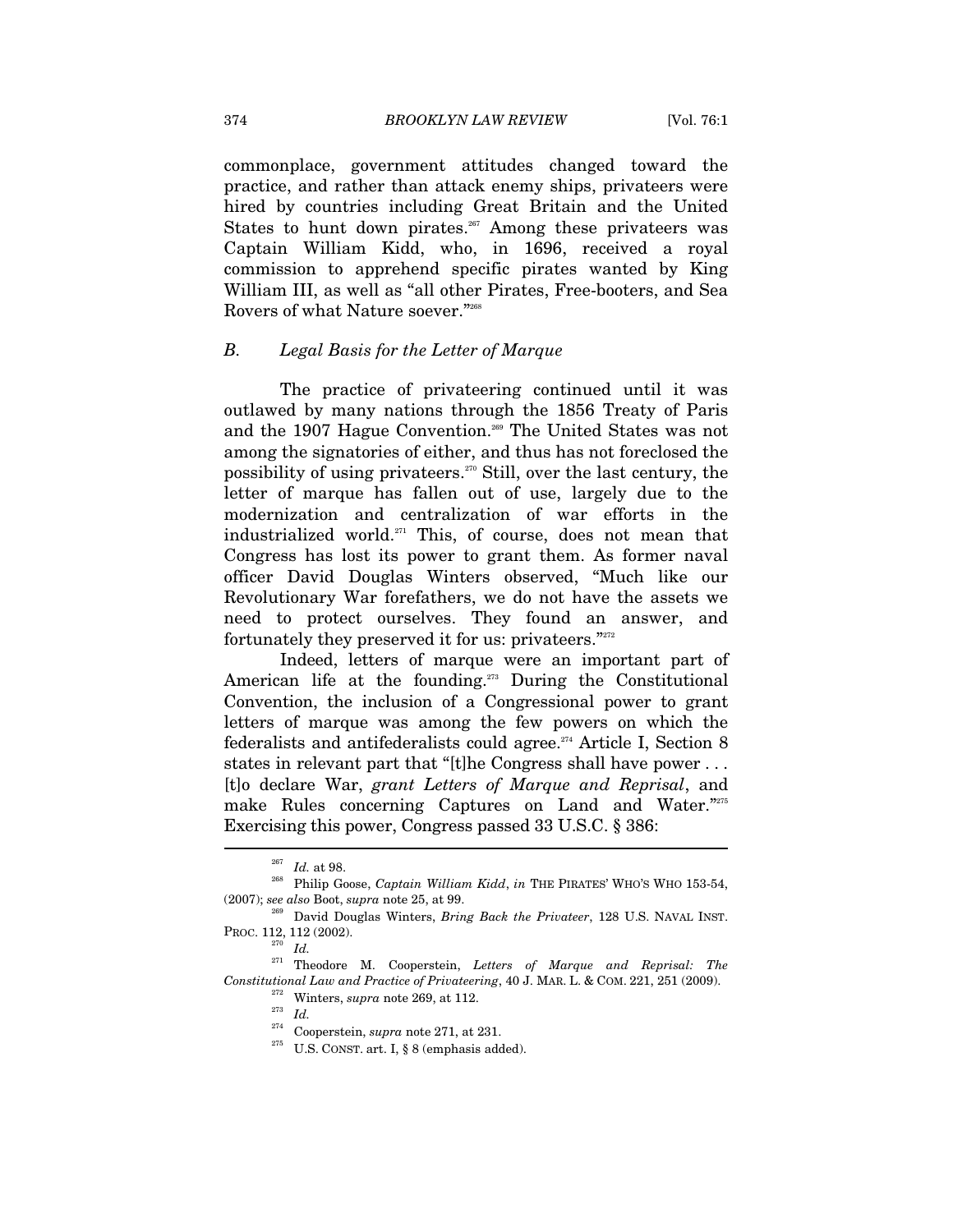The President is authorized to instruct the commanders of the public-armed vessels of the United States, and to authorize the commanders of any other armed vessels sailing under the authority of any letters of marque and reprisal granted by Congress, or the commanders of any other suitable vessels, to subdue, seize, take, and, if on the high seas, to send into any port of the United States, any vessel or boat built, purchased, fitted out, or held as mentioned in section 385 of this title (pirate vessels). $276$ 

As such, the President is authorized to enlist private citizens granted letters of marque to seize pirate vessels on the high seas.<sup>277</sup> Individuals granted letters of marque are given significant authority to engage in hostilities against pirates. $278$ The letter of marque would allow the ship to bear arms, and upon the capture of pirates, the ship's master would be permitted to arrest the pirates and seize the pirates' vessel.279 To preserve this authority, the ship must have received a completed letter of marque that identifies the vessel and its master.<sup>280</sup> In addition, the master would be liable for the actions of his crew and responsible both for keeping detailed records and for complying with American and international humanitarian law.281 Ships that exceed the bounds of their commission would lose these privileges and be punished as pirates. $282$ 

Commentators suggest that the modern privateer would be able to work within these limitations while taking advantage of cutting-edge technology, a faster procurement process, and a more flexible organizational structure, as compared to the government.<sup>283</sup> In 2005, the Department of Defense spent one third of its total budget on private contractors, and therefore it has the infrastructure and expertise to properly manage privateers.<sup>284</sup> Much like military contractors in Iraq, privateers would be connected by a command/intelligence fusion center that could be operated by

<sup>276 33</sup> U.S.C. § 386 (2006). 277 Staub, *supra* note 77, at 268-69. 278 *Id*. 279 *Id.* at 269. Article 105 of UNCLOS authorizes states to seize and arrest pirates. *Id.* at 269 n.57 (citing United Nations Convention on the Law of the Sea art. 105, Dec. 10, 1982, 1833 U.N.T.S. 397). Commissioned privateers would be exercising this power on behalf of the commissioning state.<br>
<sup>280</sup> *Id.* at 268-69.<br>
<sup>281</sup> *Id.*<br>
<sup>282</sup> The Palmyra, 25 U.S. (12 Wheat.) 1, 4 (1827).<br>
<sup>283</sup> Berube, *supra* note 113; Winters, *supra* note 269, at 112.<br>
<sup>284</sup> Berube,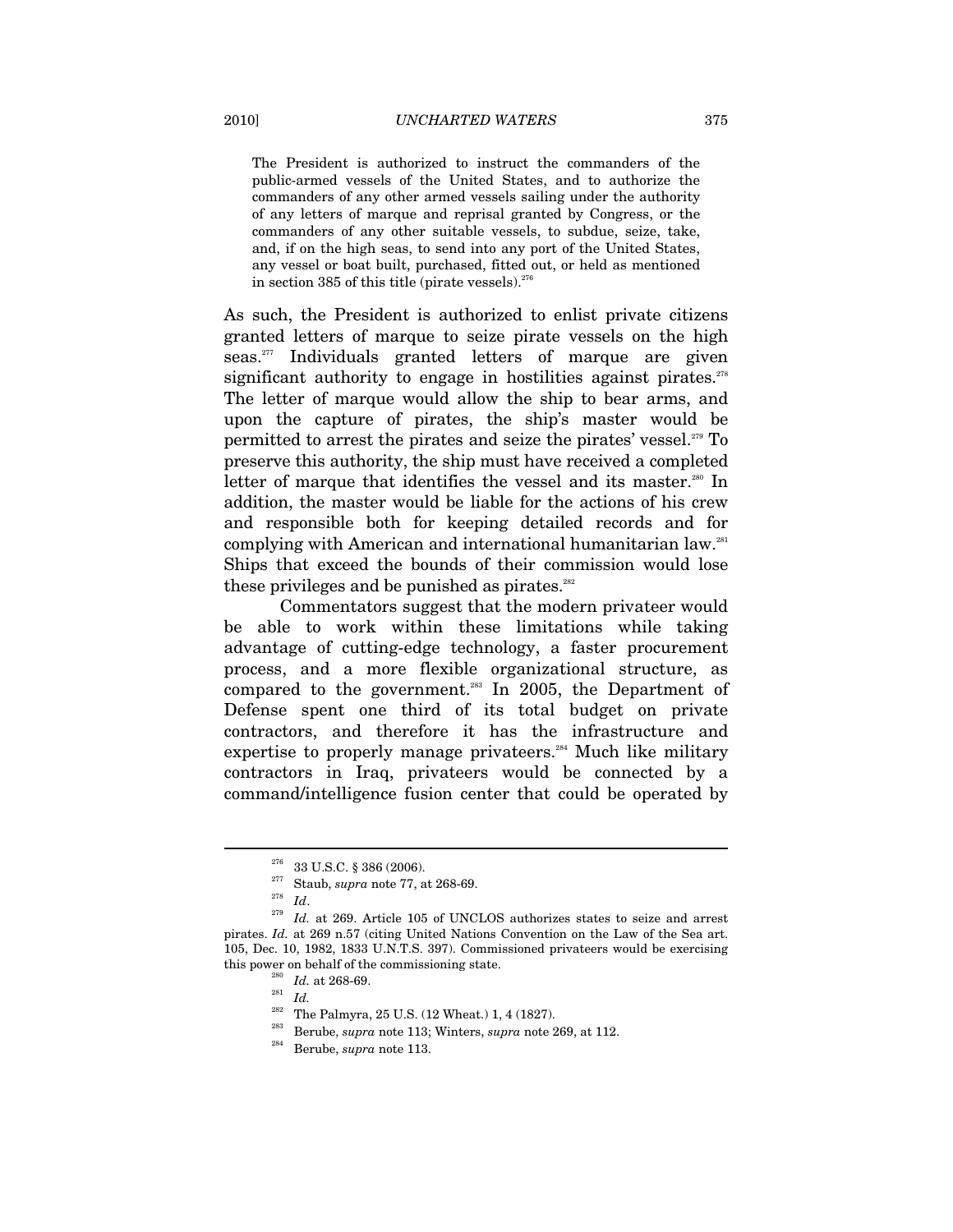the Coast Guard.285 Drawing further parallels to Iraq, Professor Berube suggests that letters of marque may not even be necessary to employ private contractors.<sup>286</sup> Instead, he suggests, private contractors could be used to fill gaps in the United States' overly stretched naval deployment, in tandem with an embedded Coast Guard Officer aboard to ensure compliance with international law.<sup>287</sup>

The employment of modern day privateers in the Gulf of Aden could lead to substantial improvement in the security of the region and represents a lucrative new niche for the private security establishment. Companies have already invested heavily in this prospect; for example, Blackwater Worldwide recently developed its antipiracy ship, the *MacArthur*.<sup>288</sup> Still, the risks to these companies are great.<sup>289</sup> The law of privateering has been consistent, and privateers who exceed the bounds of their commissions risk being arrested and subjected to severe penalties for piracy.<sup>290</sup> This risk would likely be even greater for contractors that are not commissioned. Unlike private contractors on land, private contractors on the high seas can be deemed pirates by any nation, and arrested and prosecuted.<sup>291</sup> As such, it would be in the best interests of both private contractors and the U.S. government to grant letters of marque to private contractors before partnering with them in fighting piracy.

# *C. Limitations on the Letter of Marque and Criminal Sanctions*

Letters of marque can and have placed strict limitations on the actions of privateers, and the American legal system has several mechanisms to deal with those that go beyond the bounds of a letter of marque.<sup>292</sup> Many of these limitations were noted by Justice Story in *The Amiable Isabella*, one of the most

<sup>&</sup>lt;sup>285</sup> Winters, *supra* note 269, at 112.<br><sup>286</sup> Berube, *supra* note 113, at 609-10.<br><sup>287</sup> Id. at 613.<br><sup>288</sup> See *supra* note 113 and accompanying text.<br><sup>288</sup> See The Palmyra, 25 U.S. (12 Wheat.) 1, 3-4 (1827); *see also* Corrunes, 19 U.S. (6 Wheat.) 152 (1821); United States v. Klintock, 18 U.S. (5 Wheat.) 144 (1820). 290 *The Palmyra*, 25 U.S. at 4; *see also The Bello Corrunes*, 19 U.S. at 152;

*Klintock*, 18 U.S. at 144.

 $^{291}$  United Nations Convention on the Law of the Sea, art. 105, Dec. 10, 1982, 1833 U.N.T.S. 397. 292 *See* The Amiable Isabella, 19 U.S. (6 Wheat.) 1, 2 (1821).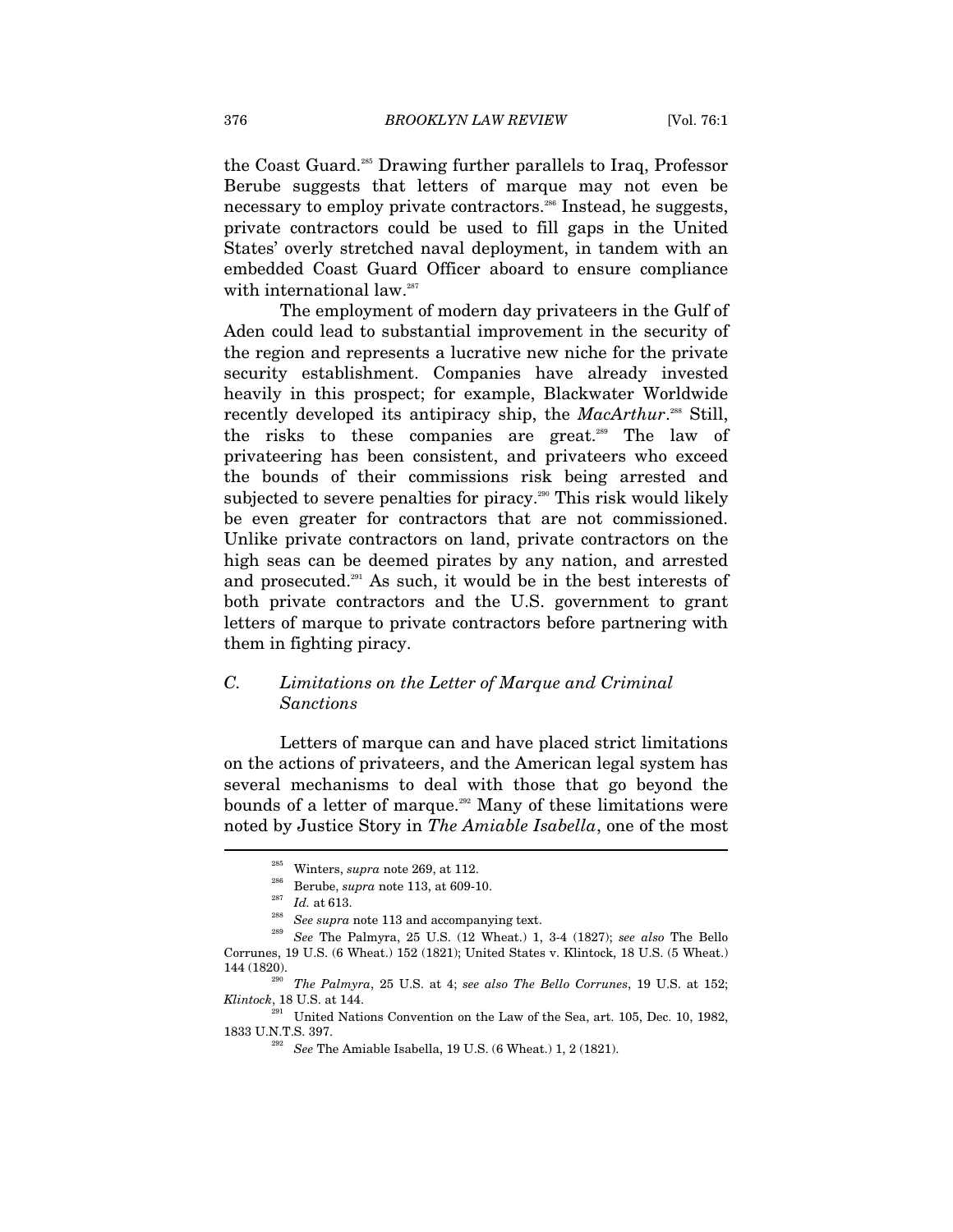well-known cases in the realm of letters of marque.<sup>293</sup> Story laid out several statutory restrictions that come with an issuance of a letter of marque. Notably, the Prize Act of 1812, as cited by Justice Story, states, "[A ship's master is] to give bond, and is made responsible for his own misconduct and that of the crew; is to receive and execute the President's instructions; [and] is to keep a journal of the ship's transactions."294 Failure to abide by these instructions would result in forfeiture of the commission and the rights to any prize.295 The Prize Act of 1812 further required ships to abide by the laws and treaties of the United States and to be responsible for any injuries beyond the purposes of the vessel.<sup>296</sup> As mentioned above, violation of these

*James Madison, President of the United States of America, to all who shall see these presents, greeting*: Be it known, that in pursuance of an act of Congress, passed on the 26th day of June, one thousand eight hundred and twelve, I have commissioned, and by these presents do commission, the private armed schooner called the Roger, of the burthen of 184 tons, or thereabouts, owned by Thomas E. Gary, Hy. Gary, James B. Cogbill & Co., Brogg & Jones, Hannon & High, Robert Ritchie, Robert Birchett, John Wright, Wm. C. Boswell, Samuel Turner, John G. Heslop, Wm. & Charles Carling, Thomas Shoe, Richard B. Butte, Richard Drummond, Littlebury Estambuck, John Davis, Spencer Drummond, Peter Nestell, and Roger Quarles, mounting fourteen carriage guns, and navigated by ninety men, hereby authorizing Captain—, and John Davis, Lieutenant of the said Schooner Roger, and the other officers and crew thereof, to subdue, seize, and take any armed or unarmed British vessel, public or private, which shall be found in the jurisdictional limits of the United States, or elsewhere, on the high seas, or within the waters of the British dominions, and such captured vessel, with her apparel, guns and appurtenances, and the goods or effects which shall be found on board the same, together with all the British persons and others, who shall be found acting on board, to bring within some port of the United States; and also to retake any vessels, goods, and effects, of the people of the United States, which may have been captured by any British armed vessels, in order that proceedings may be had concerning such capture or recapture, in due form of law, and as to right and justice shall appertain. The said \_\_\_\_\_ is further authorized to detain, seize, and take all vessels and effects, to whomsoever belonging, which shall be liable thereto, according to the law of nations, and the rights of the United States, as a power at war, and to bring the same within some port of the United States, in order that due proceedings may be had thereon-this commission to continue in force during the pleasure of the President of the United States, for the time being. Given under my hand, and the seal of the United States of America, at the City of Washington, the 24th day of April, in the year of our Lord one thousand eight hundred and thirteen, and of the Independence of the said States the thirty-seventh. (Signed) JAMES MADISON. By the President, (Signed) JAMES MONROE, Secretary of State.

 $\begin{array}{ccc} \hbox{Id. at 2-3.}\\ & \xrightarrow{294} & \hbox{Id. at 13.}\\ & \xrightarrow{295} & \hbox{Id.} \end{array}$ 

296 An Act Concerning Letters of Marque, Prizes, and Prize Goods, ch. 107 (1812) ("The Prize Act of 1812").

 $293$  In his opinion, Justice Story reproduces the entire letter of marque: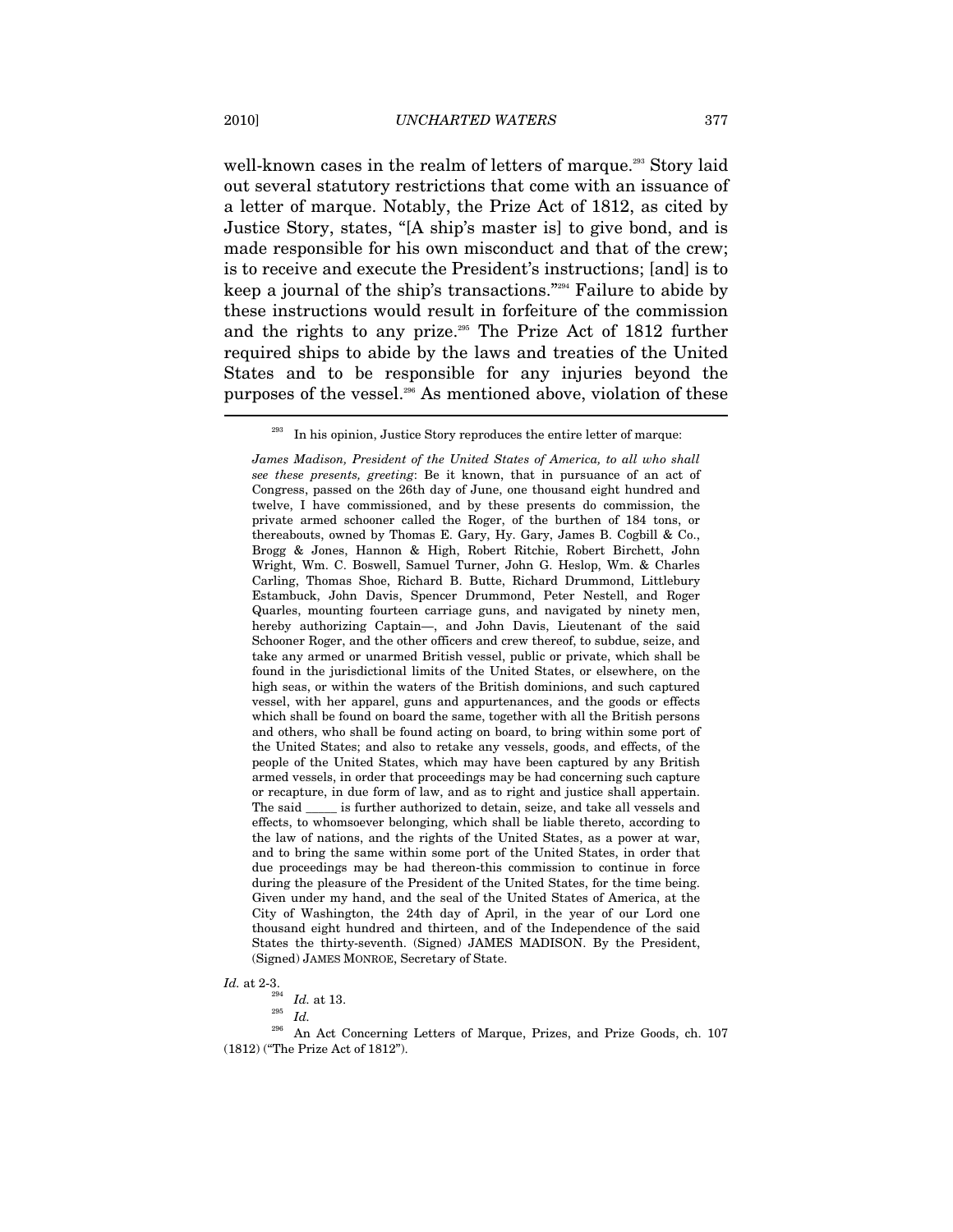requirements would leave the privateer vulnerable to arrest and prosecution for piracy.<sup>297</sup>

#### 1. Military Extraterritorial Jurisdiction Act of 2000

In addition to these longstanding consequences, Congress has passed legislation relating to the conduct of private contractors in response to the use of private contractors during the war in Iraq. The key piece of legislation relating to criminal liability for private contractors is the Military Extraterritorial Jurisdiction Act of 2000.298 In relevant part, the Act states that anyone who "engages in conduct outside the United States that would constitute an offense punishable by imprisonment for more than one year if the conduct had been engaged in within the . . . jurisdiction of the United States" while employed or accompanying the Armed Forces or as a member of the armed forces "shall be punished for the offense."<sup>299</sup>

Recently, the actions of private contractors in Iraq have greatly broadened the scope of the Military Extraterritorial Jurisdiction Act of 2000. The most notable cases relate to the shootings in Nissour Square, Baghdad, Iraq, in September 2007.300 While providing security for U.S. Embassy personnel, Blackwater contractors improperly opened fire in the open square, leaving fourteen Iraqis dead.<sup>301</sup> One of the contractors, Jeremy Ridgeway, has pled guilty to voluntary manslaughter in a federal district court in the District of Columbia<sup>302</sup> based on allegations that he "was employed by the Armed Forces outside the United States, as defined in 18 U.S.C. § 3267(1) (Military Extraterritorial Jurisdiction Act)."303 This determination made Ridgeway subject to the laws of the United States.<sup>304</sup> Five of Ridgeway's colleagues were also indicted for voluntary manslaughter and charged under 18 U.S.C. § 3267(1).305

 $\overline{a}$ 

 $^\mathrm{303}$  Information at 1, United States v. Ridgeway (D.D.C. Dec. 4, 2008), Criminal No. 08-341-01, *available at* http://www.justice.gov/opa/documents/us-v-ridgeway2.pdf. 304 18 U.S.C. §§ 3261-3267. 305 *Guard's Plea Led to Blackwater Indictments*, *supra* note 300. Charges were

dropped against the five guards on December 31, 2009. *See* Charlie Savage, *Judge Drops Charges from Blackwater Deaths in Iraq*, N.Y. TIMES (Dec. 31, 2009),

<sup>&</sup>lt;sup>297</sup> The Palmyra, 25 U.S. (12 Wheat.) 1, 4 (1827).<br><sup>299</sup> 18 U.S.C. §§ 3261-3267 (2006).<br><sup>299</sup> 18 U.S.C. § 3261.<br><sup>300</sup> *See Guard's Plea Led to Blackwater Indictments*, CBS NEWS (Dec. 9, 2008), http://www.cbsnews.com/stories/2008/12/09/national/main4657323.shtml. 301 *Id.*

<sup>302</sup> *Id.*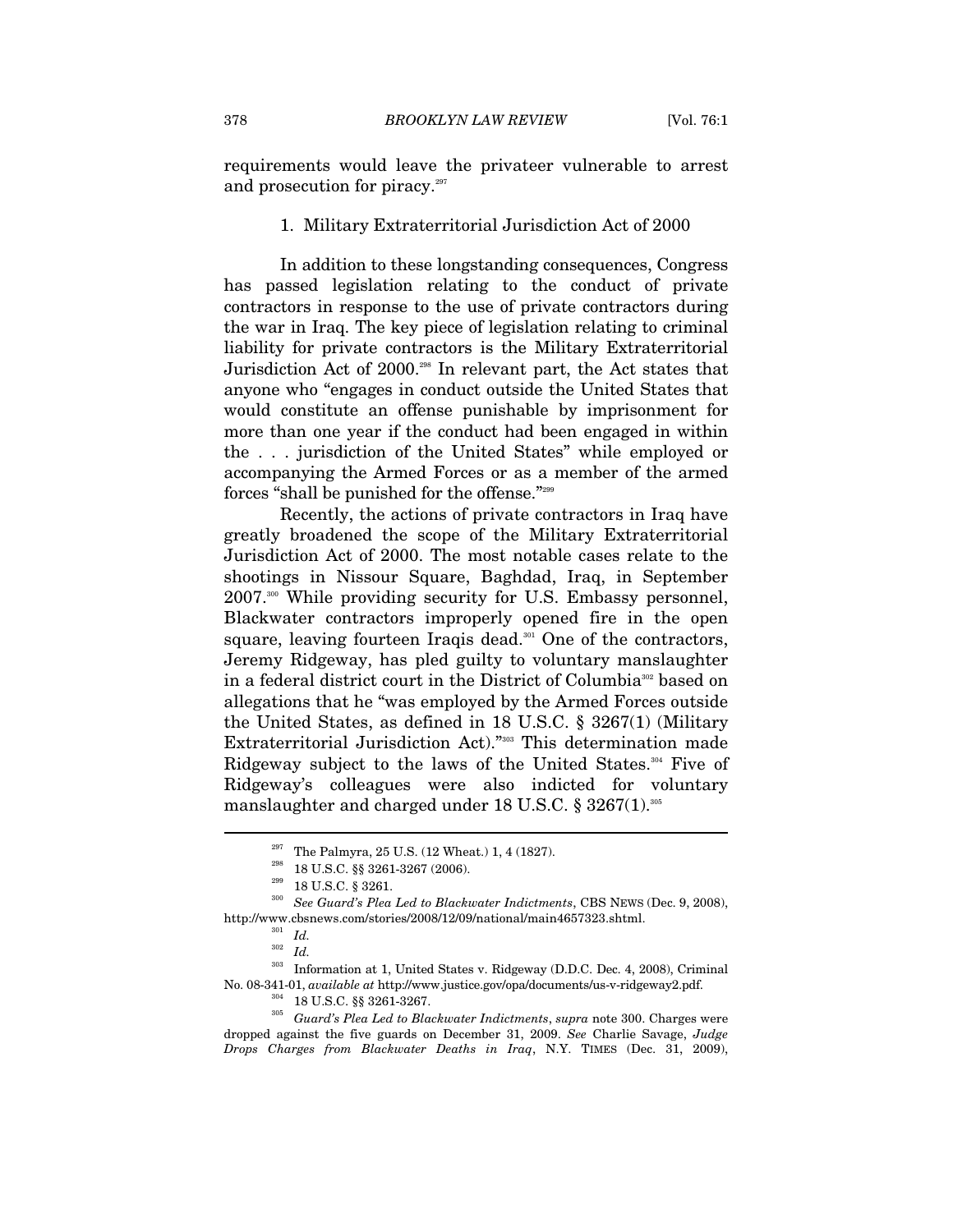#### 2010] *UNCHARTED WATERS* 379

The precedent established in the *Ridgeway* case could have strong ramifications for potential criminal liability for individual private contractors in the Gulf of Aden. In addition to risking potential prosecution for piracy, these contractors can be convicted for violating American law under the Military Extraterritorial Jurisdiction Act of 2000.<sup>306</sup> As seen in the case of the Blackwater guards, there is an additional risk of severe penalties if the guards are armed with automatic weapons—a circumstance that could expose them to aggravating sentencing factors.<sup>307</sup> As such, it is crucial for private security companies to properly stay within the bounds of their commissions and have clear mechanisms for command and control, both of which ensure compliance with American law. Failure to do so could lead to not only criminal penalties for their employees, but also civil liability for their organizations.

#### 2. Civil Liability

Like the imposition of criminal liability using the Military Extraterritorial Jurisdiction Act, the United States' use of private contractors in Iraq has also led to new developments in civil liability for private contractors.<sup>308</sup> The current framework for civil liability was born out of the Abu Ghraib prison scandal.<sup>309</sup> Following the scandal, a class of Iraqi prisoners brought private actions against two contractors who provided translation and interrogation support—Titan Corp. and CACI International, Inc. ("CACI")—for their roles in the scandal.310 The Iraqis brought suit in the U.S. District Court for the District of Columbia under the Alien Tort Statute, the Racketeer Influenced and Corrupt Organizations Act (RICO),

http://www.nytimes.com/2010/01/01/us/01blackwater.html. Not addressing the merits of the charges, District Judge Urbina held that statements taken from the defendants by the government violated their rights against self-incrimination.  $Id.$   $^{306}$   $\,$  18 U.S.C. §§ 3261-3267.

<sup>&</sup>lt;sup>307</sup> Guard's Plea Led to Blackwater Indictments, *supra* note 300. Since the guards committed their crimes using machine guns, they were subject to thirty year mandatory minimums. *Id.*

<sup>308</sup> *See* Saleh v. Titan Corp., 580 F.3d 1, 2 (D.C. Cir. 2009). 309 *See id.* at 1. The Abu Ghraib prison scandal refers to allegations of torture and mistreatment of prisoners perpetrated by United States Army interrogators in an Iraqi prison beginning in 2004. The United States Military investigated the private contracting firms Titan Corp. and CACI International, Inc. Julian Borger, *U.S. Military in Torture Scandal*, GUARDIAN (Apr. 30, 2004), http://www.guardian.co.uk/ media/2004/apr/30/television.internationalnews. 310 *Saleh*, 580 F.3d at 2.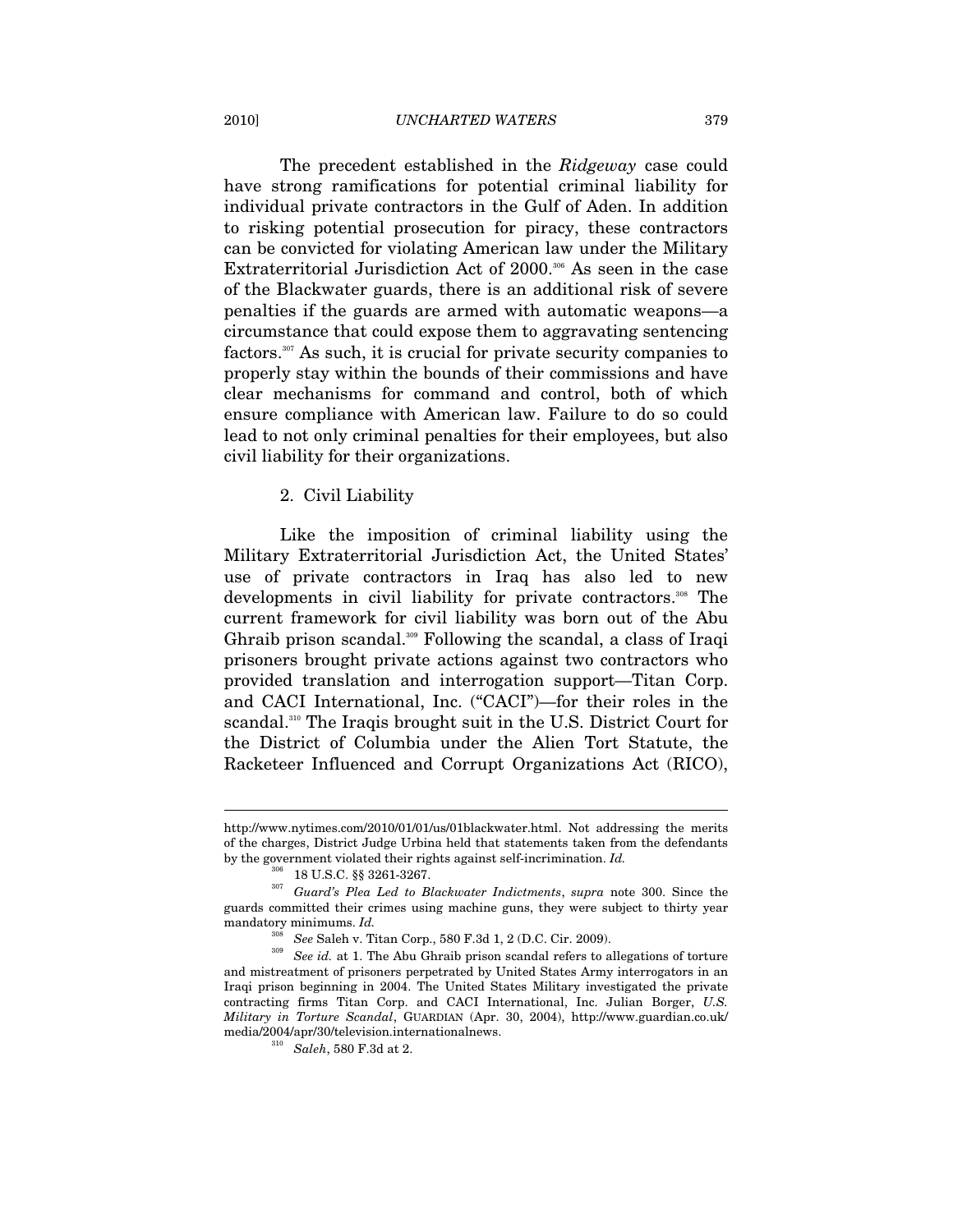and state tort law claims under the Federal Tort Claims Act.<sup>311</sup> The district court dismissed the federal claims, and the Court of Appeals for the District of Columbia affirmed.<sup>312</sup> Dismissing the liability claim under the Alien Tort Statute, the court held that the actions of the defendants, while under the color of state authority, were still done by private actors (not official actors) and therefore were not actionable.<sup>313</sup> Dismissing the RICO claim, the court held that the plaintiffs lacked standing to seek civil remedies under the Act because they could not allege damage to business or property.<sup>314</sup>

Turning to the merits of the state tort law claims, the district court had to determine whether the defendants were exempt from liability under the Federal Tort Claims Act.<sup>315</sup> The district court granted summary judgment for Titan Corp., holding that, since its command structure was fully integrated with that of the military, its employees were "soldiers in all but name," and therefore it fell under the "combatant activities" exception of the Federal Tort Claims Act.<sup>316</sup> This exception provides tort immunity for defendants "under the direct command and exclusive operational control of the military chain of command" who are "engaged in 'activities both necessary to and in direct connection with actual hostiles.""317 By contrast, the district court held that CACI was not entitled to summary judgment, since it granted its managers additional discretion and supervision over their employees, thus creating dual chains of command.<sup>318</sup>

On appeal, the D.C. Circuit, reversed the District Court's denial of summary judgment as to CACI and affirmed

<sup>311</sup> *Id.* at 3; *see also D.C. Circuit Rules that Preemption Requires Dismissal of Tort Claims Against Battlefield Contractors*, 51 GOV'T CONTRACTOR 35, Sept. 23, 2009, at ¶ 324. The Federal Tort Claims Act is codified at 28 U.S.C. §§ 2671-2680 (2006). The Act regulates tort liability and immunity for employees of the federal government. *See*

GOLDBERG ET AL.,  $supra$  note 186, at 440-41.  $$^{312}\hskip-2.5pt \hbox{.}$  Saleh, 580 F.3d at 2.  $$^{313}\hskip-2.5pt \hbox{.}$  Saleh v. Titan Corp., 436 F. Supp. 2d 55, 57 (D.D.C. 2006) (citing Ibrahim v. Titan Corp., 391 F. Supp. 2d 10 (D.D.C. 2005)). Saleh and Ibrahim were both prisoners and both brought suit against Titan and CACI. Since their cases followed the same facts, the cases were consolidated for discovery purposes. As such, various case citations will refer to Saleh or Ibrahim as the named plaintiff. Both citations refer to the same litigation. *See* Ibrahim v. Titan Corp, 556 F. Supp. 2d 1, 1 (D.D.C. 2007). 314 18 U.S.C. § 1964(c) (2006); *Saleh*, 436 F. Supp. 2d at 57 (citing *Ibrahim*,

<sup>391</sup> F. Supp. 2d at 10).  $\frac{315}{16}$  *Ibrahim*, 556 F. Supp. 2d at 3-4.  $Id$ .

 $^{317}$   $Id.$  at 4 (citing Johnson v. United States, 170 F.2d 767, 770 (9th Cir. 1948)).  $Id.$  at 10-11.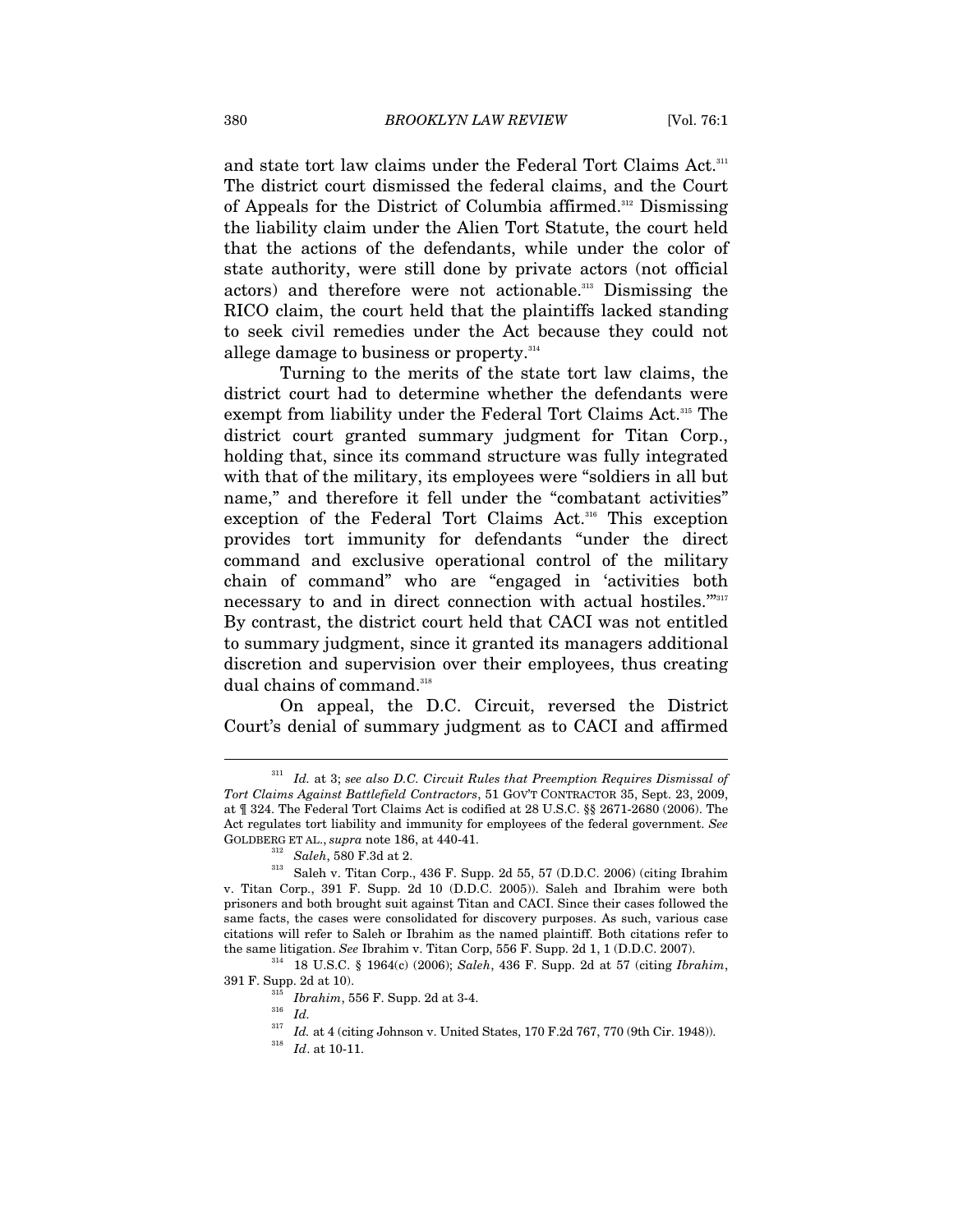summary judgment as to Titan Corp.<sup>319</sup> The court rejected the District Court's use of a narrow "direct command and exclusive operational control" test as inconsistent with Supreme Court precedent and bad policy.<sup>320</sup> The D.C. panel noted that the court's decision in *Boyle v. United Technologies Corp.* stood for broader protection of the federal interests inherent in the exceptions to the Federal Torts Claims Act.321 In *Boyle*, the Court struck down the Eleventh Circuit's decision that a contractor who was minimally involved in the design of a military helicopter did not fall within the "discretionary function" exemption of the Federal Tort Claims Act.<sup>322</sup> The *Boyle* court made clear that government officials were still involved in making judgments about the design and therefore the tort claims were barred.<sup>323</sup>

The D.C. Circuit in *Saleh* made similar findings. The court noted that freeing military commanders from worrying about potential tort claims when planning operations is a significant federal interest inherent in the "combatant activities" exception.<sup>324</sup> Drawing on *Boyle*, the court agreed that even "limited influence on an operation" supports the interest in baring claims.<sup>325</sup> The court further noted, as a matter of policy, that contractors would be less inclined to report abuses to their superiors and the government.<sup>326</sup> The panel referred to the District Court's recognition that contractors had to report abuses up both the corporate and military chains as evidence of a dual chain of command.327 Instead, the court set forth a broader test for preemption under "combatant activities" exception:

During wartime, where a private service contractor is integrated into combatant activities over which the military retains command authority, a tort claim arising out of the contractor's engagement in such activities shall be preempted. We recognize that a service contractor might be supplying services in such a discrete manner—perhaps even in a battlefield context—that those services could be judged separate and apart from combat activities of the U.S. military.<sup>328</sup>

<sup>&</sup>lt;sup>319</sup> Saleh v. Titan Corp., 580 F.3d 1, 17 (D.C. Cir. 2009).<br><sup>320</sup> Id. at 8-9.<br><sup>321</sup> Id. (citing Boyle v. United Techs. Corp., 487 U.S. 500, 513 (1988)).<br><sup>322</sup> Id. (citing Boyle, 487 U.S. at 513).<br><sup>323</sup> Id. (citing Boyle,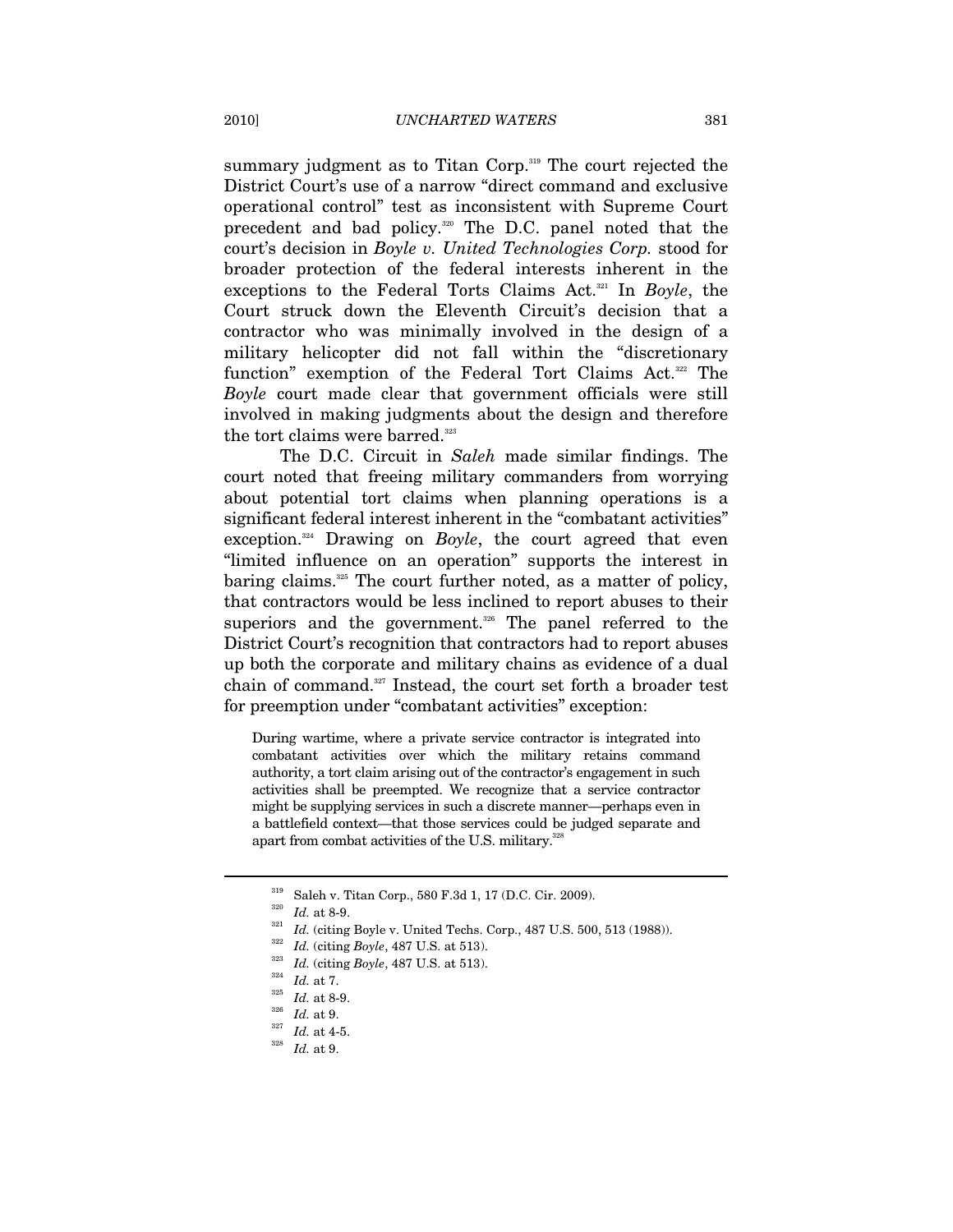Applying this test, the panel reversed and held that both Titan and CACI were exempt from the state tort claims.<sup>329</sup>

Working under the color of American authority enables both criminal and civil sanctions to be brought against private contractors in the Gulf of Aden. To avoid civil liability, private contractors must heed the test established in *Saleh*. Beyond a commission, private security companies must insist on being integrated into the military's antipiracy operations. Integration into the command structure not only helps to limit civil liability, but as Professor Berube points out, it allows private contractors to share intelligence and the military to effectively coordinate operations.330 Even with full integration, there is no guarantee that courts will consider combating piracy a "wartime" activity, and therefore leave private security firms open to liability.<sup>331</sup> As such, just as Congress is attempting to pass legislation that limits the liability of ship owners when defending their ships,<sup>332</sup> Congress should also pass legislation that limits liability of private contractors who actively hunt for pirates.

#### **CONCLUSION**

The reemergence of pirates as a significant threat to commercial shipping is forcing the legal systems of the world to adapt. Since the United States cannot devote naval resources to protecting the merchant fleet the way it once could, it should craft policy and legislation that enables the private sector to fight piracy. The United States should continue to provide incentives for shipping companies to adequately protect their ships through increased exposure to civil liability, while attempting to regulate the paying of ransoms. This approach would deter pirate attacks, promote stability in shipping markets, and protect mariners from being looted, kidnapped, and ransomed. The United States should also look to private contractors to supplement its naval presence in the Gulf of Aden. These contractors can be regulated by an evolving legal regime that includes centuries-old, common-law principles as well as recent developments, both of which ensure criminal and civil sanctions for contractors who go beyond the bounds of

<sup>&</sup>lt;sup>329</sup> *Id.* at 10-11.<br><sup>330</sup> *See supra* note 261 and accompanying text.<br><sup>331</sup> The test set forth in *Saleh* is prefaced with the clause "[i]n wartime."<br>*Saleh*, 580 F.3d at 9.

<sup>&</sup>lt;sup>332</sup> See *supra* note 166 and accompanying text.